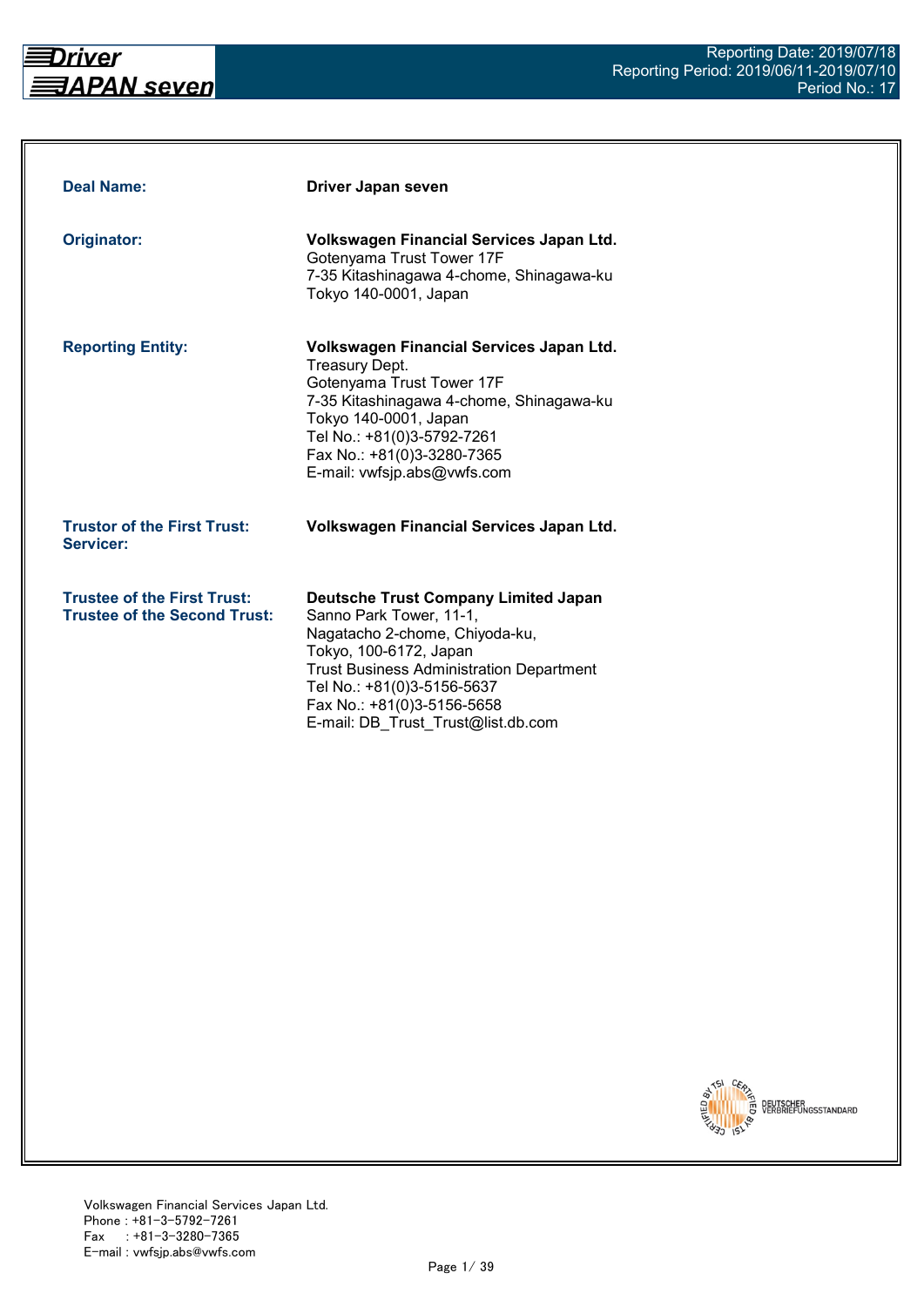#### **Contents**

| <b>Page</b> Tables of Contents                               |
|--------------------------------------------------------------|
| 1 Front Page                                                 |
| 2 Contents                                                   |
| <b>3</b> Deal Overview                                       |
| 4 Deal Overview: Counterparties I                            |
| <b>5 Deal Overview: Counterparties II</b>                    |
| 6 Information regarding the TBI and ABL to the Second Trust  |
| <b>7</b> Pool Information                                    |
| <b>8 Available Distribution</b>                              |
| 9 Waterfall                                                  |
| <b>10 Credit Enhancement</b>                                 |
| 11 Cumulative Gross Loss Ratio & Performance Trigger         |
| 12 Cumulative Gross Loss Ratio & Performance Trigger (Chart) |
| 13 Default & Delinquencies                                   |
| 14 Run Out Schedule (Previous)                               |
| <b>15 Run Out Schedule</b>                                   |
| 16 Expected Amortization to the Second Trust                 |
| 17 Sub-Servicer                                              |
| 18 Brand                                                     |
| 19 New and Used                                              |
| 20 Product Type                                              |
| <b>21 RV</b>                                                 |
| 22 Brand New and Used                                        |
| 23 Customer Type                                             |
| 24 Outstanding Discounted Principal Balance                  |
| <b>25 Original Principal Amount</b>                          |
| 26 Interest Rate paid by the Obligor                         |
| 27 Original Term                                             |
| 28 Remaining Term                                            |
| 29 Seasoning                                                 |
| 30 Type of Car                                               |
| 31 Brand and Model                                           |
| 32 Geographic Dist. by Prefecture                            |
| <b>33 Obligor Concentration</b>                              |
| <b>34 Contract Start Month</b>                               |
| 35 Contract End Month                                        |
| 36 Monthly payment                                           |
| 37 Bonus payment                                             |
| 38 Mortor Type                                               |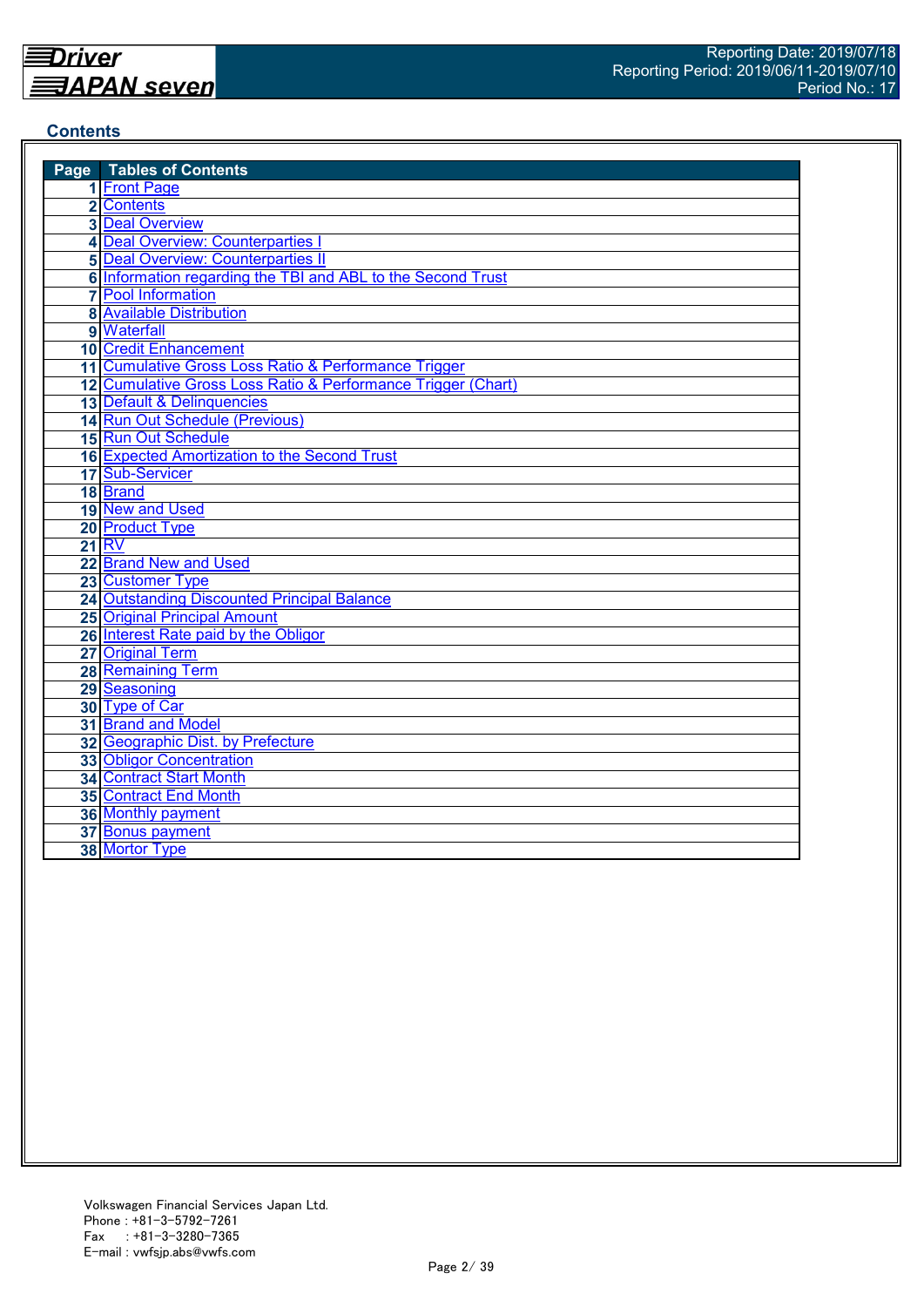#### **Deal Overview**

| <b>Cut Off Date:</b>                | 2018/02/10 |    |                                           |            |
|-------------------------------------|------------|----|-------------------------------------------|------------|
| <b>Trust Commencement Date:</b>     | 2018/02/23 |    | <b>Legal Maturity of the First Trust:</b> | 2026/06/26 |
| <b>Monthly Period:</b>              | 2019/06/11 | to | 2019/07/10                                |            |
| <b>Reporting Date:</b>              | 2019/07/18 |    |                                           |            |
| <b>Reporting Frequency:</b>         | monthly    |    |                                           |            |
| <b>Period No.:</b>                  | 17         |    |                                           |            |
| <b>Remittance Date:</b>             | 2019/07/23 |    |                                           |            |
| <b>Advance Payment Date:</b>        | 2019/07/23 |    |                                           |            |
| <b>Cash Adjustment Date:</b>        | 2019/07/23 |    |                                           |            |
| <b>Additional Entrustment Date:</b> | 2019/07/25 |    |                                           |            |
| <b>Trust Calculation Date:</b>      | 2019/07/25 |    |                                           |            |
| <b>Trust Calculation Period:</b>    | 2019/06/27 | to | 2019/07/25                                |            |
| <b>First Trust Payment Date:</b>    | 2019/07/26 |    |                                           |            |
| <b>Second Trust Payment Date:</b>   | 2019/07/29 |    |                                           |            |
| <b>Interest Calculation Period:</b> | 2019/06/29 | to | 2019/07/29                                |            |
| <b>Next Reporting Date:</b>         | 2019/08/19 |    |                                           |            |

#### **Pool information at the Initial Cut off Date**

|                         | <b>Contracts</b> | Number of Outstanding Discounted<br><b>Principal Balance</b> | <b>Outstanding Nominal</b><br><b>Balance</b> |
|-------------------------|------------------|--------------------------------------------------------------|----------------------------------------------|
| <b>Outstanding Pool</b> | 25,466           | 58,823,742,157 JPY                                           | 61,652,388,600 JPY                           |

| <b>Credit Type</b>            | of Loans    | Percentage Outstanding Discounted<br><b>Principal Balance</b> | <b>Percentage of Balance</b> |
|-------------------------------|-------------|---------------------------------------------------------------|------------------------------|
| <b>Balloon</b>                | 79.91 %     | 52,580,850,830 JPY                                            | 89.39 %                      |
| <b>IEqual Instalment Loan</b> | 20.09 %     | 6.242.891.327 JPYI                                            | 10.61 %                      |
| <b>Total</b>                  | $100.00 \%$ | 58,823,742,157 JPY                                            | $100.00 \%$                  |

| <b>Type of Car</b> | of Loans    | <b>Percentage Outstanding Discounted</b><br><b>Principal Balance</b> | <b>Percentage of Balance</b> |
|--------------------|-------------|----------------------------------------------------------------------|------------------------------|
| <b>New</b>         | 65.02 %     | 44,831,636,726 JPY                                                   | 76.21 %                      |
| Used               | 34.98 %     | 13,992,105,431 JPY                                                   | 23.79 %                      |
| <b>Total</b>       | $100.00 \%$ | 58,823,742,157 JPY                                                   | 100.00 %                     |
|                    |             |                                                                      |                              |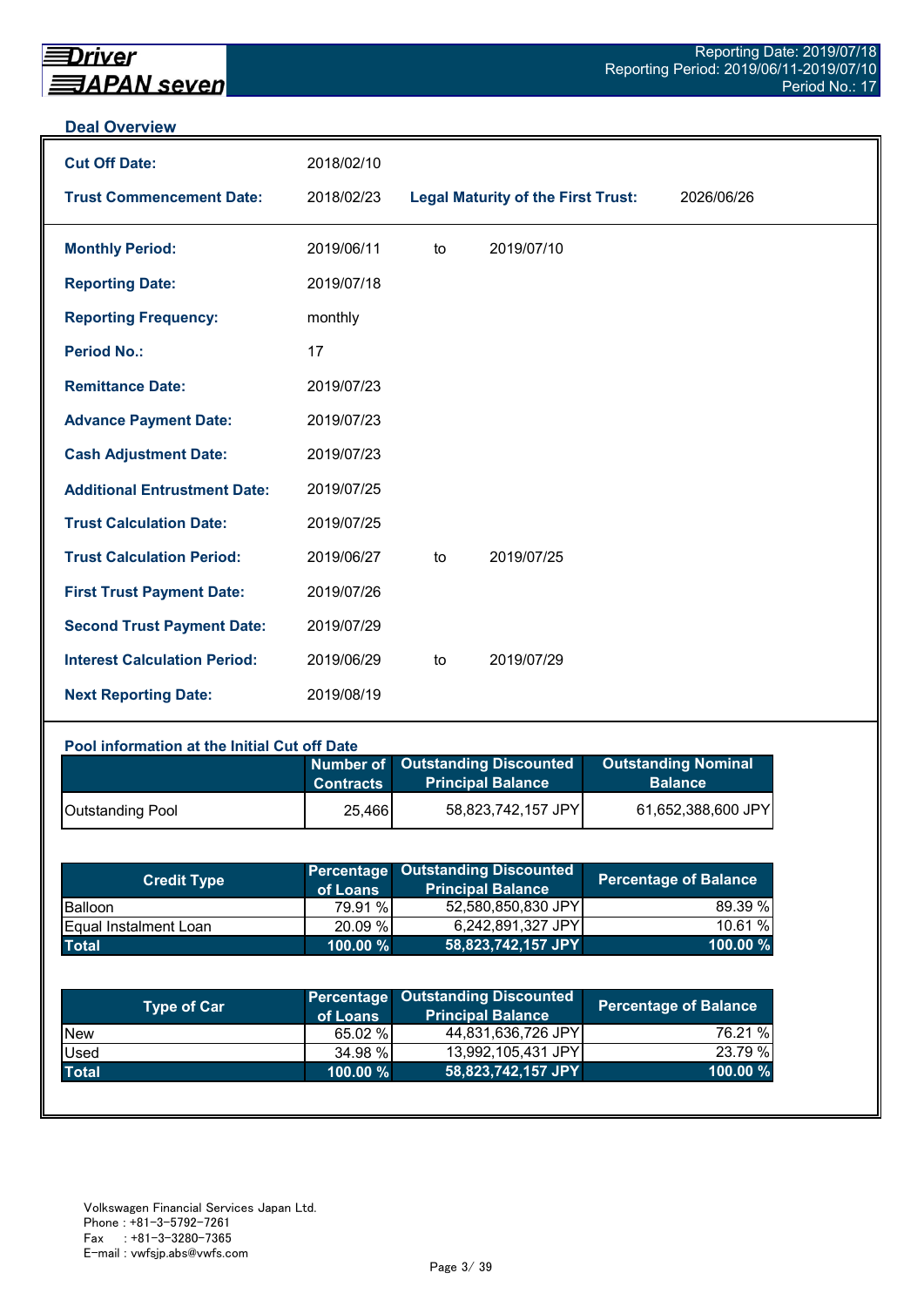## **Deal Overview: Counterparties I**

|                                                                                                                                             | Rating         |                |               |              |                |               |                     |               |               |
|---------------------------------------------------------------------------------------------------------------------------------------------|----------------|----------------|---------------|--------------|----------------|---------------|---------------------|---------------|---------------|
|                                                                                                                                             |                | <b>Moody's</b> |               | <b>Fitch</b> |                |               | R&I                 |               |               |
| <b>Joint Lead Managers:</b>                                                                                                                 | Long<br>Term   | Short<br>Term  | Outlook       | Long<br>Term | Short<br>Term  | Outlook       | Long<br><b>Term</b> | Short<br>Term | Outlook       |
| Mizuho Securities Co., Ltd.<br>Otemachi Tower, 5-5,<br>Otemachi 1-chome,<br>Chiyoda-ku,<br>Tokyo 100-8176, Japan                            | A <sub>1</sub> | $P-1$          | <b>Stable</b> | n.a.         | n.a.           | n.a.          | AA-                 | $a - 1 +$     | <b>Stable</b> |
| <b>BNP Paribas Securities (Japan) Limited</b><br>GranTokyo North Tower, 9-1,<br>Marunouchi 1-chome,<br>Chiyoda-ku,<br>Tokyo 100-6740, Japan | n.a.           | n.a.           | n.a.          | n.a.         | n.a.           | n.a.          | n.a.                | n.a.          | n.a.          |
| <b>Trust Management Account Bank:</b><br><b>MUFG Bank, Ltd.</b><br>4-2 Toranomon 1-chome,<br>Minato-ku<br>Tokyo 105-0001, Japan             | A <sub>1</sub> | $P-1$          | <b>Stable</b> | A            | F <sub>1</sub> | <b>Stable</b> | AA-                 | $a - 1 +$     | Stable        |

#### **Originator: Trustor of the First Trust: Servicer: Volkswagen Financial Services Japan Ltd.** Gotenyama Trust Tower 17F 7-35 Kitashinagawa 4-chome, Shinagawa-ku Tokyo 140-0001, Japan

#### **Trustee of the First Trust:**

**Trustee of the Second Trust: Deutsche Trust Company Limited Japan** Attn.: Driver Japan Seven Trust Business Administration Department

#### **ABL Lender to the First Trust:**

**Trustor of the Second Trust:** Mizuho Securities Co., Ltd.

#### **Seller of the Trust Beneficial**

**Interest of the Second Trust** Mizuho Securities Co., Ltd. BNP Paribas Securities (Japan) Limited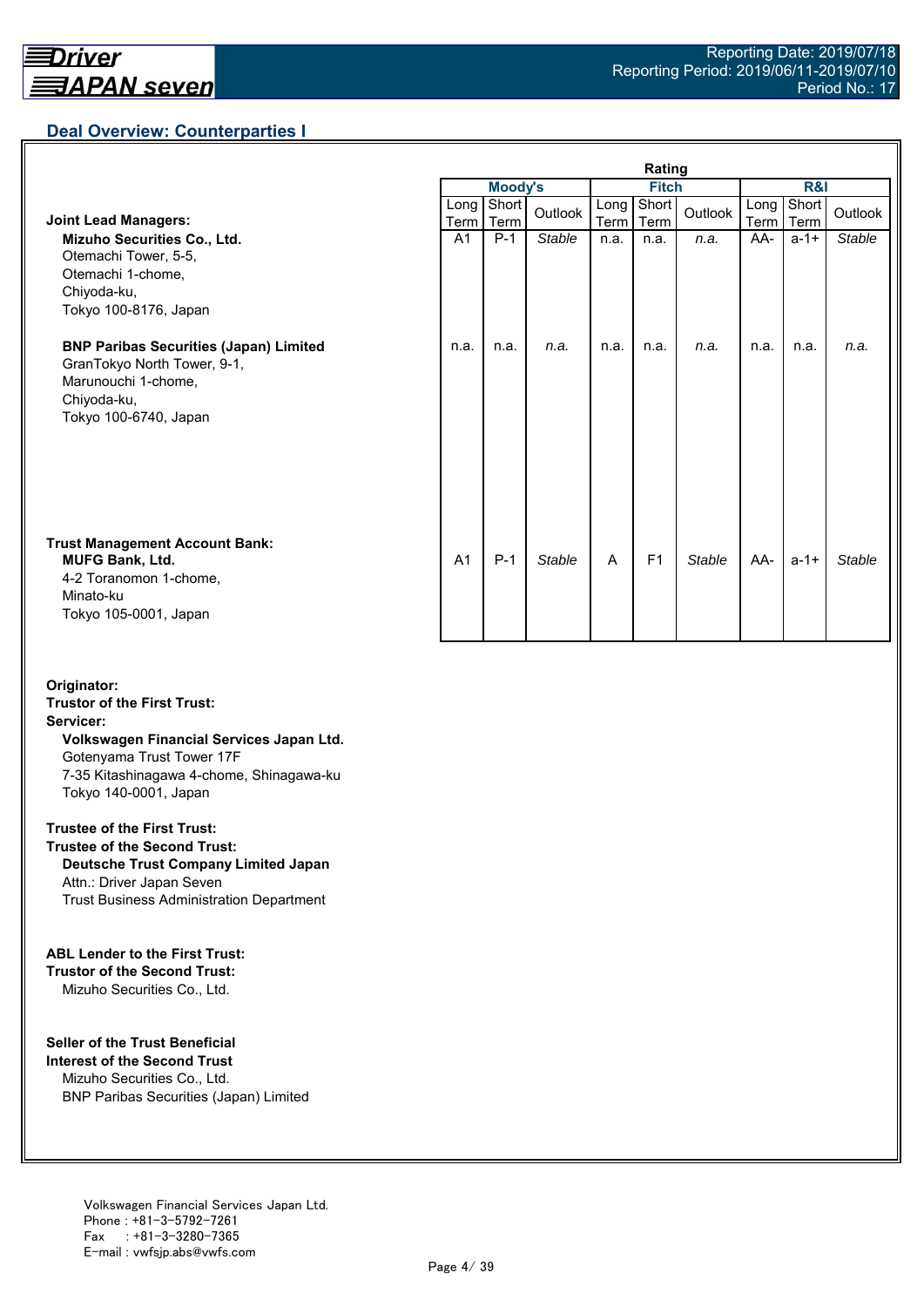## **Deal Overview: Counterparties II**

#### **Rating Agencies:**

**Moody's SF Japan K.K.** Attn.: Driver Japan seven Structure Finance Group Monitoring Division 5-1 Atago 2-chome, Minato-ku Tokyo 105-6220, Japan E-mail: monitor.msfj@moodys.com

#### **Fitch Ratings Japan Limited**

Attn.: Driver Japan seven Structured Finance Kojimachi Crystal City East Wing 3rd Floor, 4-8 Kōjimachi, Chiyoda-ku, Tokyo 102-0083, Japan E-mail: tokyo.surveillance@fitchratings.com

#### **Rating and Investment Information, Inc.**

Attn.: Monitoring Group Department: Structured Finance Department TERRACE SQUARE, 3-22, Kanda Nishikicho, Chiyoda-ku, Tokyo 101-0054, Japan E-mail: sfmonitor@r-i.co.jp

|                                  | naung   |         |               |              |      |               |                |             |         |  |
|----------------------------------|---------|---------|---------------|--------------|------|---------------|----------------|-------------|---------|--|
| <b>Rating of VW</b>              | Moody's |         |               | <b>Fitch</b> |      |               | R&I            |             |         |  |
|                                  | Short   | ∶  Long | Outlook       | Short        | Long | Outlook       | Short   Long I |             | Outlook |  |
|                                  | Term    | Term    |               | Term         | Term |               |                | Term   Term |         |  |
|                                  |         |         |               |              |      |               |                |             |         |  |
| Volkswagen Financial Services AG | $P-2$   | A3      | <b>Stable</b> | n.a.         | n.a. | n.a.          | n.a.           | n.a.        | n.a.    |  |
| Volkswagen AG                    | $P-2$   | A3      | <b>Stable</b> | F1           | BBB+ | <b>Stable</b> | n.a.           | n.a.        | n.a.    |  |
|                                  |         |         |               |              |      |               |                |             |         |  |

**Rating**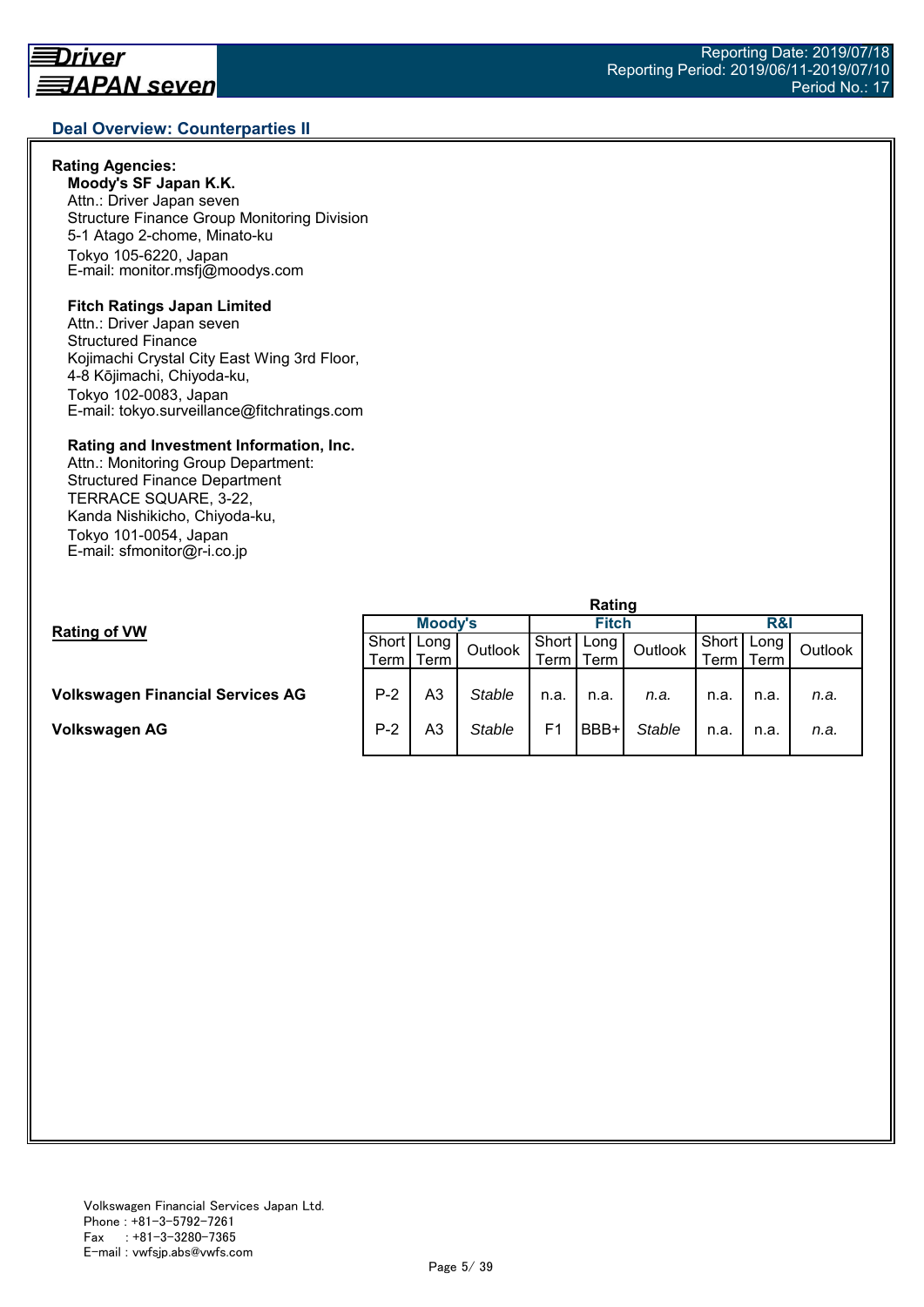## <u> ヨAPAN seven</u> **Information regarding Trust Beneficial Interest of the Second Trust & Asset Backed Loan to the Second Trust**

| <b>Rating Details</b>                                                                                                                                       | <b>TBI</b>                                                            | <b>ABL</b>                                                                                             |
|-------------------------------------------------------------------------------------------------------------------------------------------------------------|-----------------------------------------------------------------------|--------------------------------------------------------------------------------------------------------|
| <b>Rating at Issue Date</b><br>Moody's<br>Fitch<br>R&I                                                                                                      | Aaa(sf)<br>AAAsf<br><b>AAA</b>                                        | Aaa(sf)<br>AAAsf<br>AAA                                                                                |
| <b>Current Rating</b><br>Moody's<br>Fitch<br>R&I                                                                                                            | Aaa(sf)<br>AAAsf<br>AAA                                               | Aaa(sf)<br>AAAsf<br><b>AAA</b>                                                                         |
| <b>Information on TBI &amp; ABL</b>                                                                                                                         | TBI                                                                   | <b>ABL</b>                                                                                             |
| Initial Balance<br><b>Expected Maturity Date</b><br>Legal Maturity of the Second Trust<br><b>Payment Dates</b><br><b>Business Day Convention</b><br>Listing | 2022/06/28<br>2026/06/29<br>28th<br><b>Modified Following</b><br>None | 41,500,000,000 JPY 13,500,000,000 JPY<br>2022/06/28<br>2026/06/29<br>28th<br><b>Modified Following</b> |
| <b>Information on Interest</b>                                                                                                                              | <b>TBI</b>                                                            | <b>ABL</b>                                                                                             |
| Fixed/ Floating<br><b>Current Coupon</b><br>Day Count Convention                                                                                            | Fixed<br>0.17%<br>30/360                                              | Fixed<br>0.17%<br>30/360                                                                               |

## **Selling Restriction**

The holders of the Beneficial Interest and the ABL Lenders\* are prohibited from dividing, assigning, pledging or creating any other security interest over any of the Beneficial Interest and the Asset Backed Loans without the prior written approval of the Trustee of the Second Trust.

(\*)The holders of the Beneficial Interest and the ABL Lenders are limited to specified investors (*tokutei toushika* ) as defined under Paragraph 31 of Article 2 of the Financial Instruments and Exchange Act (Law no.25 of 1948 as amended).

## **Clean-Up Call**

VWFS Japan as the Trustor of the First Trust has a right at its option to exercise a clean-up call to repurchase of all, but not part, of the outstanding Auto Loan Receivables from the Trustee of the First Trust on any Trust Calculation Date, the Discounted Principal Balance of all outstanding Auto Loan Receivables is expected to be less than ten percent (10%) of the Discounted Principal Balance of the Initial Auto Loan Receivables as of the Initial Cut-off Date after the distribution pursuant to Article 18.1 of the First Trust Agreement on the immediately following First Trust Payment Date.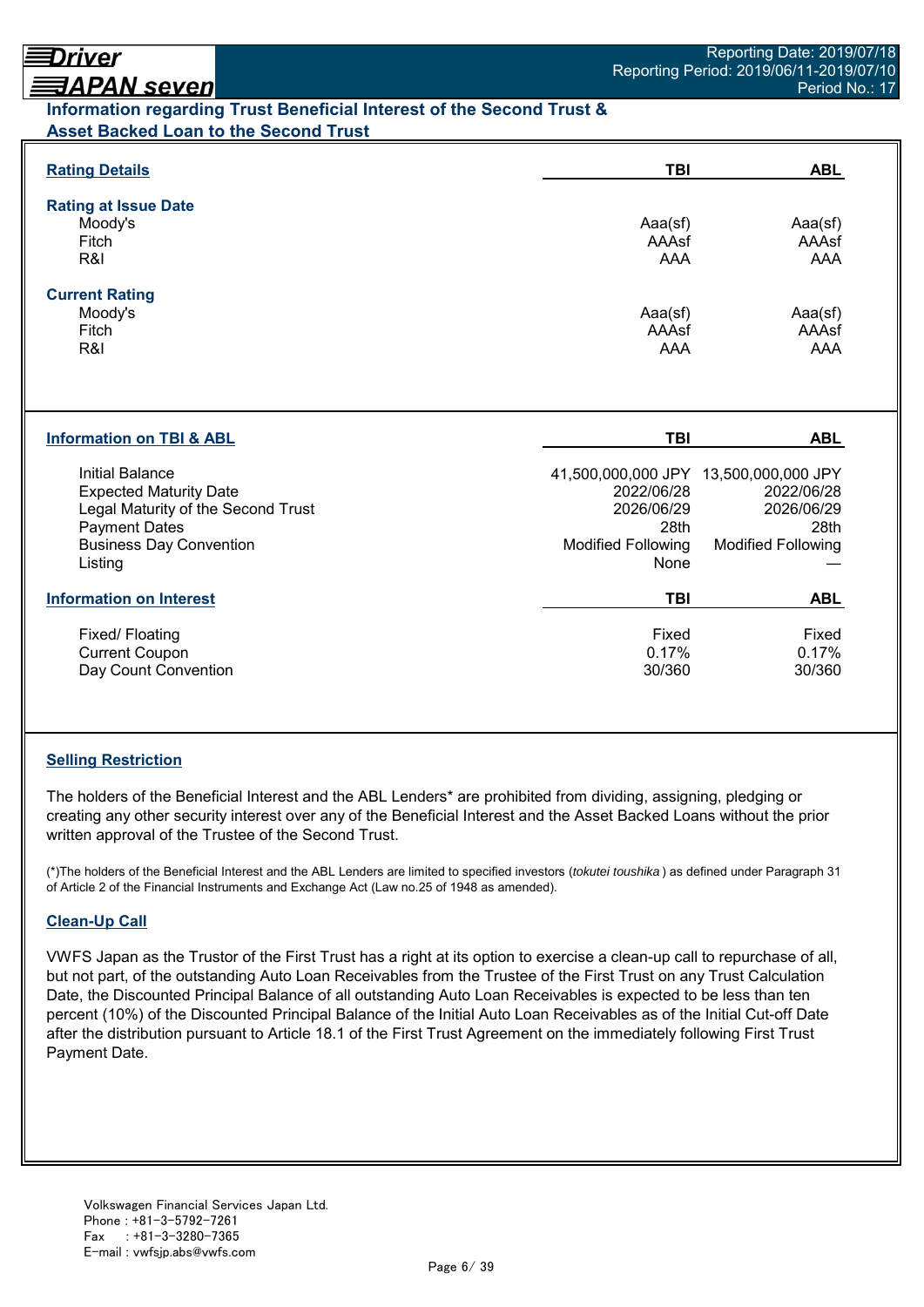#### **Pool Information**

#### **Pool Balance on Initial Cut-Off Date**

| <b>Status</b>                | <b>Number of</b><br><b>Contracts</b> | <b>Outstanding</b><br><b>Discounted</b><br><b>Principal Balance</b> |
|------------------------------|--------------------------------------|---------------------------------------------------------------------|
| Normal                       | 25,466                               | 58,823,742,157 JPY                                                  |
| Cancellation                 |                                      | 0 JPY                                                               |
| Early Termination            | 0                                    | 0 JPY                                                               |
| <b>Defaulted Receivables</b> | 0                                    | 0 JPY                                                               |
| Matured                      | ი                                    | 0 JPY                                                               |
| <b>Refinance Option</b>      | 0                                    | 0 JPY                                                               |
| Repurchase                   |                                      | 0 JPY                                                               |
| <b>Total</b>                 | 25.466                               | 58,823,742,157 JPY                                                  |

#### **Pool Balance before entrustment of Additional Auto Loan Receivables**

| <b>Status</b>            | <b>Number of</b><br><b>Contracts</b><br>on previous EoP | <b>Outstanding</b><br><b>Discounted</b><br><b>Principal Balance</b><br>on previous EoP | <b>Number of</b><br><b>Contracts</b><br>"as Collections"<br>during the<br>Period* | Outstanding<br><b>Discounted</b><br><b>Principal Balance</b><br>"as Collections"<br>relevant Monthly during the relevant<br><b>Monthly Period*</b> | <b>Number of</b><br><b>Contracts</b><br><b>EoP</b> before<br>entrustment of<br><b>Additional Auto</b><br>Loan<br><b>Receivables</b> | <b>Outstanding</b><br><b>Discounted</b><br><b>Principal Balance</b><br><b>EoP</b> before<br>entrustment of<br><b>Additional Auto</b><br><b>Loan Receivables</b> |
|--------------------------|---------------------------------------------------------|----------------------------------------------------------------------------------------|-----------------------------------------------------------------------------------|----------------------------------------------------------------------------------------------------------------------------------------------------|-------------------------------------------------------------------------------------------------------------------------------------|-----------------------------------------------------------------------------------------------------------------------------------------------------------------|
| Normal                   | 27.676                                                  | 52.884.659.811 JPY                                                                     | 27,018                                                                            | ,360,969,891 JPY                                                                                                                                   | 27,018                                                                                                                              | 50,599,076,388 JPY                                                                                                                                              |
| Cancellation             |                                                         | 0 JPY                                                                                  |                                                                                   | 0 JPY                                                                                                                                              |                                                                                                                                     | 0 JPY                                                                                                                                                           |
| <b>Early Termination</b> |                                                         | 0 JPY                                                                                  | 355                                                                               | 669.632.841 JPY                                                                                                                                    |                                                                                                                                     | 0 JPY                                                                                                                                                           |
| Defaulted Receivables    |                                                         | 0 JPY                                                                                  |                                                                                   | 6.653.806 JPY                                                                                                                                      |                                                                                                                                     | 0 JPY                                                                                                                                                           |
| Matured                  |                                                         | 0 JPY                                                                                  | 251                                                                               | 156.716.415 JPY                                                                                                                                    |                                                                                                                                     | 0 JPY                                                                                                                                                           |
| <b>Refinance Option</b>  |                                                         | 0 JPY                                                                                  | 49                                                                                | 91.610.470 JPY                                                                                                                                     | U                                                                                                                                   | 0 JPY                                                                                                                                                           |
| Repurchase               |                                                         | 0 JPY                                                                                  |                                                                                   | 0 JPY                                                                                                                                              | U                                                                                                                                   | 0 JPY                                                                                                                                                           |
| <b>Total</b>             | 27.676                                                  | 52.884.659.811 JPY                                                                     | 27.676                                                                            | 2,285,583,423 JPY                                                                                                                                  |                                                                                                                                     | 27,018 50,599,076,388 JPY                                                                                                                                       |

#### **Pool Balance after entrustment of Additional Auto Loan Receivables**

| <b>Status</b>            | <b>Number of</b><br><b>Contracts</b><br><b>EoP</b> before<br>entrustment of<br><b>Additional Auto</b><br>Loan<br><b>Receivables</b> | <b>Outstanding</b><br><b>Discounted</b><br><b>Principal Balance</b><br><b>EoP</b> before<br>entrustment of<br><b>Additional Auto</b><br><b>Loan Receivables</b> | Number of<br><b>Contracts</b><br>of Additional<br><b>Auto Loan</b><br><b>Receivables</b> | <b>Outstanding</b><br><b>Discounted</b><br><b>Principal Balance</b><br>of Additional Auto<br><b>Loan Receivables</b> | <b>Number of</b><br><b>Contracts EoP</b><br>after<br>entrustment of<br><b>Additional Auto</b><br>Loan<br><b>Receivables</b> | <b>Outstanding</b><br><b>Discounted</b><br><b>Principal Balance</b><br><b>EoP</b> after<br>entrustment of<br><b>Additional Auto</b><br><b>Loan Receivables</b> |
|--------------------------|-------------------------------------------------------------------------------------------------------------------------------------|-----------------------------------------------------------------------------------------------------------------------------------------------------------------|------------------------------------------------------------------------------------------|----------------------------------------------------------------------------------------------------------------------|-----------------------------------------------------------------------------------------------------------------------------|----------------------------------------------------------------------------------------------------------------------------------------------------------------|
| Normal                   | 27.018                                                                                                                              | 50.599.076.388 JPY                                                                                                                                              |                                                                                          | 0 JPY                                                                                                                | 27.018                                                                                                                      | 50.599.076.388 JPY                                                                                                                                             |
| Cancellation             |                                                                                                                                     | 0 JPY                                                                                                                                                           |                                                                                          | 0 JPY                                                                                                                |                                                                                                                             | 0 JPY                                                                                                                                                          |
| <b>Early Termination</b> |                                                                                                                                     | 0 JPY                                                                                                                                                           |                                                                                          | 0 JPY                                                                                                                |                                                                                                                             | 0 JPY                                                                                                                                                          |
| Defaulted Receivables    |                                                                                                                                     | 0 JPY                                                                                                                                                           |                                                                                          | 0 JPY                                                                                                                |                                                                                                                             | 0 JPY                                                                                                                                                          |
| Matured                  |                                                                                                                                     | 0 JPY                                                                                                                                                           |                                                                                          | 0 JPY                                                                                                                | 0                                                                                                                           | 0 JPY                                                                                                                                                          |
| Refinance Option         |                                                                                                                                     | 0 JPY                                                                                                                                                           |                                                                                          | 0 JPY                                                                                                                |                                                                                                                             | 0 JPY                                                                                                                                                          |
| Repurchase               |                                                                                                                                     | 0 JPY                                                                                                                                                           |                                                                                          | 0 JPY                                                                                                                |                                                                                                                             | 0 JPY                                                                                                                                                          |
| <b>Total</b>             | 27.018                                                                                                                              | 50,599,076,388 JPY                                                                                                                                              | $\bf{0}$                                                                                 | 0 JPY                                                                                                                | 27.018                                                                                                                      | 50,599,076,388 JPY                                                                                                                                             |

#### **Limits on Eligibility Criteria**

| <b>Status Limits on Eligibility</b><br>Criteria (v) (including<br><b>Additional Entrustment)</b> | <b>Current</b><br><b>Exposure in %</b> | Limits in % of the<br>aggregate<br><b>Discounted</b><br><b>Principal Balance</b><br>of the Auto Loan<br><b>Receivables</b><br>outstanding | <b>Status</b> |
|--------------------------------------------------------------------------------------------------|----------------------------------------|-------------------------------------------------------------------------------------------------------------------------------------------|---------------|
| on Used Purchased Vehicle<br>(i)                                                                 | 21.80 %                                | 35%                                                                                                                                       | $\cdot^*$     |
| (ii) on Non-VW Vehicles                                                                          | 0.03%                                  | 5 %                                                                                                                                       | $\star$       |
| on Balloon Payment                                                                               | 47.45 %                                | 50 %                                                                                                                                      | $\star$       |

(\*) not applicable since the Revolving Period ended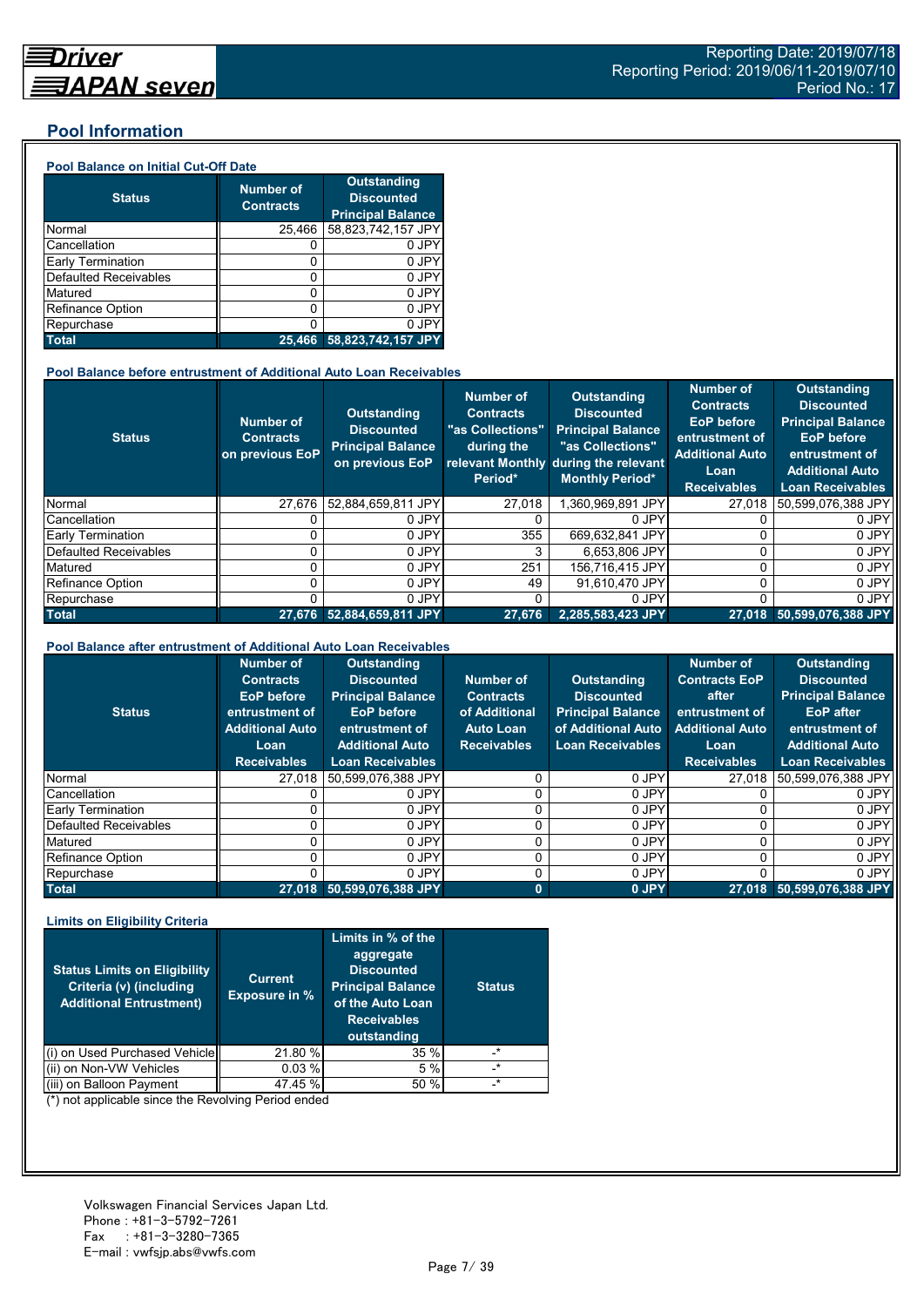

# Driver

#### **Outstanding Balances**

| <b>Monthly Period:</b>         | from       | 2019/06/11 to | 2019/07/10 |
|--------------------------------|------------|---------------|------------|
| <b>Reporting Date:</b>         | 2019/07/18 |               |            |
| <b>Trust Calculation Date:</b> | 2019/07/25 |               |            |

# **Outstanding Balances**

|                                                                              | <b>Number of</b><br><b>Contracts</b> | <b>Aggregate Amount</b><br>of the Discounted<br><b>Principal Balance</b> | <b>Aggregate Amount</b><br>of the Nominal<br><b>Balance</b> |
|------------------------------------------------------------------------------|--------------------------------------|--------------------------------------------------------------------------|-------------------------------------------------------------|
| Balance on the previous EoP                                                  |                                      |                                                                          | 27,676 52,884,659,811 JPY 54,841,455,100 JPY                |
| Balance after counting on the Collections during the relevant Monthly Period |                                      |                                                                          | 27,018 50,599,076,388 JPY 52,441,010,900 JPY                |
| Balance of Additional Auto Loan Receivables                                  |                                      | 0 JPY                                                                    | 0 JPY                                                       |
| Aggregate Amount of Auto Loan Receivables                                    |                                      | 27,018 50,599,076,388 JPY 52,441,010,900 JPY                             |                                                             |

#### **Collections**

|                                                | Number of<br><b>Contracts</b> | Aggregate Amount<br>of the Discounted<br><b>Principal Balance</b> | <b>Aggregate Amount</b><br>of the Nominal<br><b>Balance</b> |
|------------------------------------------------|-------------------------------|-------------------------------------------------------------------|-------------------------------------------------------------|
| Collections: Amortization of current contracts | 27,018                        | 1,360,969,891 JPY                                                 | 1,456,573,400 JPY                                           |
| Collections: Cancellation                      |                               | 0 JPY                                                             | $0$ JPY                                                     |
| Collections: Early Termination                 | 355                           | 669,632,841 JPY                                                   | 670,286,872 JPY                                             |
| Collections: Defaulted Receivables             |                               | 6,653,806 JPY                                                     | 6,666,041 JPY                                               |
| Collections: Matured                           | 251                           | 156,716,415 JPY                                                   | 156,966,000 JPY                                             |
| Collections: Refinance Option                  | 49                            | 91,610,470 JPY                                                    | 91,750,000 JPY                                              |
| Collections: Repurchase                        |                               | 0 JPY                                                             | $0$ JPY                                                     |
| <b>Sum</b>                                     | 27,676                        | 2,285,583,423 JPY                                                 | 2,382,242,313 JPY                                           |

#### **Available Distribution Amount**

|     |                                                               | <b>Number of</b><br><b>Contracts</b> | <b>Aggregate Amount</b><br>of the Nominal<br><b>Balance</b> |
|-----|---------------------------------------------------------------|--------------------------------------|-------------------------------------------------------------|
| (a) | the Collections for the Monthly Period with respect to such   |                                      |                                                             |
|     | <b>Trust Calculation Date</b>                                 | 27.676                               | 2,382,242,313 JPY                                           |
| (b) | drawings from the Cash Collateral Ledger in accordance with   |                                      |                                                             |
|     | Article 18.3 of the First Trust Agreement                     |                                      | 0 JPY                                                       |
| (c) | net investment earnings from Eligible Investments             | 0                                    | 0 JPY                                                       |
| (d) | net proceeds from the sale or disposal of the Trust Assets of |                                      |                                                             |
|     | the First Trust                                               |                                      | 0 JPY                                                       |
| (e) | any amount which is carried over from the immediately         |                                      |                                                             |
|     | preceding Trust Calculation Date                              |                                      | 0 JPY                                                       |
|     | Sum                                                           | 27.676                               | 2,382,242,313 JPY                                           |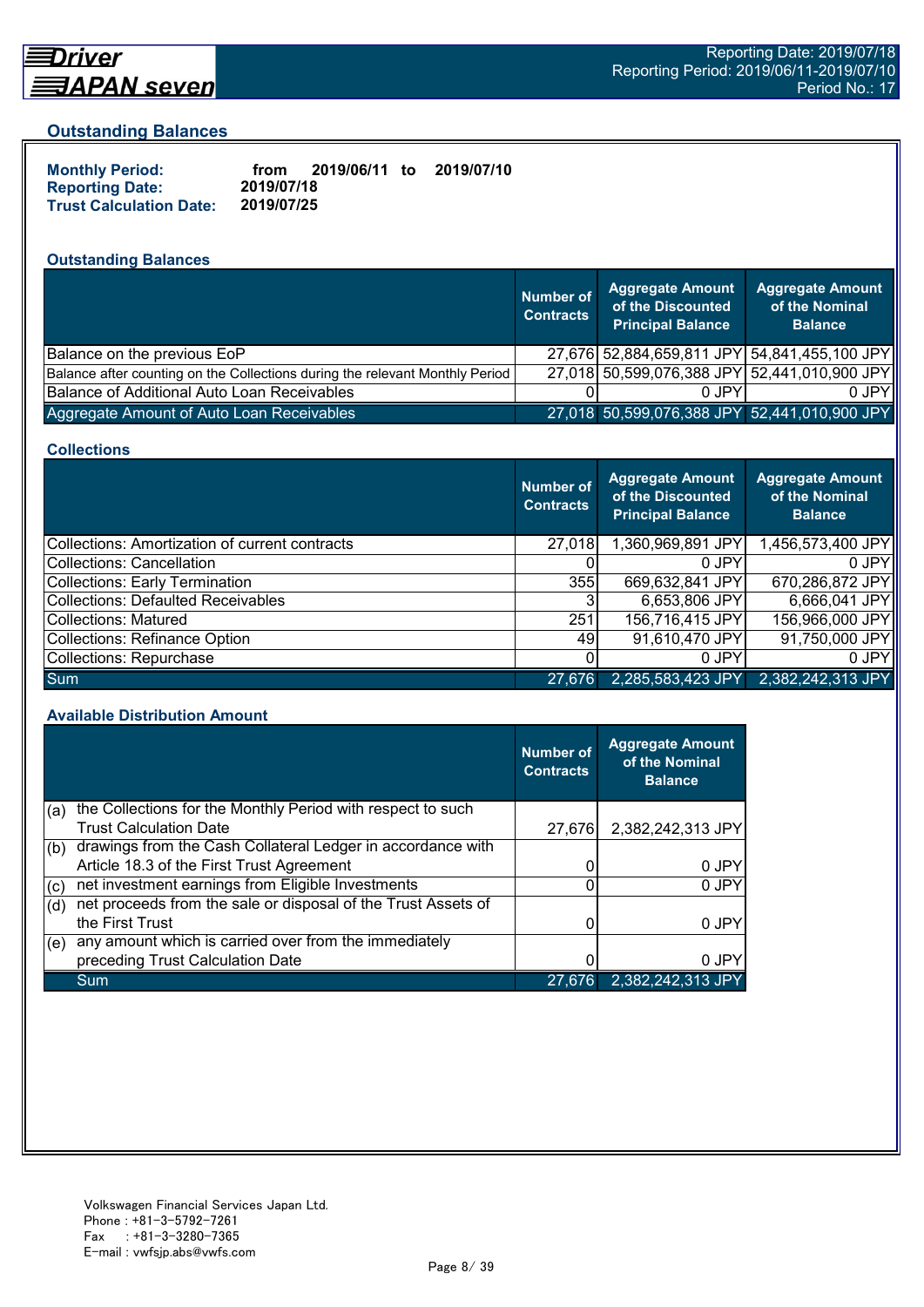## **Waterfall**

|           | There is no distinction between principal and interest, and all collections go through a single priority of payments                                                                                                                                                                                                                                                                                                                                                                                                                                                    |      |                   |                         |
|-----------|-------------------------------------------------------------------------------------------------------------------------------------------------------------------------------------------------------------------------------------------------------------------------------------------------------------------------------------------------------------------------------------------------------------------------------------------------------------------------------------------------------------------------------------------------------------------------|------|-------------------|-------------------------|
|           |                                                                                                                                                                                                                                                                                                                                                                                                                                                                                                                                                                         |      | <b>Payment</b>    | <b>Remaining Amount</b> |
|           | <b>Available Distribution Amount</b>                                                                                                                                                                                                                                                                                                                                                                                                                                                                                                                                    | plus | 2,382,242,313 JPY | 2,382,242,313 JPY       |
| (a)       | an amount necessary for the payment of all taxes and public charges to be paid to the<br>relevant public authority by the immediately following First Trust Payment Date.                                                                                                                                                                                                                                                                                                                                                                                               | less | 0 JPY             | 2,382,242,313 JPY       |
| (b)       | an amount necessary for the payment of all Fees for the Trustee of the First Trust to be<br>paid to the Trustee of the First Trust by the immediately following First Trust Payment<br>Date.                                                                                                                                                                                                                                                                                                                                                                            | less | 475,961 JPY       | 2,381,766,352 JPY       |
| (C)       | an amount necessary for the payment of the Servicing Fee to be paid to the Servicer<br>by the immediately following First Trust Payment Date.                                                                                                                                                                                                                                                                                                                                                                                                                           | less | 47,596,192 JPY    | 2,334,170,160 JPY       |
|           | an amount necessary for the payment of the Trust Expenses of the First Trust as<br>provided in Article 23.1 (including the Rating Fees, Costs of the Second Trust and<br>(d) those fees not otherwise covered by (b) or (c) above) to be paid to the relevant party by<br>the immediately following First Trust Payment Date (including any amounts advanced<br>by the Trustee of the First Trust pursuant to Article23.3)                                                                                                                                              | less | 490,973 JPY       | 2,333,679,187 JPY       |
|           | $(e)$ an amount necessary for the payment of overdue and unpaid interest on the Asset<br>Backed Loans to the First Trust (if any) to be paid to the Trustee of the Second Trust<br>by the immediately following First Trust Payment Date.                                                                                                                                                                                                                                                                                                                               | less | 0 JPY             | 2,333,679,187 JPY       |
| (f)       | an amount necessary for the payment to the Trustee of the Second Trust of interest on<br>the Asset Backed Loan to the First Trust accruing during the relevant Interest<br><b>Calculation Period</b>                                                                                                                                                                                                                                                                                                                                                                    | less | 6,742,762 JPY     | 2,326,936,425 JPY       |
| (g)       | an amount necessary to top up the balance thereof until it is equal to the Cash<br>Collateral Ledger Target Balance                                                                                                                                                                                                                                                                                                                                                                                                                                                     | less | 0 JPY             | 2,326,936,425 JPY       |
| $(h)$ (i) | prior to the expiration of the Revolving Period: an amount necessary for the<br>redemption of any Additional Senior Beneficial Interest;                                                                                                                                                                                                                                                                                                                                                                                                                                |      |                   |                         |
|           | following the expiration of the Revolving Period and prior to the occurrence of an<br>(ii)<br>Early Amortization Event, an amount necessary for the payment to the Trustee of<br>the Second Trust of the Asset Backed Loan Principal Payment Amount for the<br>relevant First Trust Payment Date.                                                                                                                                                                                                                                                                       | less | 2,326,936,425 JPY | 0 JPY                   |
|           | (iii) following the occurrence of the Early Amortization Event, an amount necessary for<br>the payment to the Trustee of the Second Trust of the remaining principal balance<br>of the Asset Backed Loan to the First Trust.                                                                                                                                                                                                                                                                                                                                            |      |                   |                         |
| (i)       | an amount necessary for the payment to the Trustee of the First Trust of any<br>Indemnified Amounts which are not compensated by the Trustor of the First Trust                                                                                                                                                                                                                                                                                                                                                                                                         | less | 0 JPY             | 0 JPY                   |
| (j)       | an amount necessary for the payment to the Subordinated Beneficiary of the<br>Subordinated Beneficial Principal Payment Amount for the relevant First Trust Payment<br>Date.                                                                                                                                                                                                                                                                                                                                                                                            | less | 0 JPY             | 0 JPY                   |
| (k)       | (i)<br>prior to the expiration of the Revolving Period, then (x) if a transfer is made under<br>(j) above, such remaining amount will be transferred to the Expenses Distribution<br>Ledger for payment to the Subordinated Beneficiary as a payment of earnings on<br>the Subordinated Beneficial Interest, and such payment shall be made on the First<br>Trust Payment Date immediately following such Trust Calculation Date or (y) if no<br>transfer is made under (j) above, such remaining amount will be carried forward to<br>the next Trust Calculation Date. |      |                   |                         |
|           | (ii)<br>following the expiration of the Revolving Period and prior to the occurrence of an<br>Early Amortization Event, then such remaining amount will be transferred to the<br>Expenses Distribution Ledger for payment to the Subordinated Beneficiary as a<br>payment of earnings on the Subordinated Beneficial Interest, and such payment<br>shall be made on the First Trust Payment Date immediately following such Trust<br>Calculation Date.                                                                                                                  | less | 0 JPY             | 0 JPY                   |
|           | (iii) following the occurrence of an Early Amortization Event, the remaining amount in<br>the Trust Collection Ledger will be carried forward to the next Trust Calculation<br>Date.                                                                                                                                                                                                                                                                                                                                                                                    |      |                   |                         |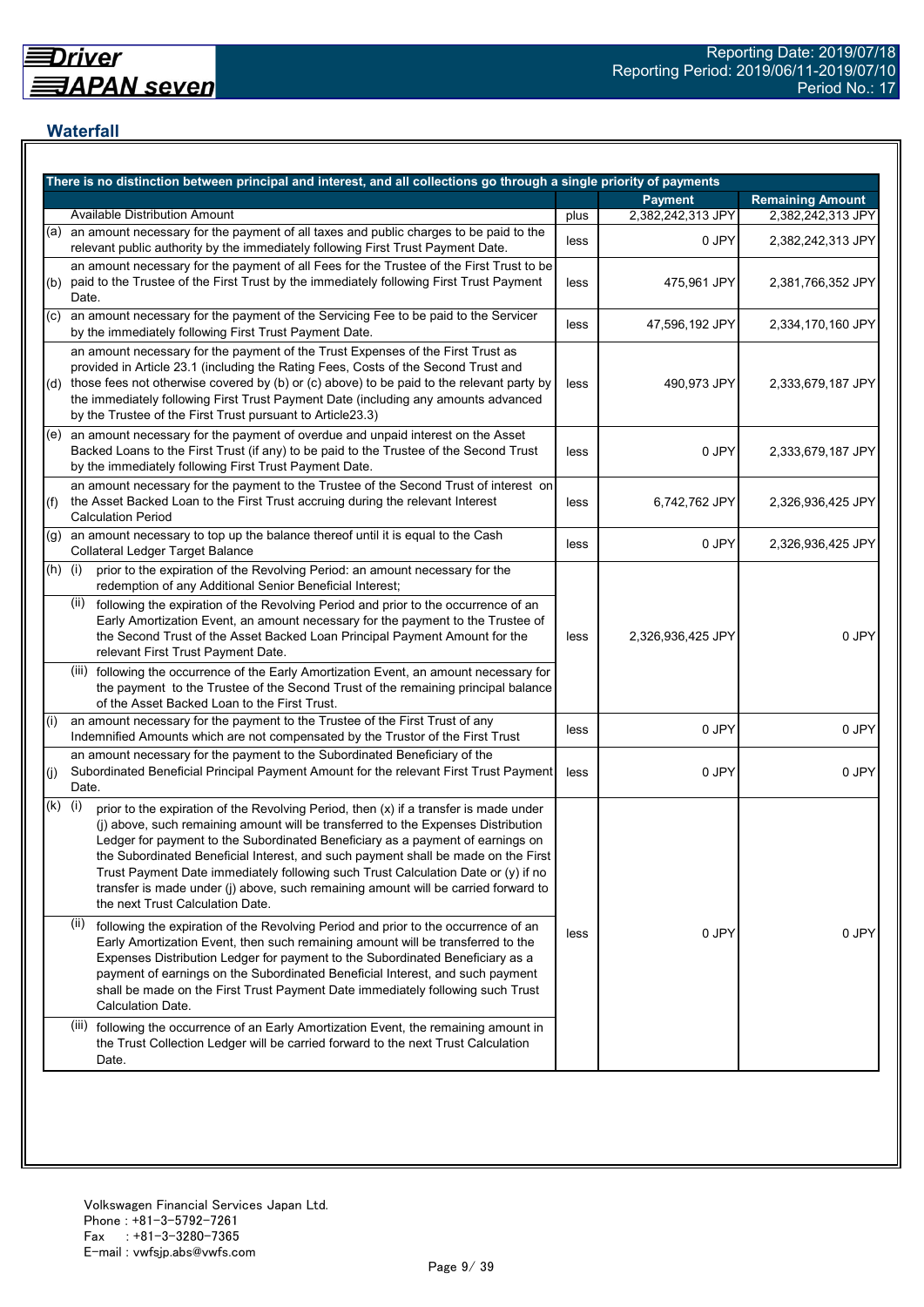## **Credit Enhancement**

| Subordinated Principal Balance as of the relevant First Trust Payment Date                                                |                                                                                    |                                   |       |                         |                                   |
|---------------------------------------------------------------------------------------------------------------------------|------------------------------------------------------------------------------------|-----------------------------------|-------|-------------------------|-----------------------------------|
|                                                                                                                           | Percentage of<br><b>Aggregate</b><br><b>Discounted</b><br><b>Principal Balance</b> | <b>Value</b>                      |       |                         |                                   |
| the aggregate amount of the<br>(i)<br><b>Discounted Principal Balance</b><br>of all Auto Loan Receivables<br>outstanding  |                                                                                    | 50,599,076,388 JPY                |       |                         |                                   |
| (ii) Asset Backed Loan Principal<br>Balance on the relevant First<br><b>Trust Payment Date</b>                            |                                                                                    | 45,269,031,223 JPY                |       |                         |                                   |
| Overcollateralization $( = (i) - (ii))$                                                                                   | 10.53 %                                                                            | 5,330,045,165 JPY                 |       |                         |                                   |
| Trust Collection Ledger which is<br>carried over from the immediately<br>preceding Trust Calculation Date                 | 0.00%                                                                              | 0 JPY                             |       |                         |                                   |
| The amount in the Cash Collateral<br>Ledger                                                                               | 0.61%                                                                              | 307,000,000 JPY                   |       |                         |                                   |
| <b>Subordinated Principal Balance</b>                                                                                     | 11.14 %                                                                            | 5,637,045,165 JPY                 |       |                         |                                   |
|                                                                                                                           |                                                                                    |                                   |       |                         |                                   |
| <b>Trust Management Account (TMA)</b>                                                                                     |                                                                                    | in JPY                            | $+/-$ |                         | in JPY (previous)                 |
| <b>Initial Balance on Cash Entrustment Date</b>                                                                           |                                                                                    | 307,000,000 JPY                   |       |                         |                                   |
| <b>Outstanding Balance on First Trust Payment Date</b><br>(a) Expenses Distribution Ledger<br>(b) Trust Collection Ledger |                                                                                    | 307,000,000 JPY<br>0 JPY<br>0 JPY |       | 0 JPY<br>0 JPY<br>0 JPY | 307,000,000 JPY<br>0 JPY<br>0 JPY |

(c) Cash Collateral Ledger 307,000,000 JPY 0 JPY 307,000,000 JPY

#### **Cash Collateral Ledger Target Balance 307,000,000 JPY**

#### **Calculation of Credit Enhancement**

Driver Japan seven's Credit Enhancement consists of the items listed above in the Subordinated Principal Balance as of the relevant date of determination (immediately following the First Trust Payment Date). The result provides an absolute value, which will be applied to the (amortized) Aggregate Discounted Principal Balance as of the end of the relevant date.

The transaction has a Revolving Period of 12 months until February 2019.

Asset Backed Loan Overcollateralization Percentage is (i) prior to the expiration of the Revolving Period, 8.5%, and (ii) following the expiration of the Revolving Period, 11.5%; provided, in each case no Credit Enhancement Increase Condition shall be in effect. After a Level 1 Credit Enhancement Increase Condition in effect, 17% and after a Level 2 Credit Enhancement Increase Condition is in effect, 100%.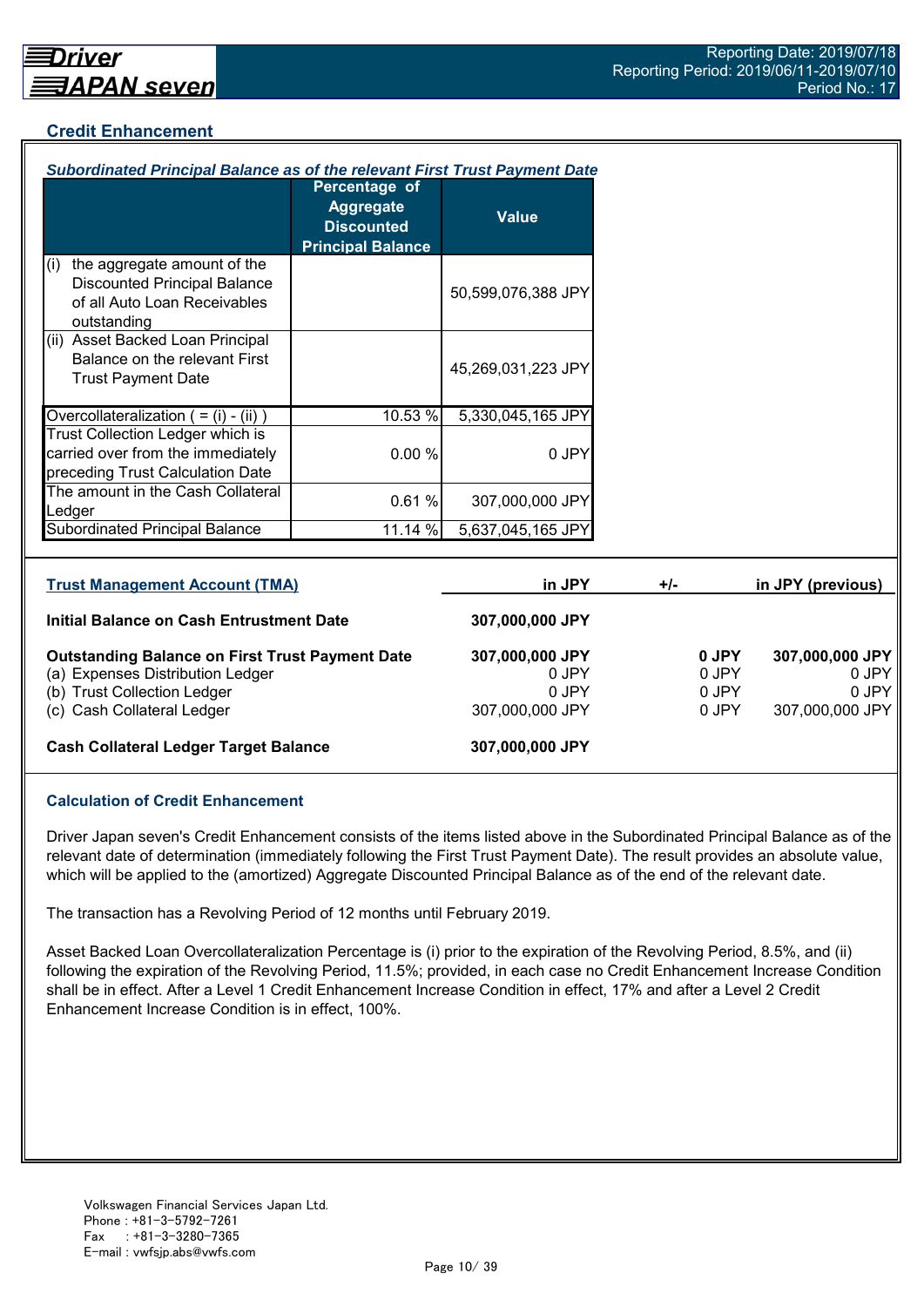#### **Cumulative Gross Loss & Cumulative Repurchased Receivables**

| <b>Cumulative Defaulted Receivables</b>                                                                                                                                                                                                                                               |                                      |                    |
|---------------------------------------------------------------------------------------------------------------------------------------------------------------------------------------------------------------------------------------------------------------------------------------|--------------------------------------|--------------------|
|                                                                                                                                                                                                                                                                                       | <b>Number of</b><br><b>Contracts</b> | <b>Write Offs</b>  |
| <b>Beginning of Period</b>                                                                                                                                                                                                                                                            | 54                                   | 143,798,695 JPY    |
| Defaulted Receivables                                                                                                                                                                                                                                                                 |                                      | 6,653,806 JPY      |
| <b>End of Period</b>                                                                                                                                                                                                                                                                  | 57                                   | 150,452,501 JPY    |
| The sum of the Discounted Principal Balance of all Auto Loan<br>Receivables that have become Defaulted Receivables from the Initial<br>Cut-off Date through to the end of Monthly Period immediately<br>preceding the relevant Trust Calculation Date                                 |                                      | 150,452,501 JPY    |
| The sum of (i) the aggregate Discounted Principal Balance of the Initial<br>Auto Loan Receivables as of the Initial Cut-off Date and (ii) the<br>aggregate Discounted Principal Balance as of the relevant Trust<br>Calculation Date of all Additional Auto Loan Receivables (if any) |                                      | 78,510,850,455 JPY |

#### **Performance Triggers**

Asset Backed Loan Overcollateralization Percentage was implemented to assure on a monthly basis that no cash is paid to lower steps in the waterfall unless there is sufficient Overcollateralization to support the transaction.

The performance trigger in form of a Credit Enhancement Increase Condition will be activated when the Cumulative Gross Loss Ratio exceeds the defined limits. In this case the Overcollateralization will be increased accordingly.

| <b>Levels</b> | <b>Credit Enhancement increase condition</b>                  | <b>Credit Enhancement</b><br>increase condition in<br>place? |  |
|---------------|---------------------------------------------------------------|--------------------------------------------------------------|--|
| Level $1(i)$  | Cumulative Gross Loss Ratio exceeds 0.5% for any First Trust  |                                                              |  |
|               | Payment Date on or prior to August 2018                       | no                                                           |  |
|               | Cumulative Gross Loss Ratio exceeds 0.8% for any First Trust  |                                                              |  |
| Level 1 (ii)  | Payment Date from September 2018 to May 2019                  | no                                                           |  |
|               | Cumulative Gross Loss Ratio exceeds 1.15% for any First Trust |                                                              |  |
| Level 1 (iii) | Payment Date from June 2019 to February 2020                  | no                                                           |  |
| Level 2       | Cumulative Gross Loss Ratio exceeds 1.6% for any First Trust  |                                                              |  |
|               | <b>Payment Date</b>                                           | no                                                           |  |

|                                                                    | <b>Asset Backed Loan</b><br><b>Overcollateralization</b><br>Percentage |
|--------------------------------------------------------------------|------------------------------------------------------------------------|
| Prior to the expiration of the Revolving Period                    |                                                                        |
| (No Credit Enhancement Increase Condition is in effect)            | 8.50%                                                                  |
| Following the expiration of Revolving Period                       | 11.50 %                                                                |
| (No Credit Enhancement Increase Condition is in effect)            |                                                                        |
| After a Level 1 Credit Enhancement Increase Condition is in effect | 17.00 %                                                                |
| After a Level 2 Credit Enhancement Increase Condition is in effect | 100.00 %                                                               |
| <b>Current Asset Backed Loan Overcollateralization Percentage</b>  | 10.53 %                                                                |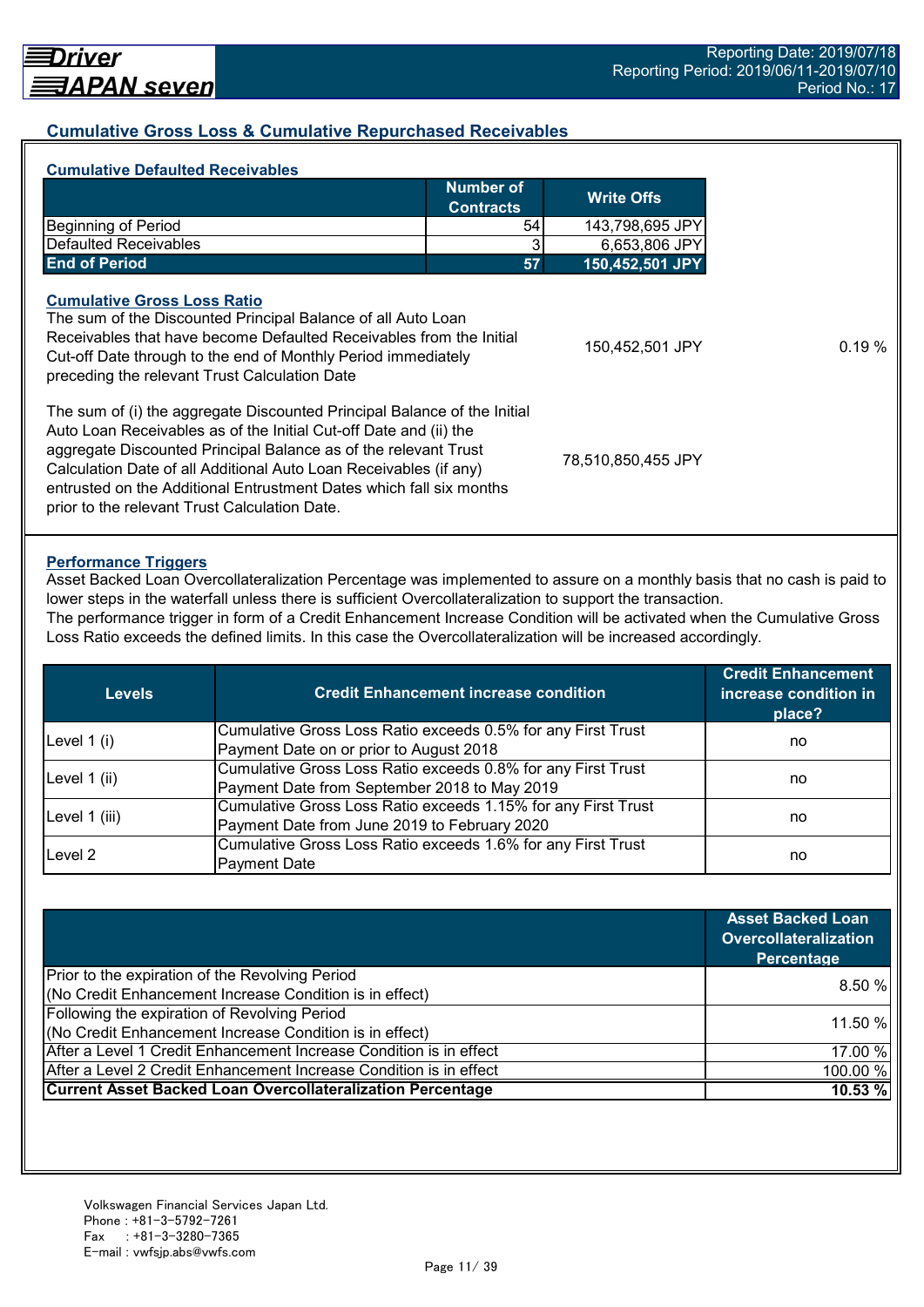#### **Cumulative Gross Loss & Cumulative Repurchased Receivables**





#### **Cumulative Repurchased Receivables**

|                                | Number of<br><b>Contracts</b> | <b>Repurchase Price</b> |
|--------------------------------|-------------------------------|-------------------------|
| Beginning of Period            |                               | 0 JPY                   |
| <b>Repurchased Receivables</b> |                               | 0.IPY                   |
| <b>End of Period</b>           |                               | 0.IPY                   |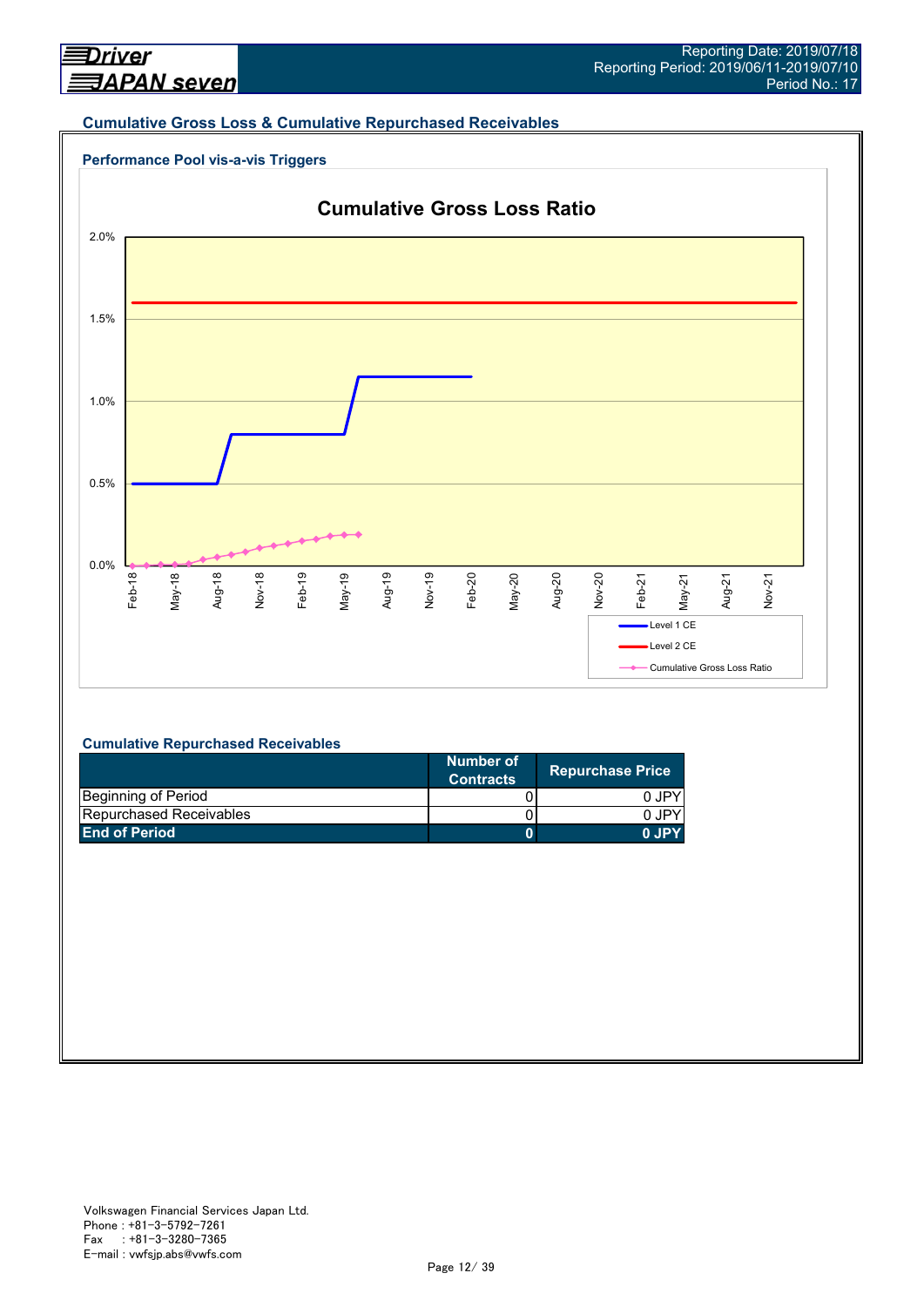#### **Defaulted and Delinquent Contracts**

| <b>Information of Delinguencies and Defaults</b> |                  |                                          |                                                                     |                                           |                                               |                                                |  |
|--------------------------------------------------|------------------|------------------------------------------|---------------------------------------------------------------------|-------------------------------------------|-----------------------------------------------|------------------------------------------------|--|
| Current<br>Reporting<br><b>Period</b>            | <b>Contracts</b> | Number of Percentage of<br>Contracts (*) | <b>Outstanding</b><br><b>Discounted Principal</b><br><b>Balance</b> | Percentage<br>of Principal<br>Balance (*) | <b>Outstanding Nominal</b><br><b>Balance</b>  | <b>Percentage</b><br>of Nominal<br>Balance (*) |  |
| Delinquent                                       | 289              | 1.04%                                    | 587,366,554 JPY                                                     | $1.11\%$                                  | 611,241,900 JPY                               | $1.11 \%$                                      |  |
| Default                                          |                  | 0.01%                                    | 6,653,806 JPY                                                       | 0.01%                                     | 6,666,041 JPY                                 | 0.01%                                          |  |
|                                                  |                  |                                          |                                                                     |                                           | $(*)$ Bosed on the provisue $\Gamma_2 \Gamma$ |                                                |  |

(\*) Based on the previous EoP

|                           | <b>Delinquency Profile (Information Purpose Only)</b> |                                             |                                                                     |                                              |                                              |                                            |  |  |
|---------------------------|-------------------------------------------------------|---------------------------------------------|---------------------------------------------------------------------|----------------------------------------------|----------------------------------------------|--------------------------------------------|--|--|
| Days in<br><b>Arrears</b> | <b>Contracts</b>                                      | Number of Percentage of<br><b>Contracts</b> | <b>Outstanding</b><br><b>Discounted Principal</b><br><b>Balance</b> | Percentage<br>of Principal<br><b>Balance</b> | <b>Outstanding Nominal</b><br><b>Balance</b> | Percentage<br>of Nominal<br><b>Balance</b> |  |  |
|                           | 268                                                   | 0.99%                                       | 547,998,297 JPY                                                     | $1.08 \%$                                    | 570,534,400 JPY                              | 1.09 %                                     |  |  |
|                           | 16                                                    | 0.06 %                                      | 30,877,962 JPY                                                      | 0.06%                                        | 31,854,200 JPY                               | 0.06%                                      |  |  |
|                           |                                                       | $0.02 \%$                                   | 8,490,295 JPY                                                       | 0.02%                                        | 8,853,300 JPY                                | 0.02%                                      |  |  |
| <b>Total</b>              | 289                                                   | 1.07%                                       | 587,366,554 JPY                                                     | 1.16%                                        | 611,241,900 JPY                              | 1.17%                                      |  |  |

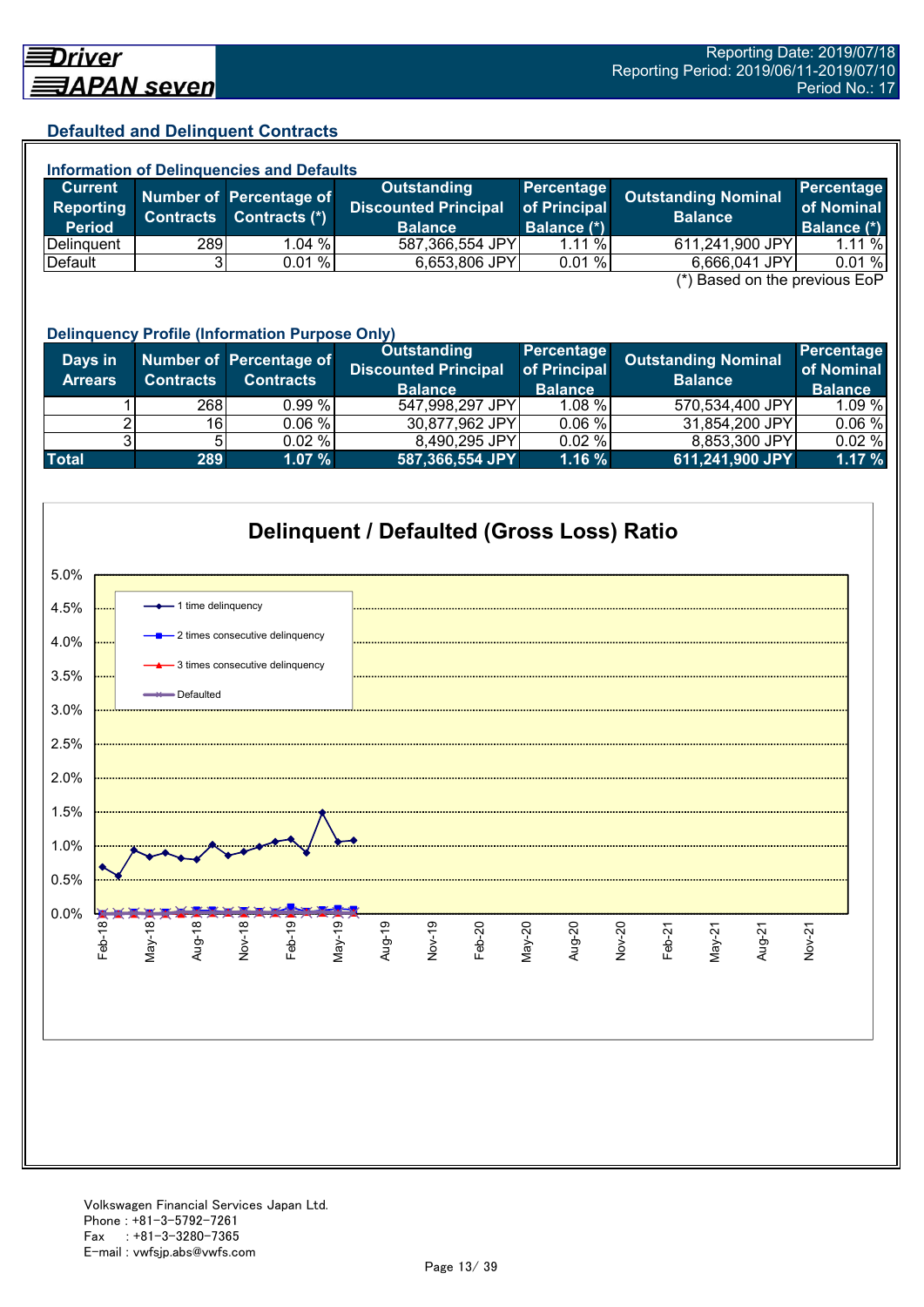## **Run Out Schedule**

| <b>Next Payment</b><br><b>Month</b> | <b>Number of</b><br><b>Contracts</b> | <b>ABS Outstanding</b><br><b>Principal</b> | <b>ABS Outstanding</b><br><b>Interest</b> |                                          | <b>Outstanding Installment ABS Remaining Principal</b> | <b>ABS Remaining Interest</b>    | <b>ABS Remaining</b><br><b>Installment</b> |
|-------------------------------------|--------------------------------------|--------------------------------------------|-------------------------------------------|------------------------------------------|--------------------------------------------------------|----------------------------------|--------------------------------------------|
| 05.2019                             | 27,676                               | 52,884,659,811 JPY                         | 1,956,795,289 JPY                         | 54,841,455,100 JPY                       | 0 JPY                                                  | 0 JPY                            | 0 JPY                                      |
| 06.2019                             | 27,676                               | 51,254,556,223 JPY                         | 1,859,646,277 JPY                         | 53,114,202,500 JPY                       | 1,630,103,588 JPY                                      | 97,149,012 JPY                   | 1,727,252,600 JPY                          |
| 07.2019                             | 27,376                               | 49,616,666,231 JPY                         | 1,765,475,669 JPY                         | 51,382,141,900 JPY                       | 1,637,889,992 JPY                                      | 94,170,608 JPY                   | 1,732,060,600 JPY                          |
| 08.2019                             | 27,138                               | 48,449,495,994 JPY                         | 1,674,351,306 JPY                         | 50,123,847,300 JPY                       | 1,167,170,237 JPY                                      | 91,124,363 JPY                   | 1,258,294,600 JPY                          |
| 09.2019                             | 26,922                               | 47,262,074,448 JPY                         | 1,585,368,652 JPY                         | 48,847,443,100 JPY                       | 1,187,421,546 JPY                                      | 88,982,654 JPY                   | 1,276,404,200 JPY                          |
| 10.2019                             | 26,561                               | 46,181,707,750 JPY                         | 1,498,468,350 JPY                         | 47,680,176,100 JPY                       | 1,080,366,698 JPY                                      | 86,900,302 JPY<br>84,960,904 JPY | 1,167,267,000 JPY<br>1,228,807,000 JPY     |
| 11.2019<br>12.2019                  | 26,305<br>25,984                     | 45,037,861,654 JPY<br>42,756,183,877 JPY   | 1,413,507,446 JPY<br>1,330,578,723 JPY    | 46,451,369,100 JPY<br>44,086,762,600 JPY | 1,143,846,096 JPY<br>2,281,677,777 JPY                 | 82,928,723 JPY                   | 2,364,606,500 JPY                          |
| 01.2020                             | 25,482                               | 41,127,867,564 JPY                         | 1,251,630,736 JPY                         | 42,379,498,300 JPY                       | 1,628,316,313 JPY                                      | 78,947,987 JPY                   | 1,707,264,300 JPY                          |
| 02.2020                             | 24,986                               | 39,477,269,948 JPY                         | 1,175,489,052 JPY                         | 40,652,759,000 JPY                       | 1,650,597,616 JPY                                      | 76,141,684 JPY                   | 1,726,739,300 JPY                          |
| 03.2020                             | 24,303                               | 37,297,201,031 JPY                         | 1,102,082,869 JPY                         | 38,399,283,900 JPY                       | 2,180,068,917 JPY                                      | 73,406,183 JPY                   | 2,253,475,100 JPY                          |
| 04.2020                             | 23,146                               | 36,062,644,310 JPY                         | 1,032,043,590 JPY                         | 37,094,687,900 JPY                       | 1,234,556,721 JPY                                      | 70,039,279 JPY                   | 1,304,596,000 JPY                          |
| 05.2020                             | 22,744                               | 34,541,783,102 JPY                         | 964,136,798 JPY                           | 35,505,919,900 JPY                       | 1,520,861,208 JPY                                      | 67,906,792 JPY                   | 1,588,768,000 JPY                          |
| 06.2020<br>07.2020                  | 22,086<br>21,248                     | 32,452,972,437 JPY<br>30,559,176,634 JPY   | 898,701,563 JPY<br>836,832,066 JPY        | 33,351,674,000 JPY<br>31,396,008,700 JPY | 2,088,810,665 JPY<br>1,893,795,803 JPY                 | 65,435,235 JPY<br>61,869,497 JPY | 2,154,245,900 JPY<br>1,955,665,300 JPY     |
| 08.2020                             | 20,624                               | 28,844,668,619 JPY                         | 778,339,881 JPY                           | 29,623,008,500 JPY                       | 1,714,508,015 JPY                                      | 58,492,185 JPY                   | 1,773,000,200 JPY                          |
| 09.2020                             | 19,868                               | 26,775,279,616 JPY                         | 722,758,284 JPY                           | 27,498,037,900 JPY                       | 2,069,389,003 JPY                                      | 55,581,597 JPY                   | 2,124,970,600 JPY                          |
| 10.2020                             | 18,773                               | 25,218,708,130 JPY                         | 670,531,570 JPY                           | 25,889,239,700 JPY                       | 1,556,571,486 JPY                                      | 52,226,714 JPY                   | 1,608,798,200 JPY                          |
| 11.2020                             | 18,061                               | 23,293,299,103 JPY                         | 621,117,397 JPY                           | 23,914,416,500 JPY                       | 1,925,409,027 JPY                                      | 49,414,173 JPY                   | 1,974,823,200 JPY                          |
| 12.2020                             | 17,061                               | 21,684,836,396 JPY                         | 574,989,304 JPY                           | 22,259,825,700 JPY                       | 1,608,462,707 JPY                                      | 46,128,093 JPY                   | 1,654,590,800 JPY                          |
| 01.2021                             | 16,591                               | 20,589,426,907 JPY                         | 531,888,293 JPY                           | 21,121,315,200 JPY                       | 1,095,409,489 JPY                                      | 43,101,011 JPY                   | 1,138,510,500 JPY                          |
| 02.2021<br>03.2021                  | 16,214<br>15,705                     | 19,600,476,829 JPY<br>18,291,276,572 JPY   | 490,895,371 JPY<br>451,790,828 JPY        | 20,091,372,200 JPY<br>18,743,067,400 JPY | 988,950,078 JPY<br>1,309,200,257 JPY                   | 40,992,922 JPY<br>39,104,543 JPY | 1,029,943,000 JPY<br>1,348,304,800 JPY     |
| 04.2021                             | 14,923                               | 17,571,835,576 JPY                         | 415,055,724 JPY                           | 17,986,891,300 JPY                       | 719,440,996 JPY                                        | 36,735,104 JPY                   | 756,176,100 JPY                            |
| 05.202                              | 14,635                               | 16,759,234,947 JPY                         | 379.726.353 JPY                           | 17,138,961,300 JPY                       | 812,600,629 JPY                                        | 35,329,371 JPY                   | 847,930,000 JPY                            |
| 06.202                              | 14,213                               | 15,728,529,017 JPY                         | 345,958,583 JPY                           | 16,074,487,600 JPY                       | 1,030,705,930 JPY                                      | 33,767,770 JPY                   | 1,064,473,700 JPY                          |
| 07.202                              | 13,768                               | 14,741,835,611 JPY                         | 314,166,789 JPY                           | 15,056,002,400 JPY                       | 986,693,406 JPY                                        | 31,791,794 JPY                   | 1,018,485,200 JPY                          |
| 08.2021                             | 13,426                               | 13,953,994,883 JPY                         | 284,307,017 JPY                           | 14,238,301,900 JPY                       | 787,840,728 JPY                                        | 29,859,772 JPY                   | 817,700,500 JPY                            |
| 09.202                              | 13,013                               | 13,136,912,140 JPY                         | 255,962,860 JPY                           | 13,392,875,000 JPY                       | 817,082,743 JPY                                        | 28,344,157 JPY                   | 845,426,900 JPY                            |
| 10.202<br>11.202                    | 12,458<br>12,135                     | 12,544,799,010 JPY<br>11,909,222,214 JPY   | 229,165,890 JPY<br>203,523,486 JPY        | 12,773,964,900 JPY<br>12,112,745,700 JPY | 592,113,130 JPY<br>635,576,796 JPY                     | 26,796,970 JPY<br>25,642,404 JPY | 618,910,100 JPY<br>661,219,200 JPY         |
| 12.202                              | 11,736                               | 10,808,423,131 JPY                         | 179,124,569 JPY                           | 10,987,547,700 JPY                       | 1,100,799,083 JPY                                      | 24,398,917 JPY                   | 1,125,198,000 JPY                          |
| 01.2022                             | 11,185                               | 10,023,646,369 JPY                         | 156,928,731 JPY                           | 10,180,575,100 JPY                       | 784,776,762 JPY                                        | 22,195,838 JPY                   | 806,972,600 JPY                            |
| 02.202                              | 10,706                               | 9,215,799,628 JPY                          | 136,294,272 JPY                           | 9,352,093,900 JPY                        | 807,846,741 JPY                                        | 20,634,459 JPY                   | 828,481,200 JPY                            |
| 03.202                              | 10,000                               | 8,061,815,917 JPY                          | 117,233,083 JPY                           | 8,179,049,000 JPY                        | 1,153,983,711 JPY                                      | 19,061,189 JPY                   | 1,173,044,900 JPY                          |
| 04.2022                             | 8,745                                | 7,445,043,551 JPY                          | 100,329,849 JPY                           | 7,545,373,400 JPY                        | 616,772,366 JPY                                        | 16,903,234 JPY                   | 633,675,600 JPY                            |
| 05.2022                             | 8,192                                | 6,750,381,308 JPY                          | 84,656,092 JPY                            | 6,835,037,400 JPY                        | 694,662,243 JPY                                        | 15,673,757 JPY                   | 710,336,000 JPY                            |
| 06.2022<br>07.202                   | 7,479<br>6,546                       | 5,813,740,163 JPY<br>5,081,214,734 JPY     | 70,329,537 JPY<br>57,816,666 JPY          | 5,884,069,700 JPY<br>5,139,031,400 JPY   | 936,641,145 JPY<br>732,525,429 JPY                     | 14,326,555 JPY<br>12,512,871 JPY | 950,967,700 JPY<br>745,038,300 JPY         |
| 08.202                              | 5,940                                | 4,366,874,115 JPY                          | 46,838,785 JPY                            | 4,413,712,900 JPY                        | 714,340,619 JPY                                        | 10,977,881 JPY                   | 725,318,500 JPY                            |
| 09.2022                             | 5,229                                | 3,408,993,113 JPY                          | 37,363,087 JPY                            | 3,446,356,200 JPY                        | 957,881,002 JPY                                        | 9,475,698 JPY                    | 967,356,700 JPY                            |
| 10.2022                             | 4,089                                | 2,810,056,680 JPY                          | 29,841,820 JPY                            | 2,839,898,500 JPY                        | 598,936,433 JPY                                        | 7,521,267 JPY                    | 606,457,700 JPY                            |
| 11.202                              | 3,394                                | 2,099,402,634 JPY                          | 23,626,866 JPY                            | 2,123,029,500 JPY                        | 710,654,046 JPY                                        | 6,214,954 JPY                    | 716,869,000 JPY                            |
| 12.202                              | 2,534                                | 1,733,261,381 JPY                          | 18,946,819 JPY                            | 1,752,208,200 JPY                        | 366,141,253 JPY                                        | 4,680,047 JPY                    | 370,821,300 JPY                            |
| 01.202<br>02.2023                   | 2,223                                | 1,506,691,973 JPY<br>1,268,056,283 JPY     | 15,055,727 JPY<br>11,684,817 JPY          | 1,521,747,700 JPY                        | 226,569,408 JPY<br>238,635,690 JPY                     | 3,891,092 JPY<br>3,370,910 JPY   | 230,460,500 JPY<br>242,006,600 JPY         |
| 03.2023                             | 1,998<br>1,723                       | 965,833,408 JPY                            | 8,864,892 JPY                             | 1,279,741,100 JPY<br>974,698,300 JPY     | 302,222,875 JPY                                        | 2,819,925 JPY                    | 305,042,800 JPY                            |
| 04.202                              | 1,343                                | 801,388,002 JPY                            | 6,731,998 JPY                             | 808,120,000 JPY                          | 164,445,406 JPY                                        | 2,132,894 JPY                    | 166,578,300 JPY                            |
| 05.2023                             | 1,137                                | 632,714,458 JPY                            | 4,966,142 JPY                             | 637,680,600 JPY                          | 168,673,544 JPY                                        | 1,765,856 JPY                    | 170,439,400 JPY                            |
| 06.2023                             | 918                                  | 442,346,779 JPY                            | 3,576,521 JPY                             | 445,923,300 JPY                          | 190,367,679 JPY                                        | 1,389,621 JPY                    | 191,757,300 JPY                            |
| 07.2023                             | 690                                  | 319,024,594 JPY                            | 2,598,106 JPY                             | 321,622,700 JPY                          | 123,322,185 JPY                                        | 978,415 JPY                      | 124,300,600 JPY                            |
| 08.2023                             | 558                                  | 235,387,274 JPY                            | 1,892,426 JPY                             | 237,279,700 JPY                          | 83,637,320 JPY                                         | 705,680 JPY                      | 84,343,000 JPY                             |
| 09.202<br>10.2023                   | 431<br>289                           | 137,167,579 JPY<br>73,884,533 JPY          | 1,369,421 JPY<br>1,041,267 JPY            | 138,537,000 JPY<br>74,925,800 JPY        | 98,219,695 JPY<br>63,283,046 JPY                       | 523,005 JPY<br>328,154 JPY       | 98,742,700 JPY<br>63,611,200 JPY           |
| 11.2023                             | 192                                  | 49,825,942 JPY                             | 840,058 JPY                               | 50,666,000 JPY                           | 24,058,591 JPY                                         | 201,209 JPY                      | 24,259,800 JPY                             |
| 12.2023                             | 138                                  | 40,372,019 JPY                             | 689,881 JPY                               | 41,061,900 JPY                           | 9,453,923 JPY                                          | 150,177 JPY                      | 9,604,100 JPY                              |
| 01.2024                             | 129                                  | 33,228,737 JPY                             | 567,363 JPY                               | 33,796,100 JPY                           | 7,143,282 JPY                                          | 122,518 JPY                      | 7,265,800 JPY                              |
| 02.2024                             | 112                                  | 28,969,271 JPY                             | 465,829 JPY                               | 29,435,100 JPY                           | 4,259,466 JPY                                          | 101,534 JPY                      | 4,361,000 JPY                              |
| 03.2024                             | 104                                  | 25,016,424 JPY                             | 376,976 JPY                               | 25,393,400 JPY                           | 3,952,847 JPY                                          | 88,853 JPY                       | 4,041,700 JPY                              |
| 04.2024                             | 88                                   | 21,528,667 JPY                             | 299,933 JPY                               | 21,828,600 JPY                           | 3,487,757 JPY                                          | 77,043 JPY                       | 3,564,800 JPY                              |
| 05.2024<br>06.2024                  | 82<br>75                             | 18,294,360 JPY<br>14,644,014 JPY           | 233,340 JPY<br>176,486 JPY                | 18,527,700 JPY<br>14,820,500 JPY         | 3,234,307 JPY<br>3,650,346 JPY                         | 66,593 JPY<br>56,854 JPY         | 3,300,900 JPY<br>3,707,200 JPY             |
| 07.2024                             | 59                                   | 9,767,000 JPY                              | 130,700 JPY                               | 9,897,700 JPY                            | 4,877,014 JPY                                          | 45,786 JPY                       | 4,922,800 JPY                              |
| 08.2024                             | 50                                   | 7,465,161 JPY                              | 99,939 JPY                                | 7,565,100 JPY                            | 2,301,839 JPY                                          | 30,761 JPY                       | 2,332,600 JPY                              |
| 09.2024                             | 42                                   | 5,672,206 JPY                              | 76,294 JPY                                | 5,748,500 JPY                            | 1,792,955 JPY                                          | 23,645 JPY                       | 1.816.600 JPY                              |
| 10.2024                             | 28                                   | 4,516,073 JPY                              | 58,227 JPY                                | 4,574,300 JPY                            | 1,156,133 JPY                                          | 18,067 JPY                       | 1,174,200 JPY                              |
| 11.2024                             | 22                                   | 3.632.260 JPY                              | 43,840 JPY                                | 3,676,100 JPY                            | 883.813 JPY                                            | 14,387 JPY                       | 898,200 JPY                                |
| 12.2024                             | 14                                   | 2,497,128 JPY                              | 32,272 JPY                                | 2,529,400 JPY                            | 1,135,132 JPY                                          | 11,568 JPY                       | 1,146,700 JPY                              |
| 01.2025<br>02.2025                  | 12<br>10                             | 1,989,683 JPY<br>1,641,220 JPY             | 24,317 JPY<br>17,980 JPY                  | 2,014,000 JPY<br>1,659,200 JPY           | 507,445 JPY<br>348,463 JPY                             | 7,955 JPY<br>6,337 JPY           | 515,400 JPY<br>354,800 JPY                 |
| 03.2025                             | 8                                    | 1,350,748 JPY                              | 12,752 JPY                                | 1,363,500 JPY                            | 290,472 JPY                                            | 5,228 JPY                        | 295,700 JPY                                |
| 04.2025                             | 8                                    | 1.059.349 JPY                              | 8,451 JPY                                 | 1,067,800 JPY                            | 291,399 JPY                                            | 4.301 JPY                        | 295,700 JPY                                |
| 05.2025                             | 8                                    | 767,022 JPY                                | 5,078 JPY                                 | 772,100 JPY                              | 292,327 JPY                                            | 3,373 JPY                        | 295,700 JPY                                |
| 06.2025                             | $\overline{6}$                       | 543,365 JPY                                | 2,635 JPY                                 | 546,000 JPY                              | 223,657 JPY                                            | 2,443 JPY                        | 226,100 JPY                                |
| 07.2025                             | 3                                    | 154,596 JPY                                | 904 JPY                                   | 155,500 JPY                              | 388,769 JPY                                            | 1,731 JPY                        | 390,500 JPY                                |
| 08.2025                             | $\overline{2}$                       | 86,188 JPY                                 | 412 JPY                                   | 86,600 JPY                               | 68,408 JPY                                             | 492 JPY                          | 68,900 JPY                                 |
| 09.2025<br>10.2025                  |                                      | 43,163 JPY<br>0 JPY                        | 137 JPY<br>0 JPY                          | 43,300 JPY<br>0 JPY                      | 43,025 JPY<br>43,163 JPY                               | 275 JPY<br>137 JPY               | 43,300 JPY                                 |
|                                     |                                      |                                            |                                           |                                          |                                                        |                                  | 43,300 JPY                                 |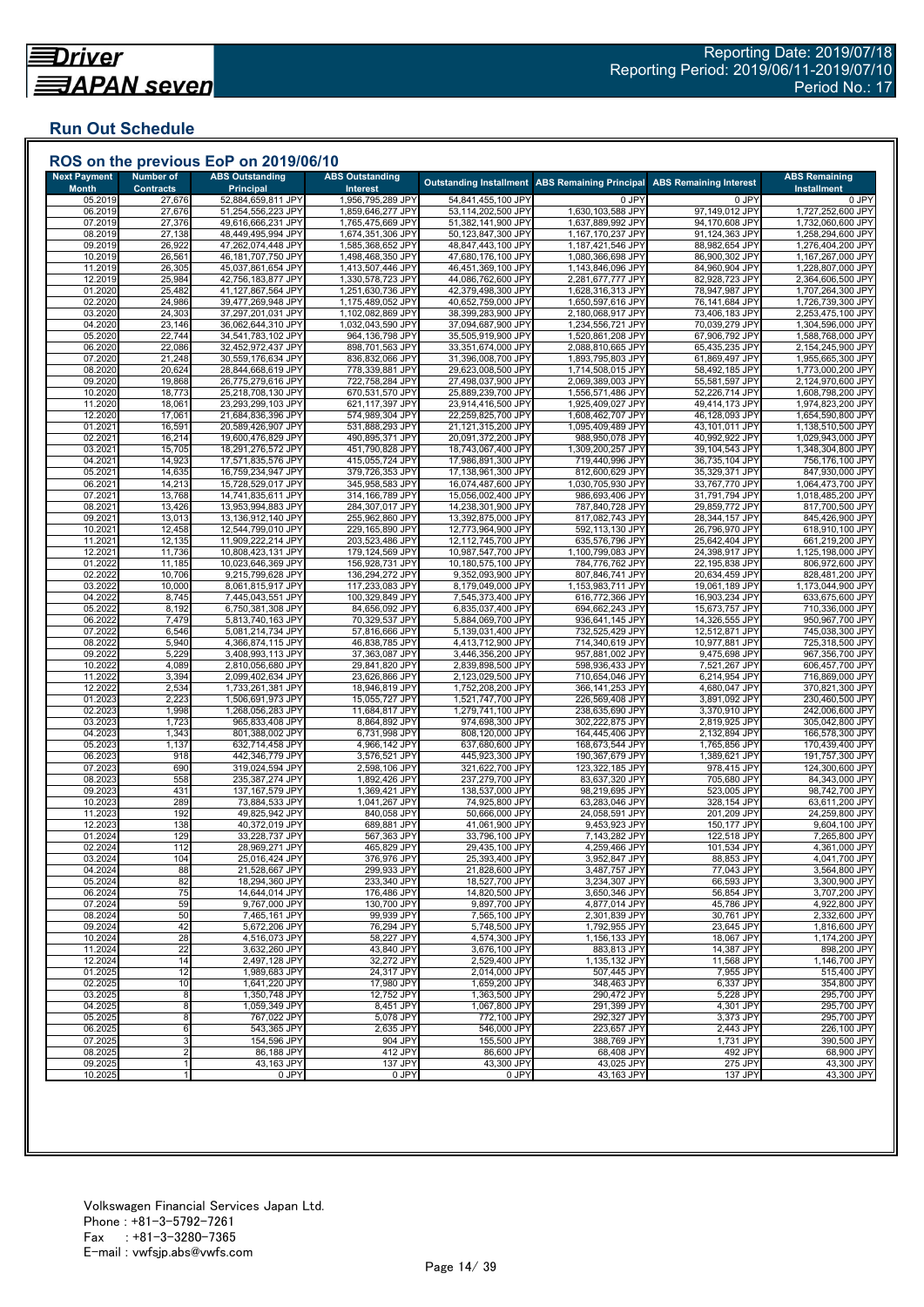## **Run Out Schedule**

| <b>Next Payment</b>     | <b>Number of</b>           | <b>ABS Outstanding</b>                   | <b>ABS Outstanding</b>                 |                                          | <b>Outstanding Installment ABS Remaining Principal</b> | <b>ABS Remaining Interest</b>    | <b>ABS Remaining</b>                   |
|-------------------------|----------------------------|------------------------------------------|----------------------------------------|------------------------------------------|--------------------------------------------------------|----------------------------------|----------------------------------------|
| <b>Month</b><br>06.2019 | <b>Contracts</b><br>27,018 | <b>Principal</b><br>50,599,076,388 JPY   | Interest<br>1,841,934,512 JPY          | 52,441,010,900 JPY                       | 0 JPY                                                  | 0 JPY                            | <b>Installment</b><br>0 JPY            |
| 07.2019                 | 27,018                     | 48,995,198,820 JPY                       | 1,748,881,980 JPY                      | 50,744,080,800 JPY                       | 1,603,877,568 JPY                                      | 93,052,532 JPY                   | 1,696,930,100 JPY                      |
| 08.2019                 | 26,794                     | 47,854,088,230 JPY                       | 1,658,815,770 JPY                      | 49,512,904,000 JPY                       | 1,141,110,590 JPY                                      | 90,066,210 JPY                   | 1,231,176,800 JPY                      |
| 09.2019<br>10.2019      | 26,586<br>26,239           | 46,702,348,101 JPY<br>45,643,035,587 JPY | 1,570,848,999 JPY<br>1,484,911,113 JPY | 48,273,197,100 JPY<br>47,127,946,700 JPY | 1,151,740,129 JPY<br>1,059,312,514 JPY                 | 87,966,771 JPY<br>85,937,886 JPY | 1,239,706,900 JPY                      |
| 11.2019                 | 25,987                     | 44,517,517,262 JPY                       | 1,400,881,538 JPY                      | 45,918,398,800 JPY                       | 1,125,518,325 JPY                                      | 84,029,575 JPY                   | 1,145,250,400 JPY<br>1,209,547,900 JPY |
| 12.2019                 | 25,673                     | 42,278,584,769 JPY                       | 1,318,854,931 JPY                      | 43,597,439,700 JPY                       | 2,238,932,493 JPY                                      | 82,026,607 JPY                   | 2,320,959,100 JPY                      |
| 01.2020                 | 25,180                     | 40,671,655,054 JPY                       | 1,240,742,046 JPY                      | 41,912,397,100 JPY                       | 1,606,929,715 JPY                                      | 78,112,885 JPY                   | 1,685,042,600 JPY                      |
| 02.2020                 | 24,690                     | 39,039,794,675 JPY                       | 1,165,400,825 JPY                      | 40,205,195,500 JPY                       | 1,631,860,379 JPY                                      | 75,341,221 JPY                   | 1,707,201,600 JPY                      |
| 03.2020<br>04.2020      | 24,017<br>22,877           | 36,891,493,735 JPY<br>35,674,879,887 JPY | 1,092,764,565 JPY<br>1,023,448,413 JPY | 37,984,258,300 JPY<br>36,698,328,300 JPY | 2,148,300,940 JPY<br>1,216,613,848 JPY                 | 72,636,260 JPY<br>69,316,152 JPY | 2,220,937,200 JPY<br>1,285,930,000 JPY |
| 05.2020                 | 22,485                     | 34,182,976,259 JPY                       | 956,234,941 JPY                        | 35,139,211,200 JPY                       | 1,491,903,628 JPY                                      | 67,213,472 JPY                   | 1,559,117,100 JPY                      |
| 06.2020                 | 21,847                     | 32,128,386,549 JPY                       | 891,446,951 JPY                        | 33,019,833,500 JPY                       | 2,054,589,710 JPY                                      | 64,787,990 JPY                   | 2,119,377,700 JPY                      |
| 07.2020                 | 21,025                     | 30,260,221,340 JPY                       | 830,166,060 JPY                        | 31,090,387,400 JPY                       | 1,868,165,209 JPY                                      | 61,280,891 JPY                   | 1,929,446,100 JPY                      |
| 08.2020                 | 20,411                     | 28,570,698,507 JPY                       | 772,220,393 JPY                        | 29,342,918,900 JPY                       | 1,689,522,833 JPY                                      | 57,945,667 JPY                   | 1,747,468,500 JPY                      |
| 09.2020<br>10.2020      | 19,668<br>18,584           | 26,518,554,189 JPY<br>24,973,889,613 JPY | 717,145,711 JPY<br>665,394,887 JPY     | 27,235,699,900 JPY<br>25,639,284,500 JPY | 2,052,144,318 JPY<br>1,544,664,576 JPY                 | 55,074,682 JPY<br>51,750,824 JPY | 2,107,219,000 JPY<br>1,596,415,400 JPY |
| 11.2020                 | 17,877                     | 23,073,792,726 JPY                       | 616,433,774 JPY                        | 23,690,226,500 JPY                       | 1,900,096,887 JPY                                      | 48,961,113 JPY                   | 1,949,058,000 JPY                      |
| 12.2020                 | 16,888                     | 21,486,127,703 JPY                       | 570,719,697 JPY                        | 22,056,847,400 JPY                       | 1,587,665,023 JPY                                      | 45,714,077 JPY                   | 1,633,379,100 JPY                      |
| 01.202                  | 16,428                     | 20,399,447,277 JPY                       | 527,995,023 JPY                        | 20,927,442,300 JPY                       | 1,086,680,426 JPY                                      | 42,724,674 JPY                   | 1,129,405,100 JPY                      |
| 02.2021                 | 16,052                     | 19,420,118,425 JPY                       | 487,361,575 JPY                        | 19,907,480,000 JPY                       | 979,328,852 JPY                                        | 40,633,448 JPY                   | 1,019,962,300 JPY                      |
| 03.2021<br>04.2021      | 15,547<br>14,773           | 18,123,835,622 JPY<br>17,413,926,148 JPY | 448,598,278 JPY<br>412,182,452 JPY     | 18,572,433,900 JPY<br>17,826,108,600 JPY | 1,296,282,803 JPY<br>709,909,474 JPY                   | 38,763,297 JPY<br>36,415,826 JPY | 1,335,046,100 JPY<br>746,325,300 JPY   |
| 05.2021                 | 14,489                     | 16,612,321,285 JPY                       | 377,153,215 JPY                        | 16,989,474,500 JPY                       | 801,604,863 JPY                                        | 35,029,237 JPY                   | 836,634,100 JPY                        |
| 06.202                  | 14,077                     | 15,594,930,963 JPY                       | 343,665,037 JPY                        | 15,938,596,000 JPY                       | 1,017,390,322 JPY                                      | 33,488,178 JPY                   | 1,050,878,500 JPY                      |
| 07.202                  | 13,642                     | 14,618,228,021 JPY                       | 312,123,379 JPY                        | 14,930,351,400 JPY                       | 976,702,942 JPY                                        | 31,541,658 JPY                   | 1,008,244,600 JPY                      |
| 08.202                  | 13,306                     | 13,838,160,140 JPY                       | 282,495,060 JPY                        | 14,120,655,200 JPY                       | 780,067,881 JPY                                        | 29,628,319 JPY                   | 809,696,200 JPY                        |
| 09.2021<br>10.202       | 12,899<br>12,354           | 13,033,282,349 JPY<br>12,446,528,826 JPY | 254,367,251 JPY<br>227,768,974 JPY     | 13,287,649,600 JPY<br>12,674,297,800 JPY | 804,877,791 JPY<br>586,753,523 JPY                     | 28,127,809 JPY<br>26,598,277 JPY | 833,005,600 JPY<br>613,351,800 JPY     |
| 11.202'                 | 12,034                     | 11,817,550,380 JPY                       | 202,315,520 JPY                        | 12,019,865,900 JPY                       | 628,978,446 JPY                                        | 25,453,454 JPY                   | 654,431,900 JPY                        |
| 12.202                  | 11,641                     | 10,730,099,887 JPY                       | 178,093,013 JPY                        | 10,908,192,900 JPY                       | 1,087,450,493 JPY                                      | 24,222,507 JPY                   | 1,111,673,000 JPY                      |
| 01.2022                 | 11,096                     | 9,954,763,209 JPY                        | 156,048,391 JPY                        | 10,110,811,600 JPY                       | 775,336,678 JPY                                        | 22,044,622 JPY                   | 797,381,300 JPY                        |
| 02.2022                 | 10,627                     | 9,153,468,436 JPY                        | 135,548,864 JPY                        | 9,289,017,300 JPY                        | 801,294,773 JPY                                        | 20,499,527 JPY                   | 821,794,300 JPY                        |
| 03.202<br>04.202        | 9,924<br>8,682             | 8,010,229,639 JPY<br>7,401,041,703 JPY   | 116,609,361 JPY<br>99,809,197 JPY      | 8,126,839,000 JPY<br>7,500,850,900 JPY   | 1,143,238,797 JPY<br>609,187,936 JPY                   | 18,939,503 JPY<br>16,800,164 JPY | 1,162,178,300 JPY<br>625,988,100 JPY   |
| 05.2022                 | 8,134                      | 6,711,379,322 JPY                        | 84,224,378 JPY                         | 6,795,603,700 JPY                        | 689,662,381 JPY                                        | 15,584,819 JPY                   | 705,247,200 JPY                        |
| 06.2022                 | 7,427                      | 5,778,989,376 JPY                        | 69,977,924 JPY                         | 5,848,967,300 JPY                        | 932,389,946 JPY                                        | 14,246,454 JPY                   | 946,636,400 JPY                        |
| 07.2022                 | 6,500                      | 5,050,766,068 JPY                        | 57,536,632 JPY                         | 5,108,302,700 JPY                        | 728,223,308 JPY                                        | 12,441,292 JPY                   | 740,664,600 JPY                        |
| 08.202<br>09.2022       | 5,898<br>5,191             | 4,340,419,837 JPY<br>3,388,202,417 JPY   | 46,621,163 JPY<br>37,199,783 JPY       | 4,387,041,000 JPY<br>3,425,402,200 JPY   | 710,346,231 JPY<br>952,217,420 JPY                     | 10,915,469 JPY<br>9,421,380 JPY  | 721,261,700 JPY<br>961,638,800 JPY     |
| 10.2022                 | 4,059                      | 2,793,703,230 JPY                        | 29,721,070 JPY                         | 2,823,424,300 JPY                        | 594,499,187 JPY                                        | 7,478,713 JPY                    | 601,977,900 JPY                        |
| 11.2022                 | 3,368                      | 2,089,009,280 JPY                        | 23,541,020 JPY                         | 2,112,550,300 JPY                        | 704,693,950 JPY                                        | 6,180,050 JPY                    | 710,874,000 JPY                        |
| 12.202                  | 2,514                      | 1,725,803,038 JPY                        | 18,883,362 JPY                         | 1,744,686,400 JPY                        | 363,206,242 JPY                                        | 4,657,658 JPY                    | 367,863,900 JPY                        |
| 01.202                  | 2,205                      | 1,500,155,088 JPY                        | 15,008,212 JPY                         | 1,515,163,300 JPY                        | 225,647,950 JPY                                        | 3,875,150 JPY                    | 229,523,100 JPY                        |
| 02.2023<br>03.2023      | 1,981<br>1,710             | 1,262,385,108 JPY<br>960,802,918 JPY     | 11,651,292 JPY<br>8,843,282 JPY        | 1,274,036,400 JPY<br>969,646,200 JPY     | 237,769,980 JPY<br>301,582,190 JPY                     | 3,356,920 JPY<br>2,808,010 JPY   | 241,126,900 JPY<br>304,390,200 JPY     |
| 04.2023                 | 1,332                      | 799,330,397 JPY                          | 6,720,903 JPY                          | 806,051,300 JPY                          | 161,472,521 JPY                                        | 2,122,379 JPY                    | 163,594,900 JPY                        |
| 05.2023                 | 1,132                      | 630,809,578 JPY                          | 4,958,822 JPY                          | 635,768,400 JPY                          | 168,520,819 JPY                                        | 1,762,081 JPY                    | 170,282,900 JPY                        |
| 06.2023                 | 914                        | 441,104,552 JPY                          | 3,572,648 JPY                          | 444,677,200 JPY                          | 189,705,026 JPY                                        | 1,386,174 JPY                    | 191,091,200 JPY                        |
| 07.2023                 | 688                        | 317,966,333 JPY                          | 2,596,367 JPY                          | 320,562,700 JPY                          | 123,138,219 JPY                                        | 976,281 JPY                      | 124,114,500 JPY                        |
| 08.2023<br>09.2023      | 557<br>431                 | 235,387,274 JPY<br>137,167,579 JPY       | 1,892,426 JPY<br>1,369,421 JPY         | 237,279,700 JPY<br>138,537,000 JPY       | 82,579,059 JPY<br>98,219,695 JPY                       | 703,941 JPY<br>523,005 JPY       | 83,283,000 JPY<br>98,742,700 JPY       |
| 10.202                  | 289                        | 73,884,533 JPY                           | 1,041,267 JPY                          | 74,925,800 JPY                           | 63,283,046 JPY                                         | 328,154 JPY                      | 63,611,200 JPY                         |
| 11.2023                 | 192                        | 49,825,942 JPY                           | 840,058 JPY                            | 50,666,000 JPY                           | 24,058,591 JPY                                         | 201,209 JPY                      | 24,259,800 JPY                         |
| 12.2023                 | 138                        | 40,372,019 JPY                           | 689,881 JPY                            | 41,061,900 JPY                           | 9,453,923 JPY                                          | 150,177 JPY                      | 9,604,100 JPY                          |
| 01.2024                 | 129                        | 33.228.737 JPY                           | 567,363 JPY                            | 33,796,100 JPY                           | 7,143,282 JPY                                          | 122.518 JPY                      | 7,265,800 JPY                          |
| 02.2024<br>03.2024      | 112<br>104                 | 28,969,271 JPY<br>25,016,424 JPY         | 465,829 JPY<br>376,976 JPY             | 29,435,100 JPY<br>25,393,400 JPY         | 4,259,466 JPY<br>3,952,847 JPY                         | 101,534 JPY<br>88,853 JPY        | 4,361,000 JPY<br>4,041,700 JPY         |
| 04.2024                 | 88                         | 21,528,667 JPY                           | 299,933 JPY                            | 21,828,600 JPY                           | 3,487,757 JPY                                          | 77,043 JPY                       | 3,564,800 JPY                          |
| 05.2024                 | 82                         | 18,294,360 JPY                           | 233,340 JPY                            | 18,527,700 JPY                           | 3,234,307 JPY                                          | 66,593 JPY                       | 3,300,900 JPY                          |
| 06.2024                 | 75                         | 14,644,014 JPY                           | 176,486 JPY                            | 14,820,500 JPY                           | 3,650,346 JPY                                          | 56,854 JPY                       | 3,707,200 JPY                          |
| 07.2024                 | 59                         | 9,767,000 JPY                            | 130,700 JPY                            | 9,897,700 JPY                            | 4,877,014 JPY                                          | 45,786 JPY                       | 4,922,800 JPY                          |
| 08.2024<br>09.2024      | 50<br>42                   | 7,465,161 JPY<br>5,672,206 JPY           | 99,939 JPY<br>76,294 JPY               | 7,565,100 JPY<br>5,748,500 JPY           | 2,301,839 JPY<br>1,792,955 JPY                         | 30,761 JPY<br>23,645 JPY         | 2,332,600 JPY<br>1,816,600 JPY         |
| 10.2024                 | 28                         | 4,516,073 JPY                            | 58,227 JPY                             | 4,574,300 JPY                            | 1,156,133 JPY                                          | 18,067 JPY                       | 1,174,200 JPY                          |
| 11.2024                 | 22                         | 3,632,260 JPY                            | 43,840 JPY                             | 3,676,100 JPY                            | 883,813 JPY                                            | 14,387 JPY                       | 898,200 JPY                            |
| 12.2024                 | 14                         | 2,497,128 JPY                            | 32,272 JPY                             | 2,529,400 JPY                            | 1,135,132 JPY                                          | 11,568 JPY                       | 1,146,700 JPY                          |
| 01.2025                 | 12                         | 1,989,683 JPY                            | 24,317 JPY                             | 2,014,000 JPY                            | 507,445 JPY                                            | 7,955 JPY                        | 515,400 JPY                            |
| 02.2025<br>03.2025      | 10<br>8                    | 1,641,220 JPY<br>1,350,748 JPY           | 17,980 JPY<br>12,752 JPY               | 1,659,200 JPY<br>1,363,500 JPY           | 348,463 JPY<br>290,472 JPY                             | 6,337 JPY<br>5,228 JPY           | 354,800 JPY<br>295,700 JPY             |
| 04.2025                 | 8                          | 1,059,349 JPY                            | 8,451 JPY                              | 1,067,800 JPY                            | 291,399 JPY                                            | 4,301 JPY                        | 295,700 JPY                            |
| 05.2025                 | 8                          | 767,022 JPY                              | 5,078 JPY                              | 772,100 JPY                              | 292,327 JPY                                            | 3,373 JPY                        | 295,700 JPY                            |
| 06.2025                 | 6                          | 543,365 JPY                              | 2,635 JPY                              | 546,000 JPY                              | 223,657 JPY                                            | 2,443 JPY                        | 226,100 JPY                            |
| 07.2025                 | 3                          | 154,596 JPY                              | 904 JPY                                | 155,500 JPY                              | 388,769 JPY                                            | 1,731 JPY                        | 390,500 JPY                            |
| 08.2025                 | $\overline{2}$             | 86,188 JPY<br>43,163 JPY                 | 412 JPY<br>137 JPY                     | 86,600 JPY<br>43,300 JPY                 | 68,408 JPY<br>43,025 JPY                               | 492 JPY<br>275 JPY               | 68,900 JPY<br>43,300 JPY               |
| 09.2025                 |                            |                                          |                                        |                                          |                                                        |                                  |                                        |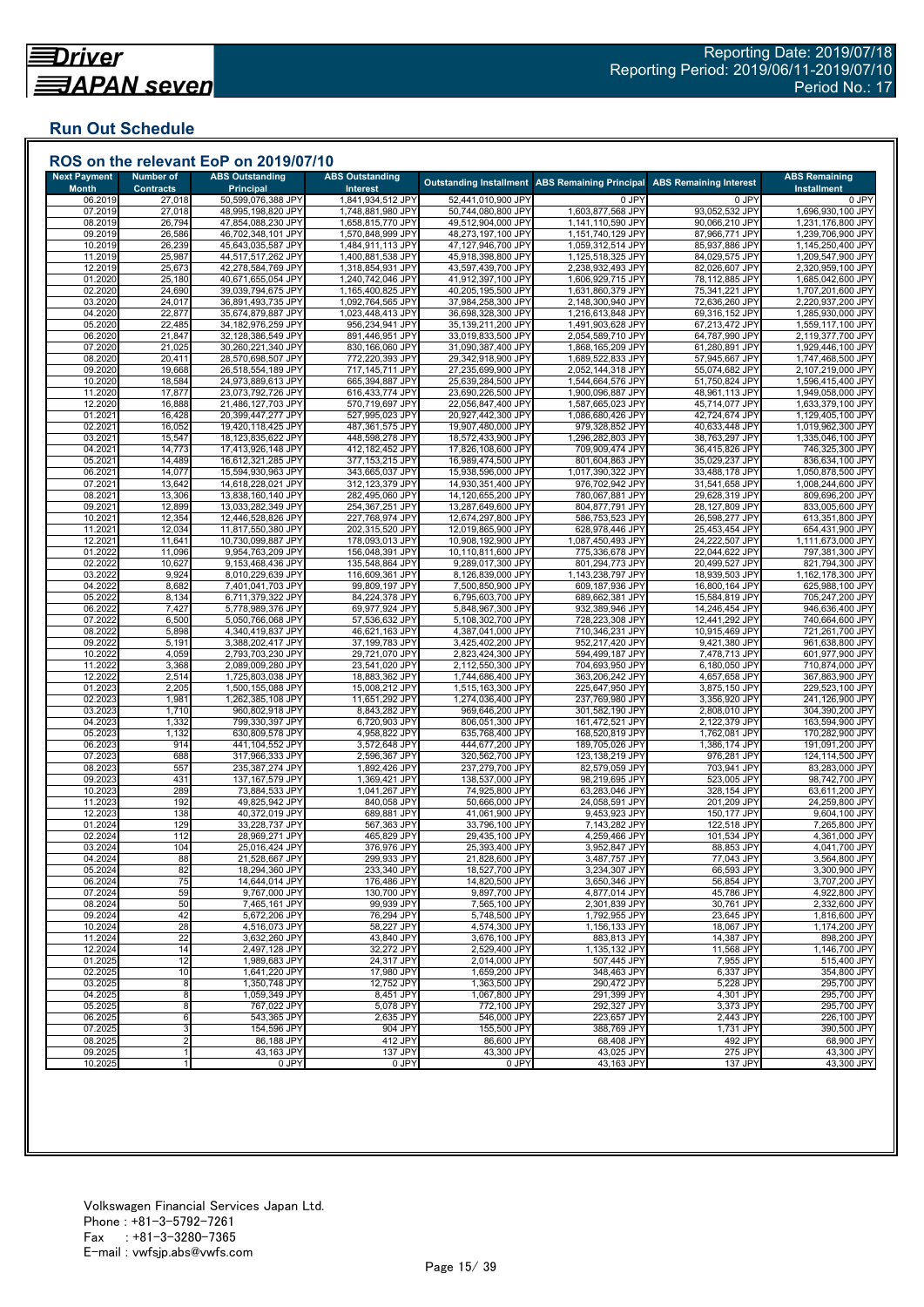

## **Expected Amortisation**

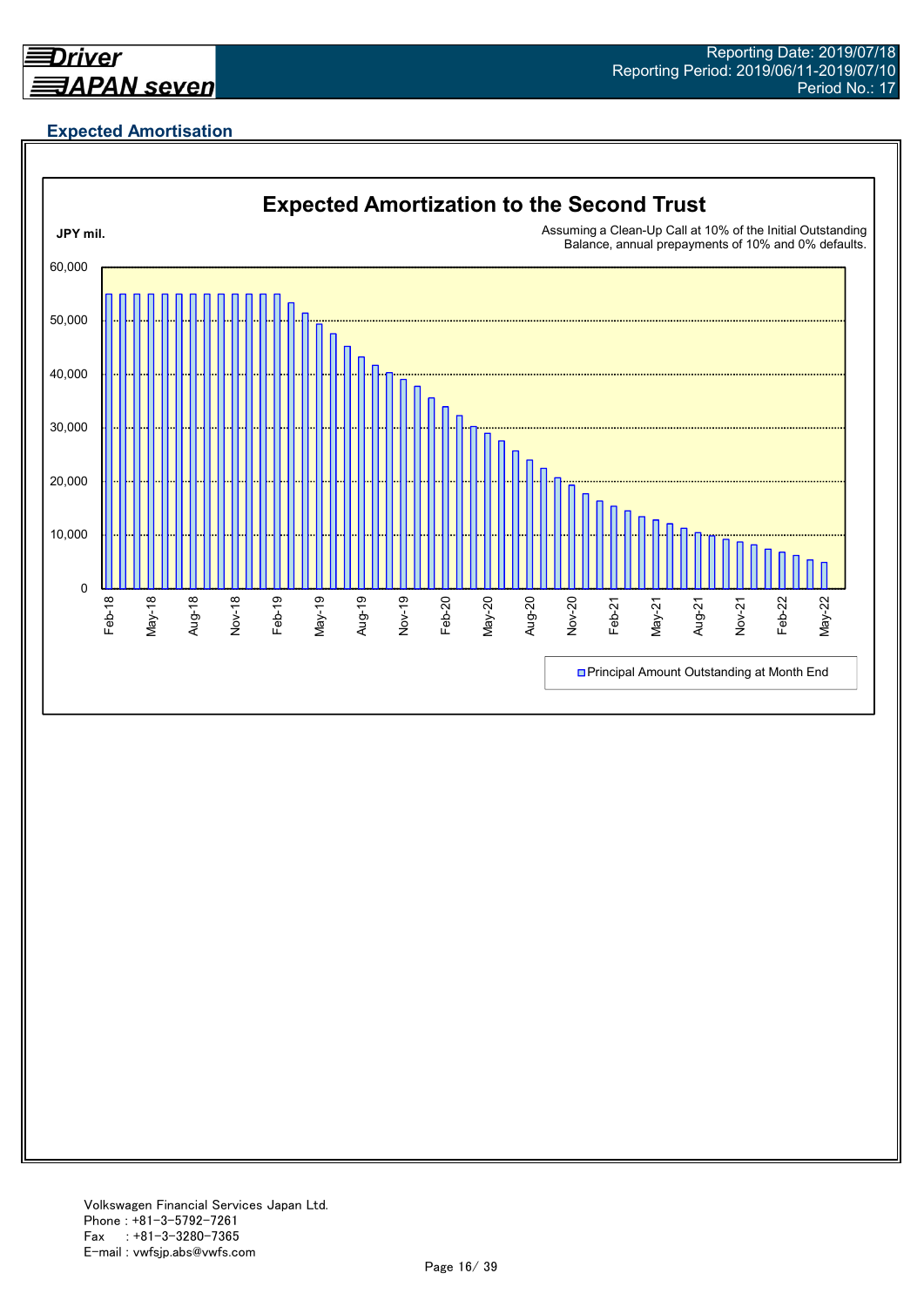## **Distribution by Sub-Servicer**

| <b>Sub-Servicer</b> | Loans  | Number of Percentage<br>of Loans | <b>Outstanding Principal</b><br><b>Balance</b> | Percentage<br>of Balance |
|---------------------|--------|----------------------------------|------------------------------------------------|--------------------------|
| Cedyna              | 15,309 | 56.66 %                          | 29,240,301,044 JPY                             | 57.79 %                  |
| Jaccs               | 11,709 | 43.34 %                          | 21,358,775,344 JPY                             | 42.21 %                  |
| <b>Total</b>        | 27,018 | 100.00 %                         | 50,599,076,388 JPY                             | 100.00 $%$               |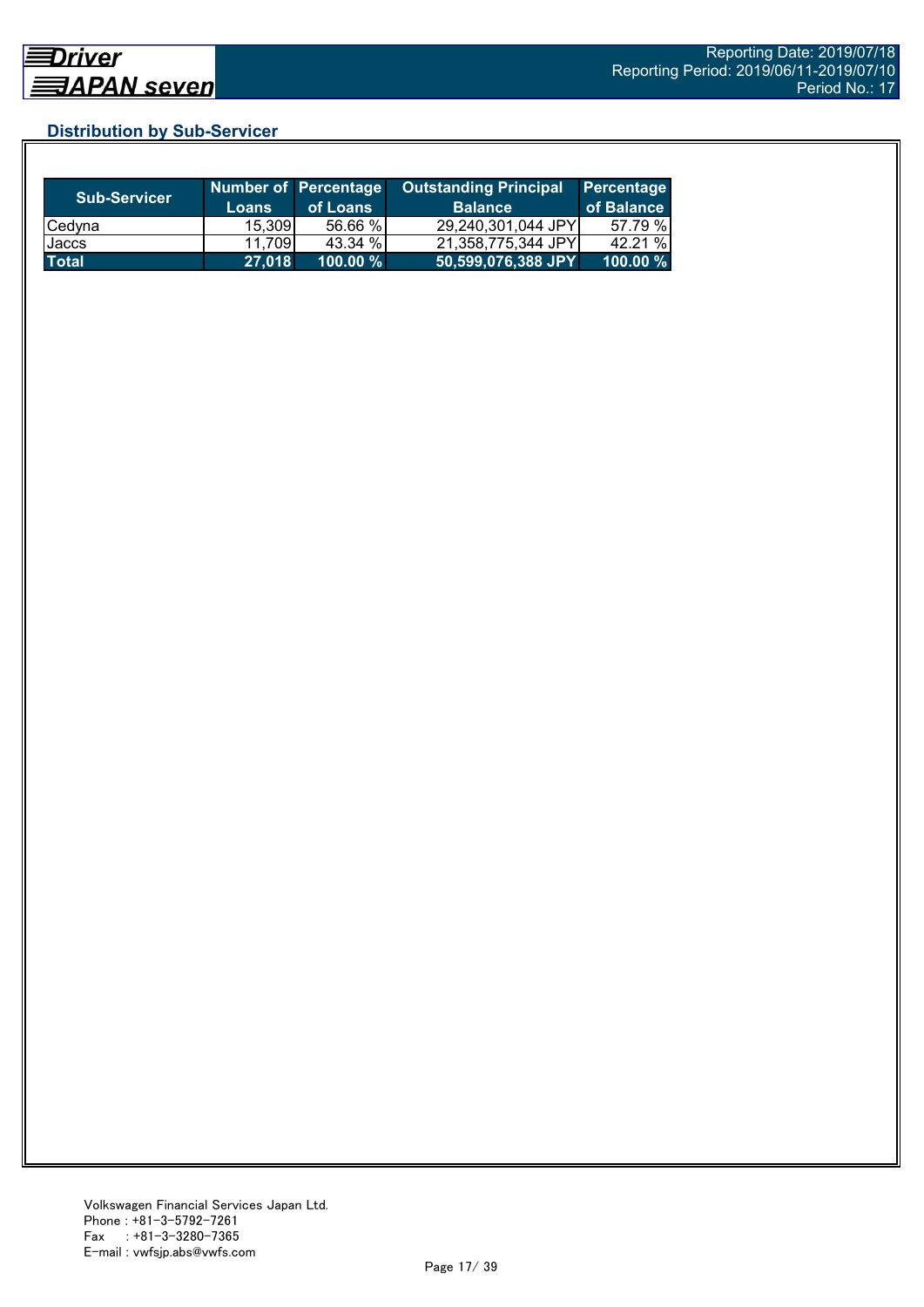## **Distribution by Brand**

| <b>Make</b>  |                 |          | Number of Percentage Outstanding Discounted Percentage |            |
|--------------|-----------------|----------|--------------------------------------------------------|------------|
|              | <b>Loans</b>    | of Loans | <b>Principal Balance</b>                               | of Balance |
| <b>VW</b>    | 17,073          | 63.19 %  | 27,666,563,821 JPY                                     | 54.68 %    |
| Audi         | 9,916           | 36.70 %  | 22,818,198,315 JPY                                     | 45.10 %    |
| Bentley      | 12 <sub>1</sub> | 0.04%    | 67,764,297 JPY                                         | 0.13 %     |
| Lamborghini  |                 | 0.02%    | 32,777,581 JPY                                         | 0.06%      |
| Other        |                 | 0.04%    | 13,772,374 JPY                                         | 0.03%      |
| <b>Total</b> | 27,018          | 100.00 % | 50,599,076,388 JPY                                     | 100.00 %   |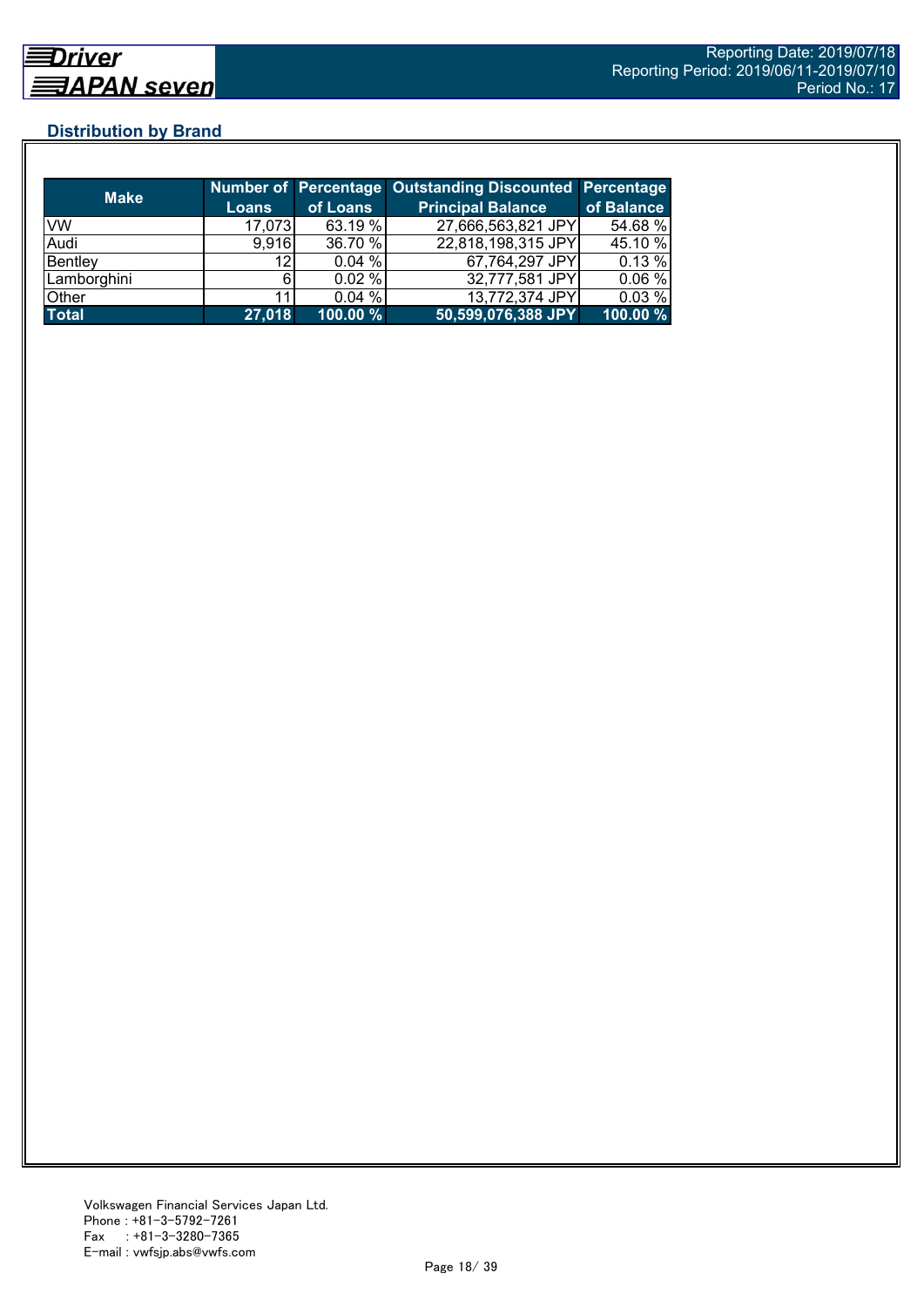## **Distribution by New and Used**

| <b>Distribution by New and Used</b> |              |          |                                                        |            |  |  |
|-------------------------------------|--------------|----------|--------------------------------------------------------|------------|--|--|
|                                     |              |          | Number of Percentage Outstanding Discounted Percentage |            |  |  |
| <b>New or Used</b>                  | <b>Loans</b> | of Loans | <b>Principal Balance</b>                               | of Balance |  |  |
| <b>New</b>                          | 17,837       | 66.02 %  | 39,569,118,782 JPY                                     | 78.20 %    |  |  |
| Used                                | 7.433        | 27.51 %  | 10,030,348,673 JPY                                     | 19.82 %    |  |  |
| Used (Prolonged)                    | 1.748        | 6.47%    | 999,608,933 JPY                                        | 1.98 %     |  |  |
| <b>Total</b>                        | 27,018       | 100.00 % | 50,599,076,388 JPY                                     | 100.00 %   |  |  |

## **Distribution by Brand New and Used**

| <b>New or Used</b>    |              |          | Number of Percentage Outstanding Discounted Percentage |            |
|-----------------------|--------------|----------|--------------------------------------------------------|------------|
|                       | <b>Loans</b> | of Loans | <b>Principal Balance</b>                               | of Balance |
| <b>VW New</b>         | 11,980       | 44.34 %  | 22,884,484,765 JPY                                     | 45.23 %    |
| <b>VW Used</b>        | 4,021        | 14.88 %  | 4,365,923,250 JPY                                      | 8.63%      |
| VW Used (Prolonged)   | 1,072        | 3.97%    | 416,155,806 JPY                                        | 0.82%      |
| <b>Audi New</b>       | 5,848        | 21.64 %  | 16,638,224,344 JPY                                     | 32.88 %    |
| Audi Used             | 3.393        | 12.56 %  | 5,599,531,230 JPY                                      | 11.07 %    |
| Audi Used (Prolonged) | 675          | 2.50 %   | 580,442,741 JPY                                        | 1.15 %     |
| Other                 | <b>29</b>    | 0.11%    | 114,314,252 JPY                                        | 0.23%      |
| <b>Total</b>          | 27,018       | 100.00 % | 50,599,076,388 JPY                                     | 100.00 %   |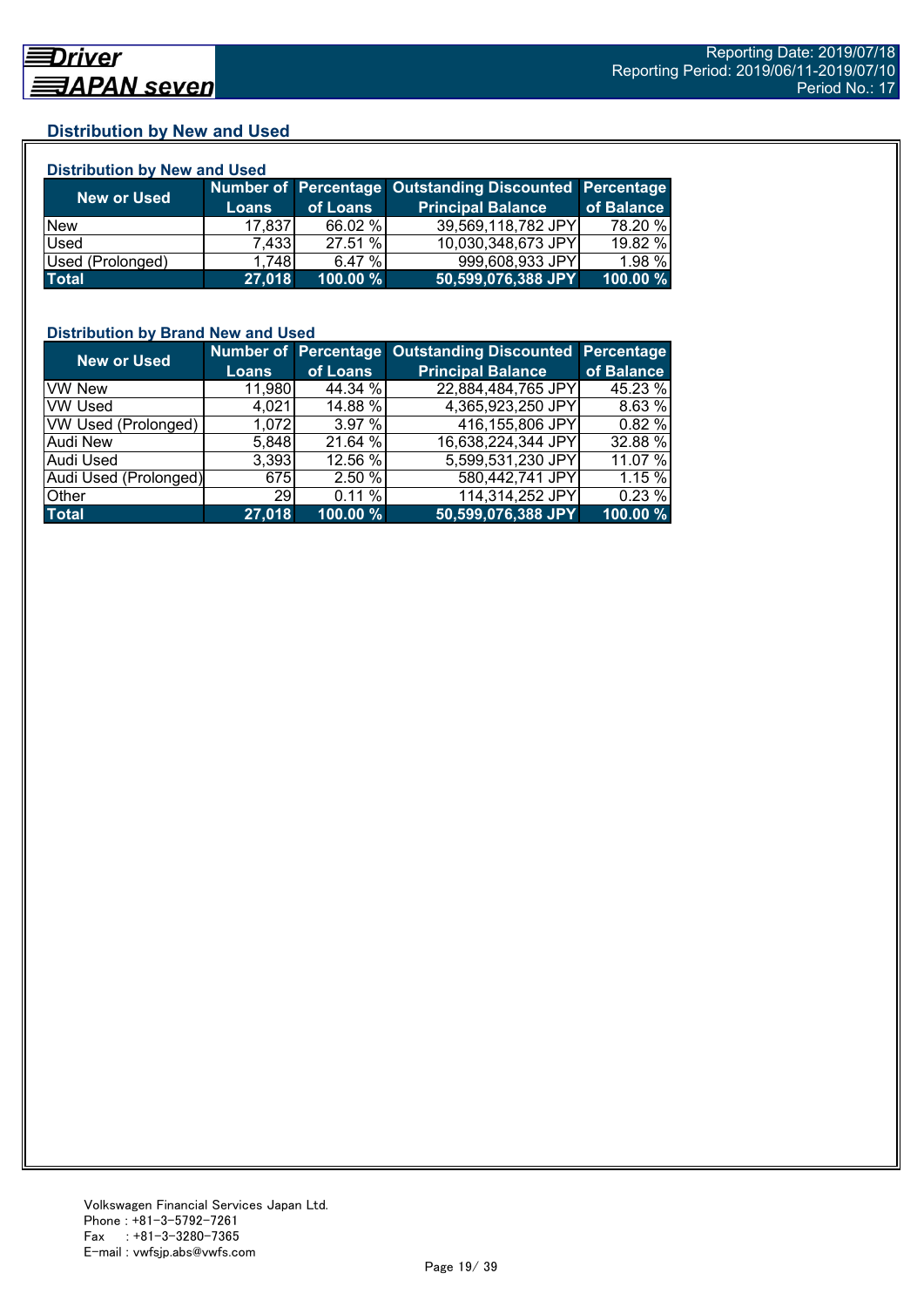## **Distribution by Product Type**

| <b>Loan Type List</b> |                                                           |
|-----------------------|-----------------------------------------------------------|
| <b>Loan Type</b>      | <b>Description</b>                                        |
| 100                   | Volkswagen Owner's Plan                                   |
| 100                   | Audi Owner's Plan                                         |
| 100                   | Lamborghini Auto Loan                                     |
| 100                   | <b>Bentley Auto Loan</b>                                  |
| 101                   | Twin Loan                                                 |
| 105                   | Refinanced Volkswagen Solutions                           |
| 106                   | Refinanced Volkswagen Das Welt Auto with refinance option |
| 106                   | Refinanced Audi S-Loan/ S-Loan Plus                       |
| 106                   | Refinanced Lamborghini Hyper Premium Plan                 |
| 106                   | Refinanced Bentley My Flying B                            |
| 140                   | <b>Volkswagen Solutions</b>                               |
| 140                   | Audi Future Drive*                                        |
| 150                   | Volkswagen Das Welt Auto with refinance option            |
| 150                   | Audi S-Loan                                               |
| 150                   | Lamborghini Hyper Premium Plan                            |
| 150                   | Bentley My Flying B                                       |
| 151                   | Audi S-Loan Plus                                          |

(\*)Audi Future Drive is scheduled to be introduced from March 2018.

#### **Product Type**

| <b>Loan Type</b> |              |          | Number of Percentage Outstanding Discounted Percentage |            |
|------------------|--------------|----------|--------------------------------------------------------|------------|
|                  | <b>Loans</b> | of Loans | <b>Principal Balance</b>                               | of Balance |
| 100              | 2,943        | 10.89 %  | 3,328,110,604 JPY                                      | 6.58 %     |
| 101              |              | 0.00%    | 0 JPY                                                  | 0.00%      |
| 105              | 1,020        | 3.78 %   | 410,347,066 JPY                                        | 0.81%      |
| 106              | 7281         | 2.69 %   | 589,261,867 JPY                                        | 1.16 %     |
| 140-VFJ          | 1,532        | 5.67 %   | 2,959,804,273 JPY                                      | 5.85 %     |
| 140-Dealer       | 9,874        | 36.55 %  | 19,436,521,908 JPY                                     | 38.41 %    |
| 150              | 10,519       | 38.93 %  | 22,793,158,483 JPY                                     | 45.05 %    |
| 151              | 402          | 1.49 %   | 1,081,872,187 JPY                                      | 2.14 %     |
| <b>Total</b>     | 27,018       | 100.00 % | 50,599,076,388 JPY                                     | 100.00 %   |

## **Credit Type**

| <b>Credit Type</b>         |         |             | Number of Percentage Outstanding Discounted Percentage |            |
|----------------------------|---------|-------------|--------------------------------------------------------|------------|
|                            | Loans   | of Loans    | <b>Principal Balance</b>                               | of Balance |
| <b>Balloon Type Loan</b>   | 22.3271 | 82.64 %     | 46,271,356,851 JPY                                     | 91.45 %    |
| Equal Instalment Type Loan | 4.6911  | 17.36 %     | 4,327,719,537 JPY                                      | 8.55%      |
| <b>Total</b>               | 27,018  | $100.00 \%$ | 50,599,076,388 JPY                                     | 100.00 %   |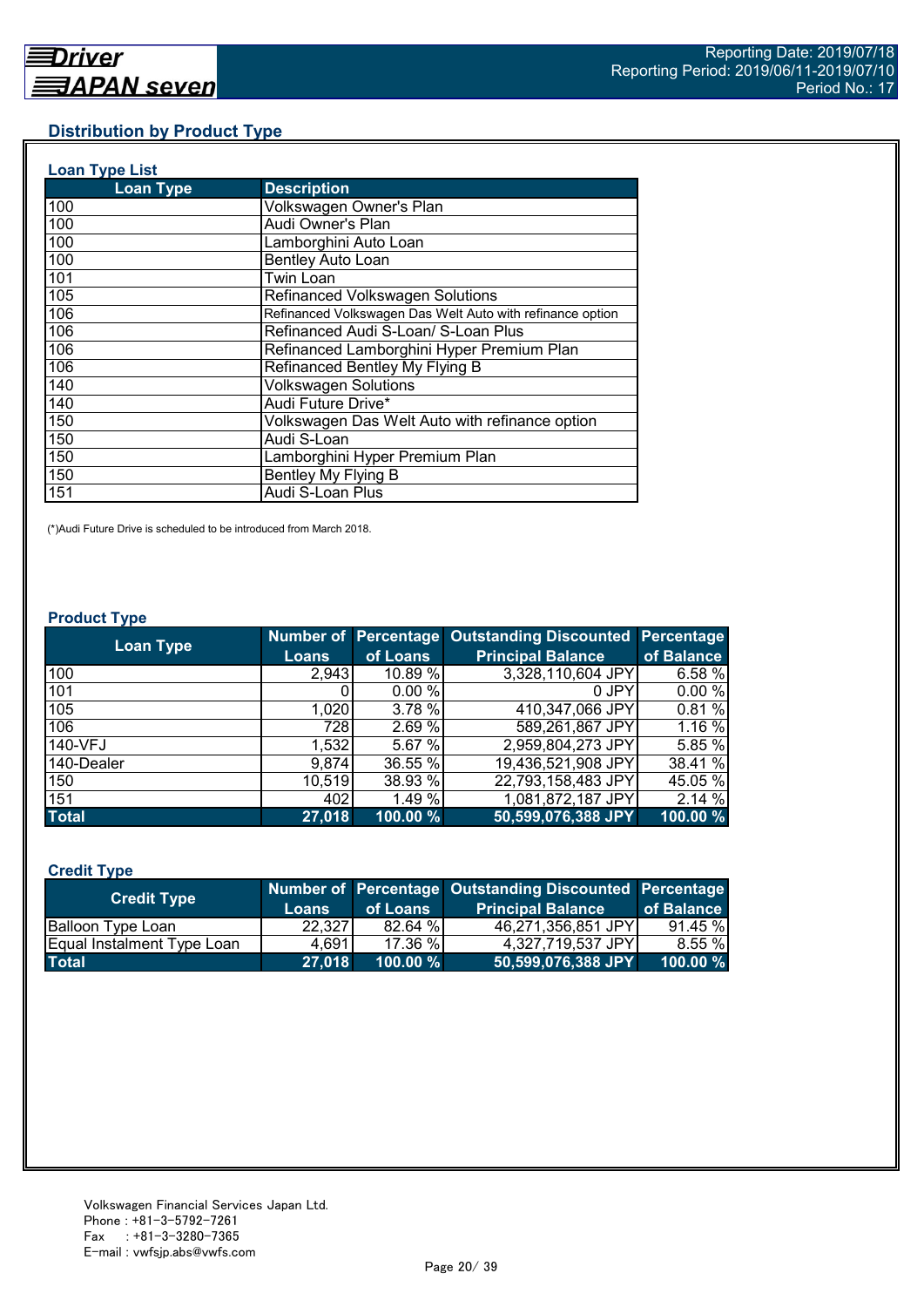## **Distribution by RV**

| <b>Loan Type</b>              | <b>Number of</b><br><b>Loans</b> | <b>Percentage</b><br>of Balance | <b>Outstanding Discounted</b><br><b>Principal Balance</b> |
|-------------------------------|----------------------------------|---------------------------------|-----------------------------------------------------------|
| 100/101/105/106               | 4,691                            | 8.55 %                          | 4,327,719,537 JPY                                         |
| 140-VFJ<br>(excl. balloon)    |                                  | 2.97 %                          | 1,503,401,875 JPY                                         |
| 140-VFJ<br>(balloon)          |                                  | 2.88 %                          | 1,456,402,398 JPY                                         |
| 140-VFJ                       | 1,532                            | 5.85 %                          | 2,959,804,273 JPY                                         |
| 140-Dealer<br>(excl. balloon) |                                  | 19.70 %                         | 9,969,170,772 JPY                                         |
| 140-Dealer<br>(balloon)       |                                  | 18.71 %                         | 9,467,351,136 JPY                                         |
| 140-Dealer                    | 9,874                            | 38.41 %                         | 19,436,521,908 JPY                                        |
| 150<br>(excl. balloon)        |                                  | 20.76 %                         | 10,503,783,081 JPY                                        |
| 150<br>(balloon)              |                                  | 24.29 %                         | 12,289,375,402 JPY                                        |
| 150                           | 10,519                           | 45.05 %                         | 22,793,158,483 JPY                                        |
| 151<br>(excl. balloon)        |                                  | 0.56%                           | 283,422,024 JPY                                           |
| 151<br>(balloon)              |                                  | 1.58 %                          | 798,450,163 JPY                                           |
| 151                           | 402                              | 2.14%                           | 1,081,872,187 JPY                                         |
| <b>Total</b>                  | 27,018                           | 100.00 %                        | 50,599,076,388 JPY                                        |

| <b>Type of Payment Portion</b>     | of Balance | <b>Percentage Outstanding Discounted</b><br><b>Principal Balance</b> |
|------------------------------------|------------|----------------------------------------------------------------------|
| <b>Monthly Installment Portion</b> | 52.55%     | 26,587,497,289 JPY                                                   |
| <b>Balloon Portion</b>             | 47.45 %    | 24,011,579,099 JPY                                                   |
| <b>Total</b>                       | 100.00 %   | 50,599,076,388 JPY                                                   |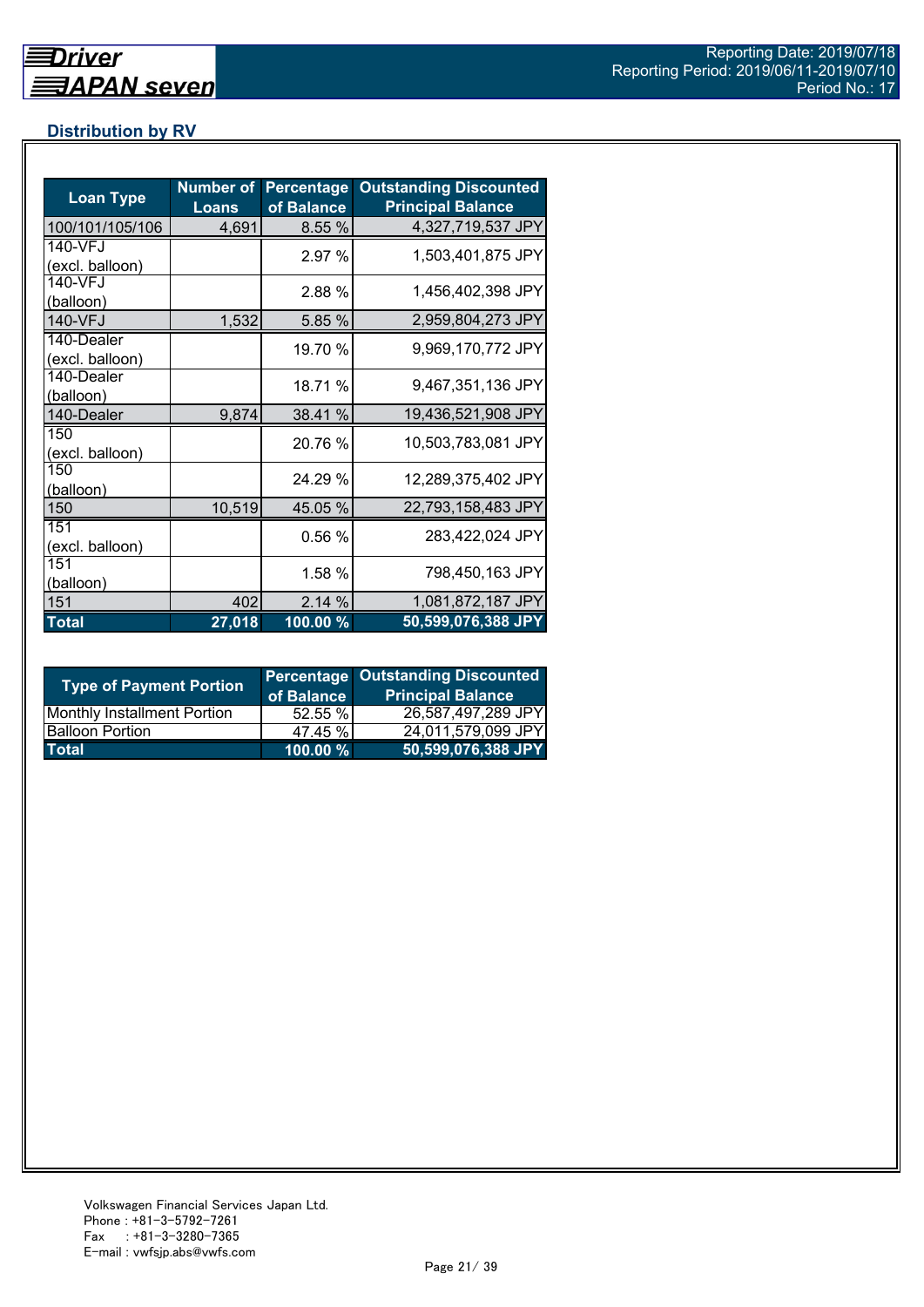## **Distribution by Brand New and Used**

| Audi         |       |          |                                                        |             |
|--------------|-------|----------|--------------------------------------------------------|-------------|
| New or Used  |       |          | Number of Percentage Outstanding Discounted Percentage |             |
|              | Loans | of Loans | <b>Principal Balance</b>                               | of Balance  |
| <b>New</b>   | 5.848 | 58.98 %  | 16,638,224,344 JPY                                     | 72.92 %     |
| Used         | 4,068 | 41.02 %  | 6,179,973,971 JPY                                      | 27.08 %     |
| <b>Total</b> | 9,916 | 100.00 % | 22,818,198,315 JPY                                     | $100.00 \%$ |

#### **Bentley**

| New or Used  | Loans           | of Loans | Number of Percentage Outstanding Discounted Percentage<br><b>Principal Balance</b> | of Balance |
|--------------|-----------------|----------|------------------------------------------------------------------------------------|------------|
| <b>New</b>   |                 | 50.00 %  | 28,189,233 JPY                                                                     | 41.60 %    |
| <b>Used</b>  | 61              | 50.00 %  | 39,575,064 JPY                                                                     | 58.40 %    |
| <b>Total</b> | 12 <sup>1</sup> | 100.00 % | 67,764,297 JPY                                                                     | 100.00 %   |

#### **Lamborghini**

| New or Used  | <b>Loans</b> | of Loans | Number of Percentage Outstanding Discounted Percentage<br><b>Principal Balance</b> | of Balance |
|--------------|--------------|----------|------------------------------------------------------------------------------------|------------|
| <b>New</b>   |              | 50.00 %  | 18,220,440 JPY                                                                     | 55.59 %    |
| <b>Used</b>  | 31           | 50.00 %  | 14,557,141 JPY                                                                     | 44.41 %    |
| <b>Total</b> | 61           | 100.00 % | 32,777,581 JPY                                                                     | 100.00 $%$ |

#### **VW**

| <b>New or Used</b> |              |          | Number of Percentage Outstanding Discounted Percentage |            |
|--------------------|--------------|----------|--------------------------------------------------------|------------|
|                    | <b>Loans</b> | of Loans | <b>Principal Balance</b>                               | of Balance |
| <b>New</b>         | 11,980       | 70.17 %  | 22,884,484,765 JPY                                     | 82.72 %    |
| <b>Used</b>        | 5.093        | 29.83 %  | 4,782,079,056 JPY                                      | 17.28 %    |
| <b>Total</b>       | 17,073       | 100.00 % | 27,666,563,821 JPY                                     | 100.00 %   |

#### **OTHER**

| <b>New or Used</b> | <b>Loans</b>    | of Loans  | Number of Percentage Outstanding Discounted Percentage<br><b>Principal Balance</b> | of Balance |
|--------------------|-----------------|-----------|------------------------------------------------------------------------------------|------------|
| <b>New</b>         |                 | $0.00 \%$ | 0 JPY                                                                              | $0.00 \%$  |
| Used               | 11              | 100.00 %  | 13,772,374 JPY                                                                     | 100.00 %   |
| <b>Total</b>       | 11 <sup>1</sup> | 100.00 %  | 13,772,374 JPY                                                                     | 100.00 $%$ |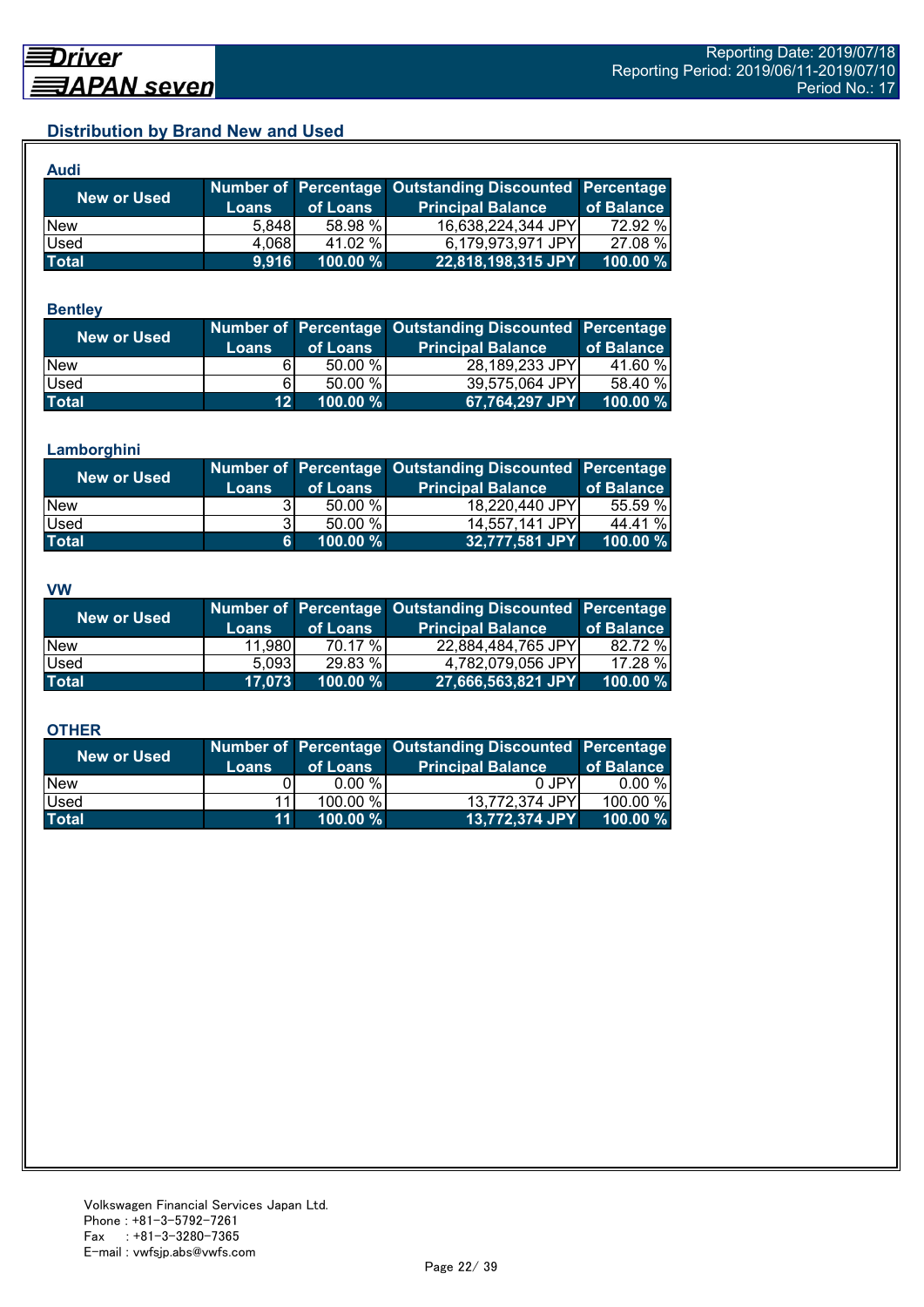## **Distribution by Customer Type**

| <b>Customer Type</b> |              |          |                                                        |            |
|----------------------|--------------|----------|--------------------------------------------------------|------------|
| <b>Customer Type</b> |              |          | Number of Percentage Outstanding Discounted Percentage |            |
|                      | <b>Loans</b> | of Loans | <b>Principal Balance</b>                               | of Balance |
| l Retail             | 24.278       | 89.86 %  | 43,398,752,979 JPY                                     | 85.77 %    |
| Corporate            | 2.740        | 10.14 %  | 7,200,323,409 JPY                                      | 14.23 %    |
| <b>Total</b>         | 27,018       | 100.00 % | 50,599,076,388 JPY                                     | 100.00 %   |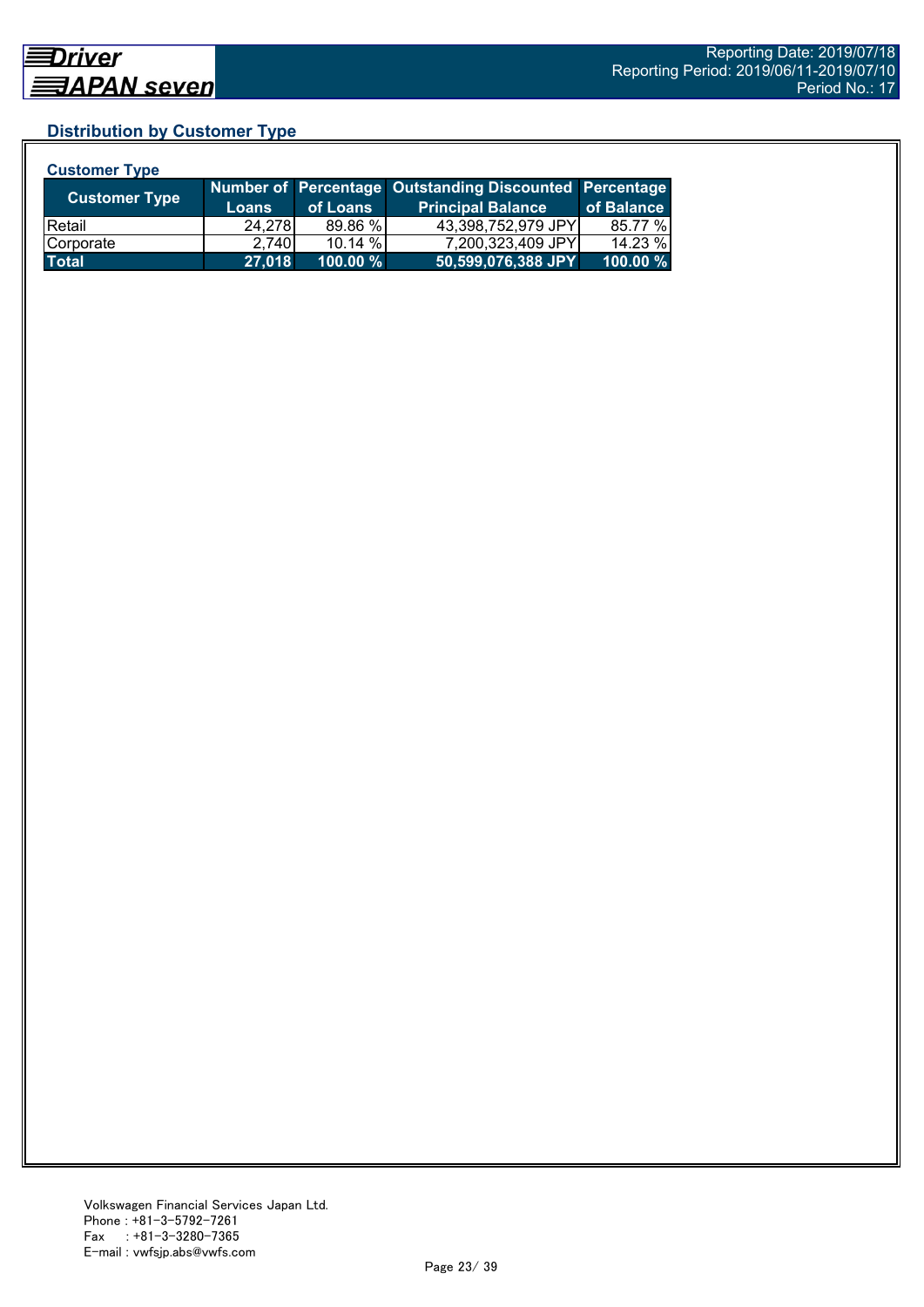## **Distribution by Outstanding Discounted Principal Balance**

| <b>Outstanding Discounted</b>     |              |           | <b>Number of Percentage Outstanding Discounted</b> | Percentage of  |
|-----------------------------------|--------------|-----------|----------------------------------------------------|----------------|
| <b>Principal Balance</b>          | <b>Loans</b> | of Loans  | <b>Principal Balance</b>                           | <b>Balance</b> |
| 500,000 JPY<br><=                 | 2,220        | 8.22 %    | 615,518,465 JPY                                    | 1.22 %         |
| 1,000,000 JPY<br>500,001 JPY      | 3,749        | 13.88 %   | 2,879,493,298 JPY                                  | 5.69 %         |
| 1,500,000 JPY<br>1.000.001 JPY    | 5,375        | 19.89 %   | 6,767,845,749 JPY                                  | 13.38 %        |
| 2,000,000 JPY<br>1.500.001 JPY -  | 5,326        | 19.71 %   | 9,287,201,832 JPY                                  | 18.35 %        |
| 2,500,000 JPY<br>2.000.001 JPY -  | 4,062        | 15.03 %   | 9,071,819,014 JPY                                  | 17.93 %        |
| 3,000,000 JPY<br>2,500,001 JPY -  | 2,618        | 9.69%     | 7,121,142,885 JPY                                  | 14.07 %        |
| 3,000,001 JPY -<br>3,500,000 JPY  | 1,441        | 5.33 %    | 4,644,504,975 JPY                                  | 9.18 %         |
| 3.500,001 JPY -<br>4,000,000 JPY  | 817          | 3.02 %    | 3,045,639,219 JPY                                  | 6.02 %         |
| 4,000,001 JPY -<br>4,500,000 JPY  | 495          | 1.83 %    | 2.097,334,584 JPY                                  | 4.15 %         |
| 4,500,001 JPY -<br>5,000,000 JPY  | 334          | 1.24 %    | 1,580,866,651 JPY                                  | 3.12%          |
| 6,000,000 JPY<br>5,000,001 JPY -  | 350          | 1.30 %    | 1,901,099,452 JPY                                  | 3.76 %         |
| 7,000,000 JPY<br>6,000,001 JPY -  | 149          | 0.55%     | 956,508,114 JPY                                    | 1.89 %         |
| 8,000,000 JPY<br>7.000.001 JPY -  | 62           | 0.23%     | 459,780,796 JPY                                    | 0.91 %         |
| 9,000,000 JPY<br>8,000,001 JPY    | 17           | 0.06%     | 142,606,279 JPY                                    | 0.28 %         |
| - 10,000,000 JPY<br>9.000.001 JPY | 3            | %<br>0.01 | 27,715,075 JPY                                     | 0.05 %         |
| >= 10,000,001 JPY                 |              | 0.00%     | 0 JPY                                              | 0.00%          |
| <b>Total</b>                      | 27,018       | 100.00%   | 50,599,076,388 JPY                                 | 100.00%        |

| <b>Statistics</b>                                       |               |
|---------------------------------------------------------|---------------|
| <b>Minimum</b> Outstanding Discounted Principal Balance | 6,381 JPY     |
| <b>Maximum</b> Outstanding Discounted Principal Balance | 9,485,290 JPY |
| <b>Average Outstanding Discounted Principal Balance</b> | 1,872,791 JPY |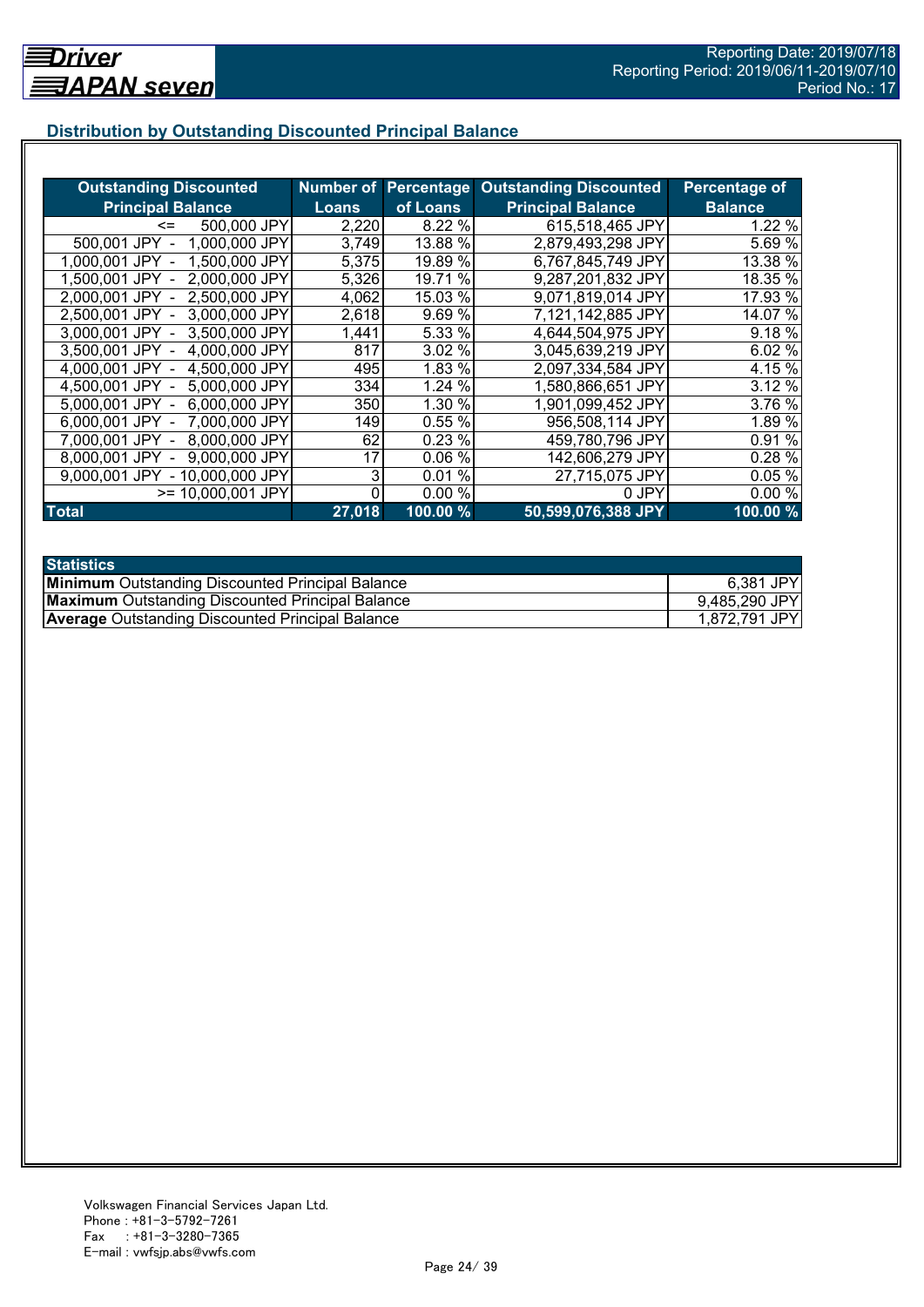## **Distribution by Original Principal Amount**

|                                   |        |          | <b>Number of Percentage Outstanding Discounted</b> | <b>Percentage of</b> |
|-----------------------------------|--------|----------|----------------------------------------------------|----------------------|
| <b>Original Principal Balance</b> | Loans  | of Loans | <b>Principal Balance</b>                           | <b>Balance</b>       |
| 500,000 JPY<br>$\leq$             | 274    | 1.01 %   | 44,335,139 JPY                                     | $0.09\%$             |
| 1,000,000 JPY<br>500,001 JPY      | 1,634  | 6.05%    | 699,266,892 JPY                                    | 1.38 %               |
| 1,500,000 JPY<br>1.000.001 JPY    | 3,071  | 11.37 %  | 2,345,603,597 JPY                                  | 4.64 %               |
| 2,000,000 JPY<br>1.500.001 JPY    | 4,151  | 15.36 %  | 4,825,710,963 JPY                                  | 9.54 %               |
| 2,500,000 JPY<br>2.000.001 JPY    | 4,139  | 15.32 %  | 6,257,147,838 JPY                                  | 12.37 %              |
| 3,000,000 JPY<br>2.500.001 JPY    | 4,104  | 15.19 %  | 7,623,943,609 JPY                                  | 15.07 %              |
| 3,500,000 JPY<br>3.000.001 JPY    | 3,097  | 11.46 %  | 6,864,076,570 JPY                                  | 13.57 %              |
| 4,000,000 JPY<br>3.500.001 JPY    | 2,222  | 8.22%    | 5,699,218,754 JPY                                  | 11.26 %              |
| 4,500,000 JPY<br>4.000.001 JPY    | 1,305  | 4.83 %   | 3,826,512,922 JPY                                  | 7.56 %               |
| 5,000,000 JPY<br>4.500.001 JPY -  | 951    | 3.52 %   | 3,117,220,273 JPY                                  | 6.16 %               |
| 6,000,000 JPY<br>5.000.001 JPY -  | 928    | 3.43 %   | 3,506,044,404 JPY                                  | 6.93 %               |
| 6,000,001 JPY -<br>7,000,000 JPY  | 523    | 1.94 %   | 2,295,112,192 JPY                                  | 4.54 %               |
| 8,000,000 JPY<br>7.000.001 JPY -  | 292    | 1.08 %   | 1,488,259,002 JPY                                  | 2.94 %               |
| 9.000.000 JPY<br>8,000,001 JPY    | 134    | 0.50 %   | 761,743,480 JPY                                    | 1.51 %               |
| 9.000.001 JPY<br>- 10,000,000 JPY | 106    | 0.39 %   | 677,183,175 JPY                                    | 1.34 %               |
| $>= 10,000,001$ JPY               | 87     | 0.32%    | 567,697,578 JPY                                    | 1.12 %               |
| <b>Total</b>                      | 27,018 | 100.00 % | 50,599,076,388 JPY                                 | $100.00\frac{9}{6}$  |

| <b>Statistics</b>                         |                |
|-------------------------------------------|----------------|
| <b>Minimum</b> Original Principal Balance | 100,000 JPY    |
| <b>Maximum</b> Original Principal Balance | 20,000,000 JPY |
| <b>Average Original Principal Balance</b> | 2,814,510 JPY  |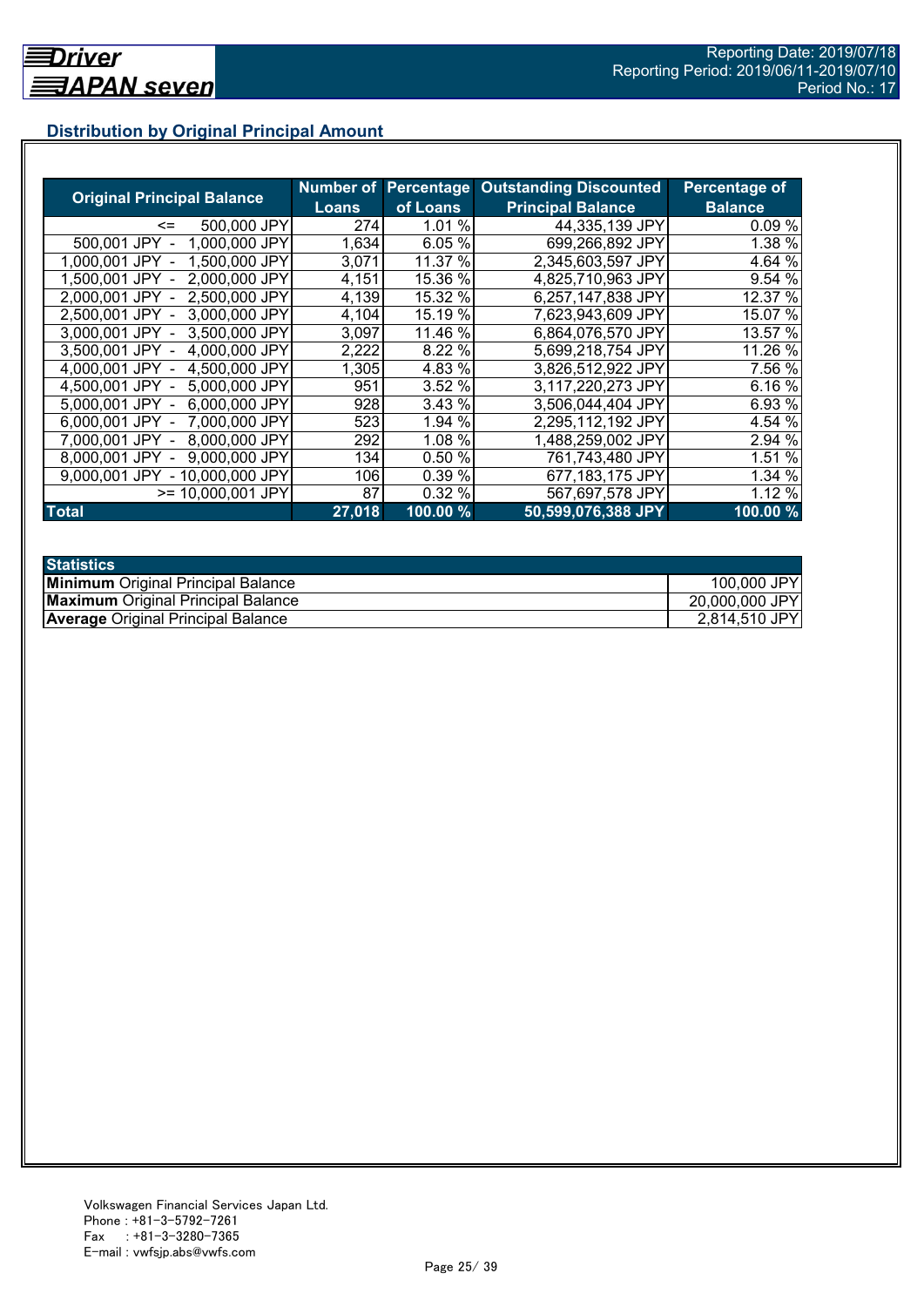## **Distribution by Interest Rate paid by the Obligor**

|                       |        |           | Interest Rate paid by the Number of Percentage Outstanding Discounted | <b>Percentage</b> |
|-----------------------|--------|-----------|-----------------------------------------------------------------------|-------------------|
| <b>Obligor</b>        | Loans  | of Loans  | <b>Principal Balance</b>                                              | of Balance        |
| < 0.900 %             | 320    | $1.18 \%$ | 751,108,563 JPY                                                       | 1.48 %            |
| $0.900\% < 1.500\%$   | 4,713  | 17.44 %   | 10,046,604,846 JPY                                                    | 19.86 %           |
| 1.500 % < 2.000 %     | 8,815  | 32.63 %   | 18,381,650,572 JPY                                                    | 36.33 %           |
| $2.000 \% < 2.500 \%$ | 170    | 0.63%     | 619,250,685 JPY                                                       | 1.22%             |
| $2.500 \% < 3.000 \%$ | 8,787  | 32.52 %   | 16,496,595,216 JPY                                                    | 32.60 %           |
| $3.000 \% < 3.500 \%$ | 1,062  | 3.93 %    | 828,000,879 JPY                                                       | 1.64%             |
| $3.500 \% < 4.000 \%$ | 3,143  | 11.63 %   | 3,467,614,478 JPY                                                     | 6.85 %            |
| 4.000 % < 4.500 %     |        | 0.03%     | 8,251,149 JPY                                                         | 0.02%             |
| 4.500 % < 5.000 %     |        | 0.00 %    | 0 JPY                                                                 | 0.00%             |
| 5.000 % or more       |        | 0.00%     | 0 JPY                                                                 | 0.00%             |
| <b>Total</b>          | 27,018 | 100.00 %  | 50,599,076,388 JPY                                                    | 100.00 %          |

| <b>Statistics</b>                     |           |
|---------------------------------------|-----------|
| <b>Minimum</b> Interest Rate          | $0.10 \%$ |
| <b>Maximum</b> Interest Rate          | 4.09%     |
| <b>Weighted Average Interest Rate</b> | $2.18 \%$ |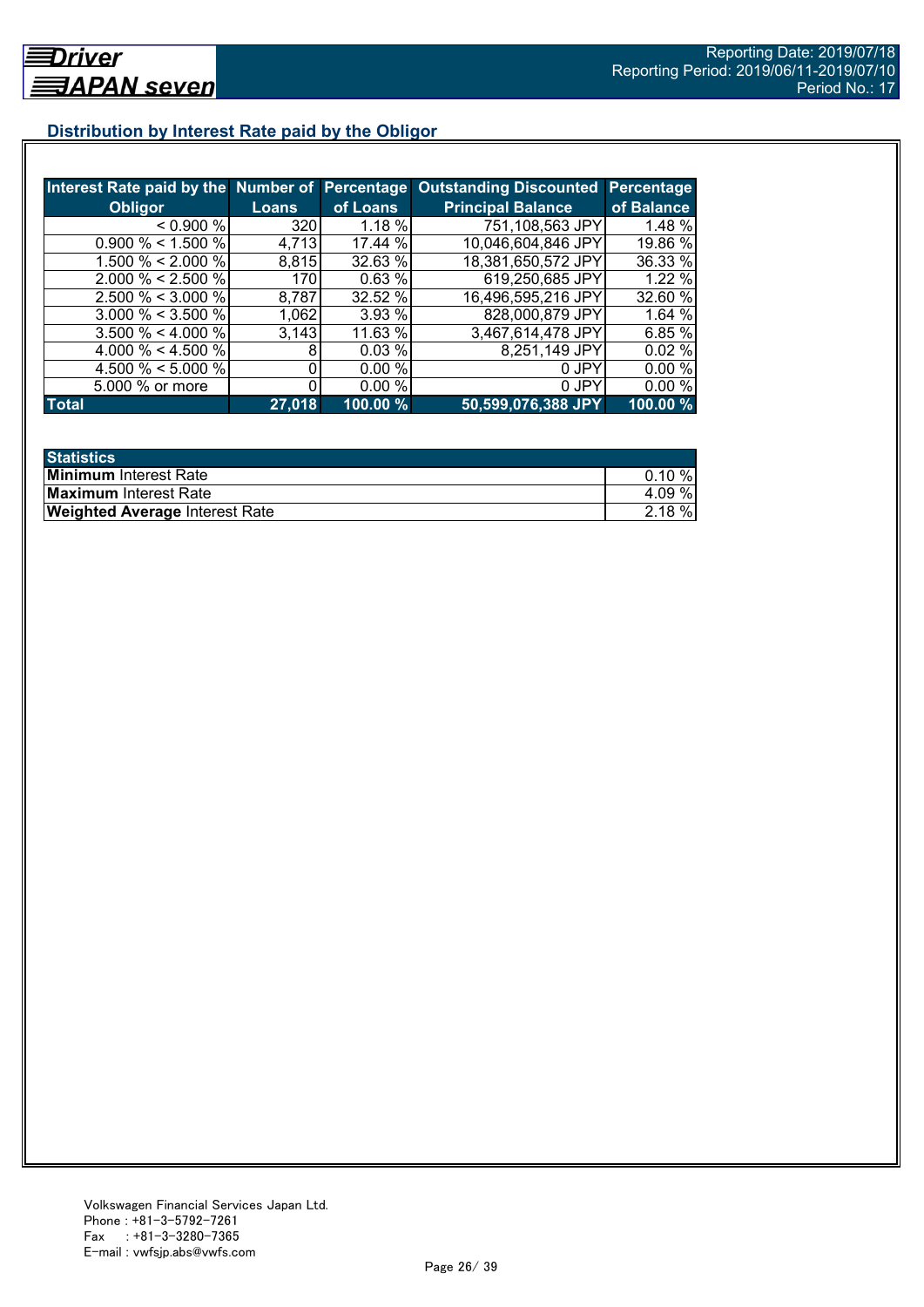## **Distribution by Original Term**

| Length of Original Term Number of Percentage |              |          | <b>Outstanding Discounted</b> | <b>Percentage</b> |
|----------------------------------------------|--------------|----------|-------------------------------|-------------------|
| (months)                                     | <b>Loans</b> | of Loans | <b>Principal Balance</b>      | of Balance        |
| $6 - 12$                                     | 27           | 0.10%    | 4,009,630 JPY                 | 0.01 %            |
| $13 - 18$                                    | 26           | 0.10%    | 4,006,041 JPY                 | 0.01%             |
| 19 - 24                                      | 942          | 3.49 %   | 350,256,329 JPY               | 0.69%             |
| $25 - 30$                                    | 99           | 0.37%    | 48,460,371 JPY                | 0.10%             |
| $31 - 36$                                    | 10,465       | 38.73 %  | 20,385,855,004 JPY            | 40.29 %           |
| $37 - 42$                                    | 74           | 0.27%    | 62,904,682 JPY                | 0.12%             |
| $43 - 48$                                    | 1,560        | 5.77 %   | 1,957,061,981 JPY             | 3.87 %            |
| $49 - 54$                                    | 15           | 0.06%    | 18,452,631 JPY                | 0.04%             |
| $55 - 60$                                    | 13,249       | 49.04 %  | 26,722,997,407 JPY            | 52.81 %           |
| $61 - 66$                                    | 17           | 0.06%    | 31,355,134 JPY                | 0.06%             |
| $67 - 72$                                    | 424          | 1.57 %   | 703,356,771 JPY               | 1.39 %            |
| 73 - 84                                      | 120          | 0.44%    | 310,360,407 JPY               | 0.61%             |
| <b>Total</b>                                 | 27,018       | 100.00 % | 50,599,076,388 JPY            | 100.00 %          |

| <b>Statistics</b>                               |       |
|-------------------------------------------------|-------|
| <b>Minimum</b> Original Term in months          |       |
| <b>Maximum</b> Original Term in months          | 84    |
| <b>Weighted Average Original Term in months</b> | 49.8. |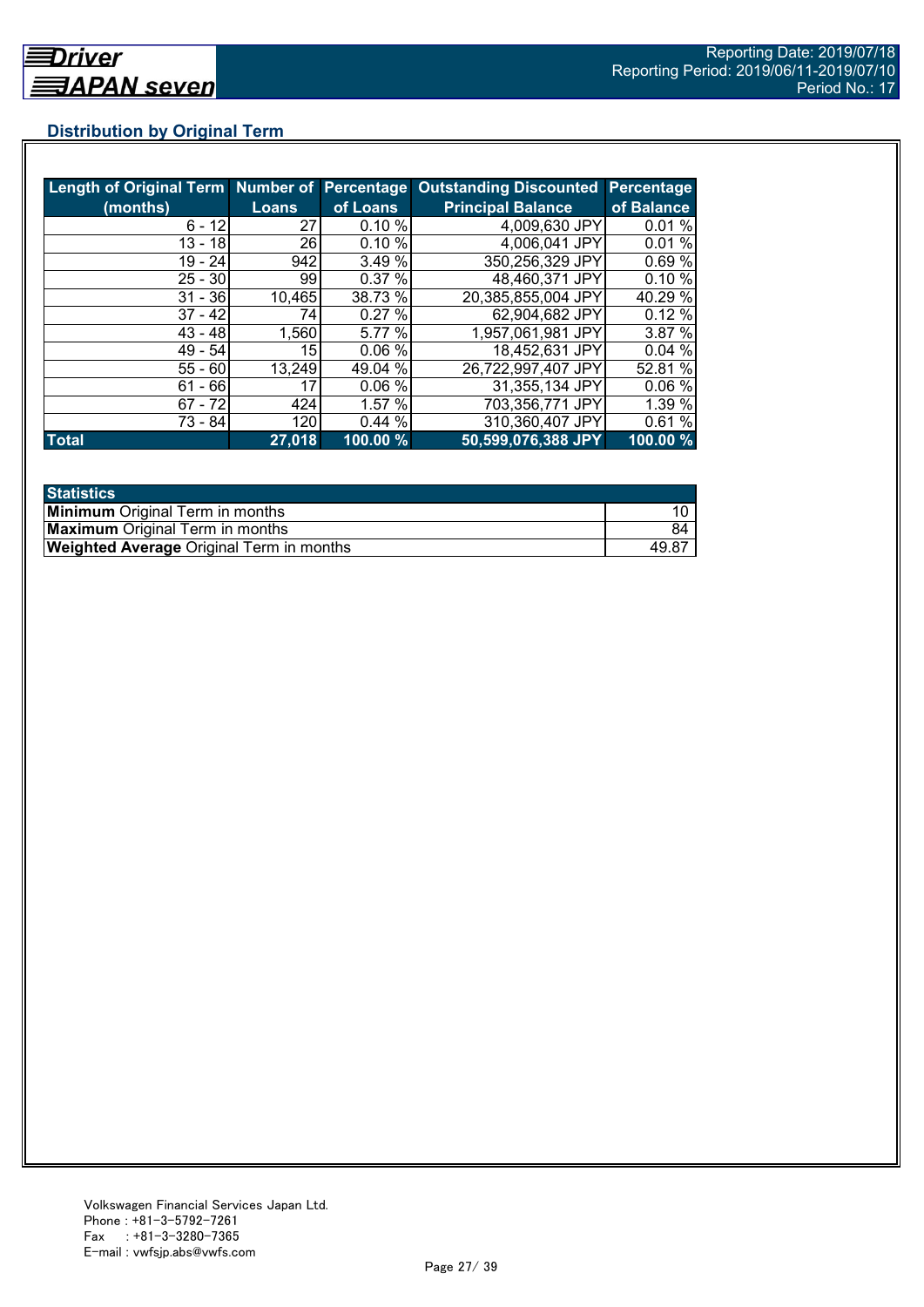## **Distribution by Remaining Term**

| <b>Length of Remaining</b> |              |          | Number of Percentage Outstanding Discounted Percentage |            |
|----------------------------|--------------|----------|--------------------------------------------------------|------------|
| <b>Term (months)</b>       | <b>Loans</b> | of Loans | <b>Principal Balance</b>                               | of Balance |
| $= 12$                     | 5,993        | 22.18 %  | 8,347,311,953 JPY                                      | 16.50 %    |
| $13 - 18$                  | 4,597        | 17.01 %  | 9,038,238,243 JPY                                      | 17.86 %    |
| $19 - 24$                  | 2,786        | 10.31 %  | 5,020,311,656 JPY                                      | 9.92%      |
| $25 - 30$                  | 2,546        | 9.42%    | 4,332,964,685 JPY                                      | 8.56 %     |
| $31 - 36$                  | 4,596        | 17.01 %  | 8,814,389,429 JPY                                      | 17.42 %    |
| $37 - 42$                  | 4,295        | 15.90 %  | 9,642,324,895 JPY                                      | 19.06 %    |
| $43 - 48$                  | 1,517        | 5.61 %   | 3,620,937,023 JPY                                      | 7.16 %     |
| $49 - 54$                  | 559          | 2.07 %   | 1,447,639,101 JPY                                      | 2.86 %     |
| $55 - 60$                  | 70           | 0.26%    | 157,795,260 JPY                                        | 0.31 %     |
| - 66<br>61                 | 47           | 0.17%    | 142,595,361 JPY                                        | 0.28 %     |
| $67 - 72$                  | 9            | 0.03%    | 24,544,486 JPY                                         | 0.05%      |
| 73 - 84                    | 3            | 0.01%    | 10,024,296 JPY                                         | 0.02%      |
| <b>Total</b>               | 27,018       | 100.00 % | 50,599,076,388 JPY                                     | 100.00 %   |

| <b>Statistics</b>                                |  |
|--------------------------------------------------|--|
| <b>Minimum</b> Remaining Term in months          |  |
| <b>Maximum</b> Remaining Term in months          |  |
| <b>Weighted Average Remaining Term in months</b> |  |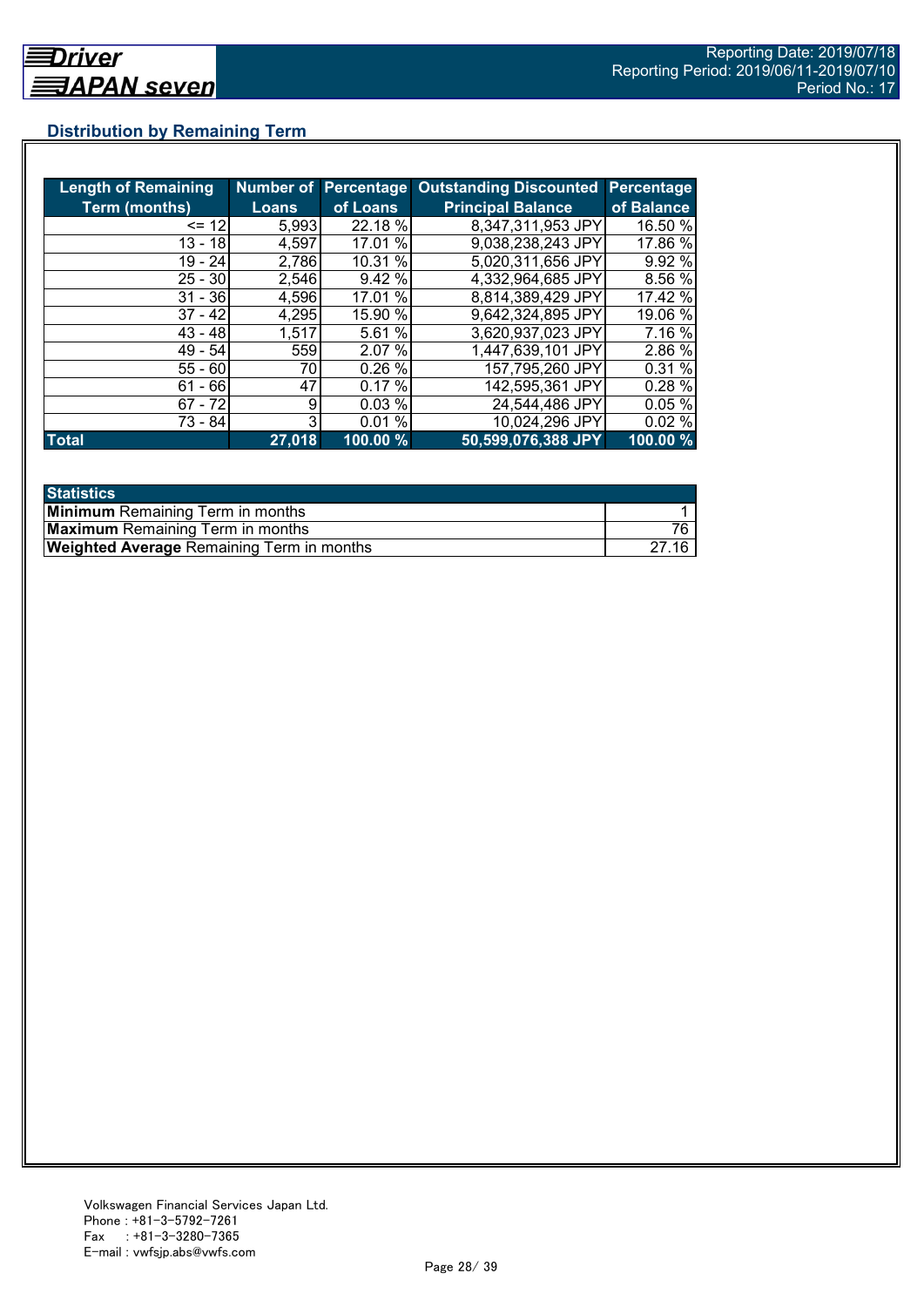## **Distribution by Seasoning**

| <b>Seasoning (months)</b> |              |          | Number of Percentage Outstanding Discounted | Percentage |
|---------------------------|--------------|----------|---------------------------------------------|------------|
|                           | <b>Loans</b> | of Loans | <b>Principal Balance</b>                    | of Balance |
| $= 12$                    | 1,454        | 5.38 %   | 3,330,927,956 JPY                           | 6.58 %     |
| $13 - 18$                 | 3,729        | 13.80 %  | 7.800,922,027 JPY                           | 15.42 %    |
| $19 - 24$                 | 10,655       | 39.44 %  | 21,055,976,674 JPY                          | 41.61 %    |
| $25 - 30$                 | 7,714        | 28.55 %  | 13,650,337,726 JPY                          | 26.98 %    |
| $31 - 36$                 | 2,023        | 7.49 %   | 3,120,140,309 JPY                           | 6.17 %     |
| $37 - 42$                 | 873          | 3.23%    | 1.144,300,414 JPY                           | 2.26%      |
| $43 - 48$                 | 273          | 1.01 %   | 270,458,745 JPY                             | 0.53%      |
| $49 - 54$                 | 185          | 0.68%    | 155,857,143 JPY                             | 0.31%      |
| $55 - 60$                 | 92           | 0.34%    | 57,654,372 JPY                              | 0.11%      |
| $61 - 66$                 | 11           | 0.04%    | 9,983,276 JPY                               | 0.02%      |
| $67 - 72$                 |              | 0.03%    | 1,762,711 JPY                               | 0.00%      |
| 73 - 84                   | っ            | 0.01%    | 755,035 JPY                                 | 0.00%      |
| <b>Total</b>              | 27,018       | 100.00 % | 50,599,076,388 JPY                          | 100.00 %   |

| <b>Statistics</b>                           |  |
|---------------------------------------------|--|
| <b>Minimum</b> Seasoning in months          |  |
| <b>Maximum</b> Seasoning in months          |  |
| <b>Weighted Average</b> Seasoning in months |  |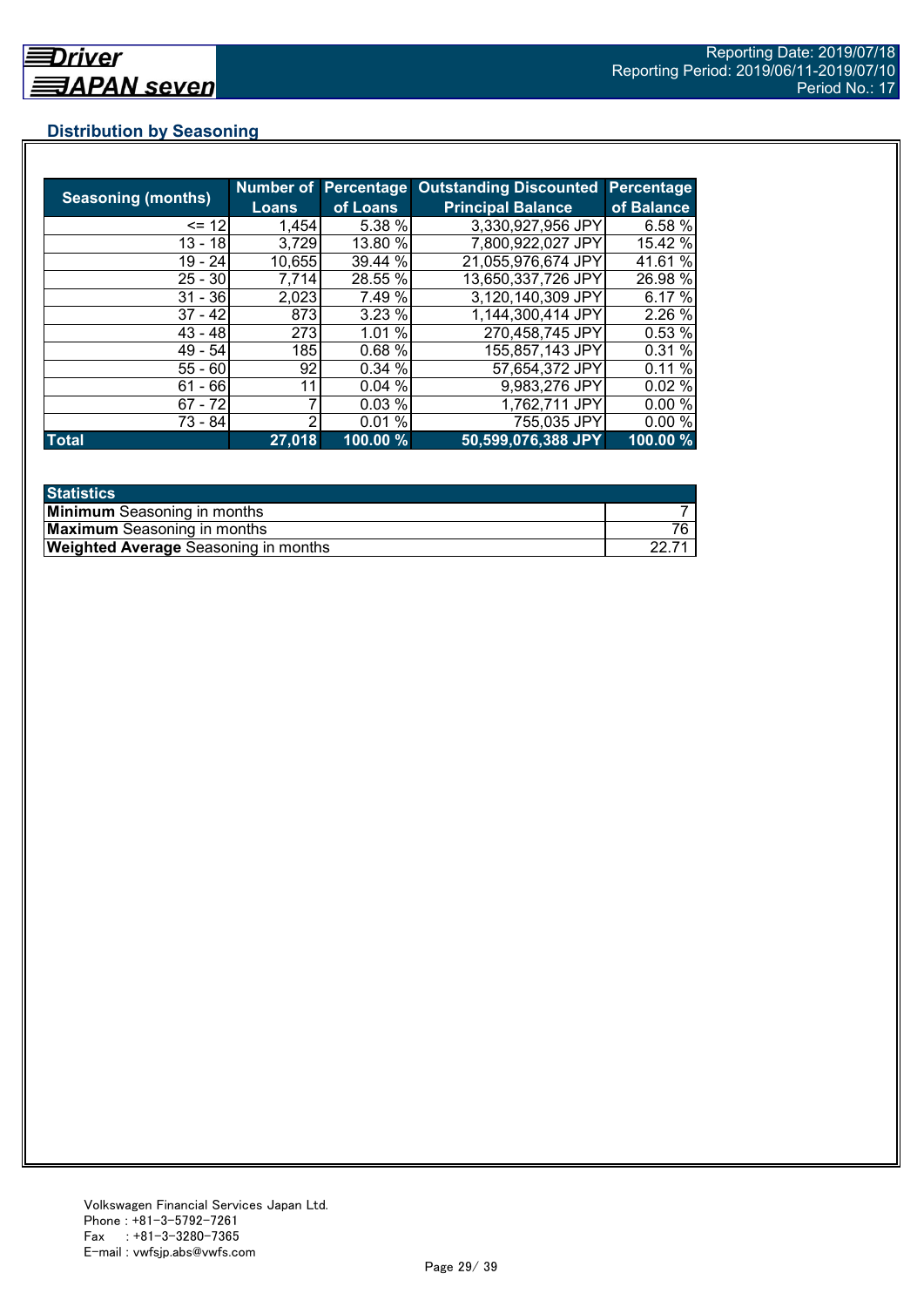## **Distribution by Type of Car**

| <b>Type of Car</b>       |              |          |                                                        |            |
|--------------------------|--------------|----------|--------------------------------------------------------|------------|
| Type of Car <sup>1</sup> |              |          | Number of Percentage Outstanding Discounted Percentage |            |
|                          | <b>Loans</b> | of Loans | <b>Principal Balance</b>                               | of Balance |
| <b>New</b>               | 17,837       | 66.02 %  | 39,569,118,782 JPY                                     | 78.20 %    |
| Used                     | 9.181        | 33.98 %  | 11,029,957,606 JPY                                     | 21.80 %    |
| <b>Total</b>             | 27,018       | 100.00 % | 50,599,076,388 JPY                                     | 100.00 %   |

#### **Type of Car: Only Balloon Loans**

| Type of Car  | <b>Loans</b> | of Loans | Number of Percentage Outstanding Discounted Percentage<br><b>Principal Balance</b> | of Balance  |
|--------------|--------------|----------|------------------------------------------------------------------------------------|-------------|
| <b>New</b>   | 17.041       | 76.32 %  | 38,411,074,627 JPY                                                                 | 83.01 %     |
| Used         | 5.286        | 23.68 %  | 7.860.282.224 JPY                                                                  | 16.99 %     |
| <b>Total</b> | 22.327       | 100.00 % | 46,271,356,851 JPY                                                                 | $100.00 \%$ |

#### **Type of Car: Only Equal Instalment Loans**

| Type of Car  |              |             | Number of Percentage Outstanding Discounted Percentage |            |
|--------------|--------------|-------------|--------------------------------------------------------|------------|
|              | <b>Loans</b> | of Loans    | <b>Principal Balance</b>                               | of Balance |
| <b>New</b>   | 796I         | $16.97\%$   | 1,158,044,155 JPY                                      | 26.76 %    |
| <b>Used</b>  | 3,895        | 83.03 %     | 3,169,675,382 JPY                                      | 73.24 %    |
| <b>Total</b> | 4.691        | $100.00 \%$ |                                                        | 100.00 %   |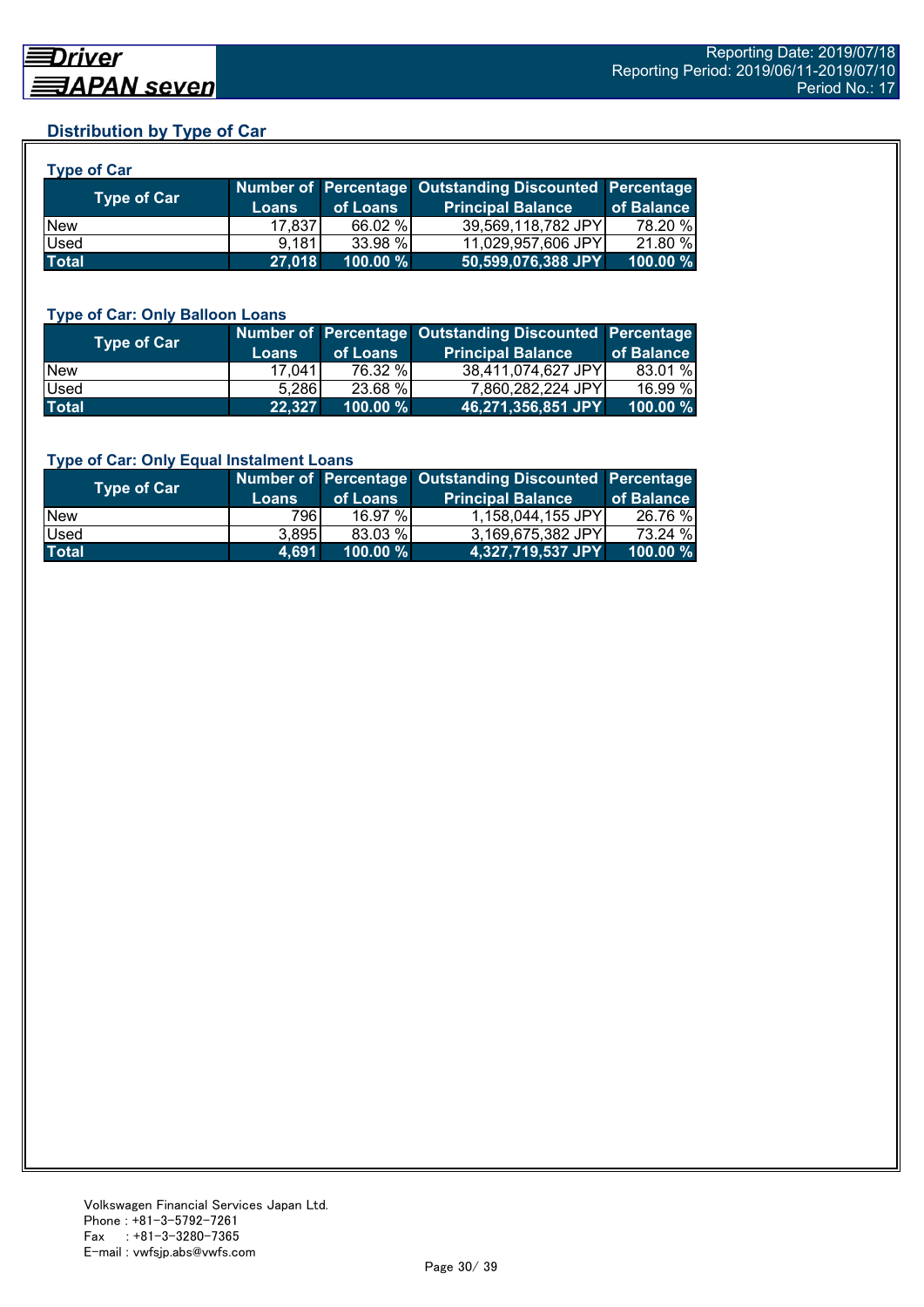## **Distribution by Brand and Model**

| <b>Make</b>                  | <b>Model</b>                        |                  |          | Number of Percentage Outstanding Discounted Percentage |            |
|------------------------------|-------------------------------------|------------------|----------|--------------------------------------------------------|------------|
|                              |                                     | Loans            | of Loans | <b>Principal Balance</b>                               | of Balance |
| Audi                         | A <sub>1</sub>                      | 880              | 3.26 %   | 1,123,033,523 JPY                                      | 2.22 %     |
|                              | A3                                  | 2,287            | 8.46 %   | 3,711,182,001 JPY                                      | 7.33 %     |
|                              | $\overline{A4}$                     | 1,921            | 7.11%    | 4,758,733,636 JPY                                      | 9.40 %     |
|                              | A5                                  | 611              | 2.26 %   | 1,720,129,859 JPY                                      | 3.40 %     |
|                              | A <sub>6</sub>                      | 569              | 2.11%    | 1,374,367,938 JPY                                      | 2.72 %     |
|                              | $\overline{A7}$                     | 200              | 0.74%    | 700,069,168 JPY                                        | 1.38 %     |
|                              | $\overline{AB}$                     | 69               | 0.26 %   | 271,335,884 JPY                                        | 0.54%      |
|                              | $\overline{\mathsf{S}1}$            | $\overline{88}$  | 0.33 %   | 149,688,627 JPY                                        | 0.30%      |
|                              | $\overline{\mathsf{S}3}$            | 305              | 1.13%    | 732,409,503 JPY                                        | 1.45 %     |
|                              | S <sub>4</sub>                      | 148              | 0.55%    | 564,451,818 JPY                                        | 1.12%      |
|                              | S <sub>5</sub>                      | 96               | 0.36%    | 386,436,233 JPY                                        | 0.76%      |
|                              | $\overline{\overline{\mathsf{S6}}}$ | $\overline{25}$  | 0.09%    | 85,355,716 JPY                                         | 0.17%      |
|                              | $\overline{\mathsf{S}7}$            | 25               | 0.09%    | 90,272,093 JPY                                         | 0.18%      |
|                              | S <sub>8</sub>                      | 17               | 0.06%    | 81,714,003 JPY                                         | 0.16%      |
|                              | SQ <sub>5</sub>                     | 31               |          |                                                        | 0.35%      |
|                              |                                     |                  | 0.11%    | 179,237,688 JPY                                        |            |
|                              | RS3                                 | 26               | 0.10%    | 109,152,590 JPY                                        | 0.22%      |
|                              | RS4                                 | 8                | 0.03%    | 27,504,495 JPY                                         | 0.05%      |
|                              | $\overline{\text{RS5}}$             | 6                | 0.02%    | 15,006,056 JPY                                         | 0.03%      |
|                              | RS <sub>6</sub>                     | 7                | 0.03%    | 24,695,015 JPY                                         | 0.05 %     |
|                              | RS7                                 | $\overline{7}$   | 0.03%    | 36,421,635 JPY                                         | 0.07%      |
|                              | $\overline{Q}$                      | 519              | 1.92 %   | 1,234,442,201 JPY                                      | 2.44 %     |
|                              | $\overline{Q3}$                     | 704              | 2.61%    | 1,355,342,542 JPY                                      | 2.68 %     |
|                              | $\overline{\text{Q5}}$              | 516              | 1.91 %   | 1,495,455,110 JPY                                      | 2.96 %     |
|                              | Q7                                  | 204              | 0.76%    | 951,798,314 JPY                                        | 1.88%      |
|                              | RSQ3                                | 13               | 0.05%    | 47,583,462 JPY                                         | 0.09%      |
|                              | ТT                                  | 625              | 2.31 %   | 1,535,847,729 JPY                                      | 3.04 %     |
|                              | R <sub>8</sub>                      | 9                | 0.03%    | 56,531,476 JPY                                         | 0.11%      |
|                              | <b>AUDI OTHERS</b>                  | 0                | 0.00%    | 0 JPY                                                  | 0.00%      |
|                              | Subtotal                            | 9,916            | 36.70 %  | 22.818.198.315 JPY                                     | 45.10 %    |
| <b>Bentley</b>               | <b>ARNAGE</b>                       | 0                | 0.00%    | 0 JPY                                                  | 0.00%      |
|                              | <b>AZURE</b>                        | 0                | 0.00%    | 0 JPY                                                  | 0.00 %     |
|                              | <b>BENTAYGA</b>                     | 0                | 0.00%    | $0$ JPY                                                | 0.00%      |
|                              | <b>CONTINENTAL</b>                  | 10               | 0.04%    | 59,325,432 JPY                                         | 0.12%      |
|                              | <b>FLYING SPUR</b>                  | $\overline{2}$   | 0.01%    | 8,438,865 JPY                                          | 0.02%      |
|                              | <b>MULSANNE</b>                     | 0                | 0.00%    | 0 JPY                                                  | 0.00 %     |
|                              | <b>BENTLEY</b>                      |                  |          |                                                        |            |
|                              | <b>OTHERS</b>                       | 0                | 0.00%    | 0 JPY                                                  | 0.00%      |
|                              | Subtotal                            | 12               | 0.04%    | 67,764,297 JPY                                         | 0.13%      |
| Lamborghini                  | <b>AVENTADOR</b>                    | 0                | 0.00%    | 0 JPY                                                  | 0.00%      |
|                              |                                     | 0                | 0.00%    | 0 JPY                                                  | 0.00%      |
|                              | DIABLO<br><b>GALLARDO</b>           |                  |          |                                                        |            |
|                              |                                     | $\overline{2}$   | 0.01%    | 12,371,463 JPY                                         | 0.02%      |
|                              | <b>HURACÁN</b>                      | 4                | 0.01%    | 20,406,118 JPY                                         | 0.04%      |
|                              | <b>MULCIELAGO</b>                   | 0                | 0.00%    | 0 JPY                                                  | 0.00%      |
|                              | LAMBORGHINI                         | 0                | 0.00%    | 0 JPY                                                  | 0.00%      |
|                              | <b>OTHERS</b>                       |                  |          |                                                        |            |
|                              | Subtotal                            | $6 \overline{6}$ | 0.02%    | 32,777,581 JPY                                         | 0.06%      |
| <b>VW</b>                    | <b>ARTEON</b>                       | 111              | 0.41%    | 418,046,485 JPY                                        | 0.83 %     |
|                              | <b>BEETLE</b>                       | 1,680            | 6.22 %   | 2.553.122.394 JPY                                      | 5.05%      |
|                              | <b>BORA</b>                         | 0                | 0.00%    | 0 JPY                                                  | 0.00%      |
|                              | EOS                                 | $\mathbf 0$      | 0.00%    | 0 JPY                                                  | 0.00%      |
|                              | <b>GOLF</b>                         | 6,718            | 24.86 %  | 11,276,477,613 JPY                                     | 22.29 %    |
|                              | <b>JETTA</b>                        | 2                | 0.01%    | 703,140 JPY                                            | 0.00%      |
|                              | <b>LUPO</b>                         | 0                | 0.00%    | 0 JPY                                                  | 0.00%      |
|                              | <b>PASSAT</b>                       | 1,346            | 4.98 %   | 2,649,631,181 JPY                                      | 5.24 %     |
|                              | <b>POLO</b>                         | 3.018            | 11.17 %  | 3,543,197,834 JPY                                      | 7.00 %     |
|                              | <b>SCIROCCO</b>                     | 13               | $0.05\%$ | 10,700,443 JPY                                         | 0.02%      |
|                              | <b>SHARAN</b>                       | 460              | 1.70 %   | 847,219,611 JPY                                        | 1.67 %     |
|                              | <b>TIGUAN</b>                       | 1,044            | 3.86 %   | 2,465,926,203 JPY                                      | 4.87%      |
|                              | <b>TOUAREG</b>                      | 63               | 0.23%    | 166,118,565 JPY                                        | 0.33 %     |
|                              | <b>TOURAN</b>                       | 1,478            | 5.47 %   | 2,766,410,414 JPY                                      | 5.47 %     |
|                              | UP                                  | 1,140            | 4.22 %   | 969,009,938 JPY                                        | 1.92 %     |
|                              | VENTO                               |                  | 0.00%    |                                                        |            |
|                              |                                     | 0                |          | 0 JPY                                                  | 0.00%      |
|                              | VW OTHERS                           | $\mathbf 0$      | 0.00%    | 0 JPY                                                  | 0.00%      |
|                              | <b>Subtotal</b>                     | 17,073           | 62.78 %  | 27,666,563,821 JPY                                     | 53.85 %    |
| <b>Non VW Group Vehicles</b> |                                     | 11               | 0.04%    | 13,772,374 JPY                                         | 0.03%      |
|                              | Subtotal                            | 11               | 0.04%    | 13,772,374 JPY                                         | 0.03%      |
|                              | <b>Total</b>                        | 27,018           | 100.00 % | 50,599,076,388 JPY                                     | 100.00 %   |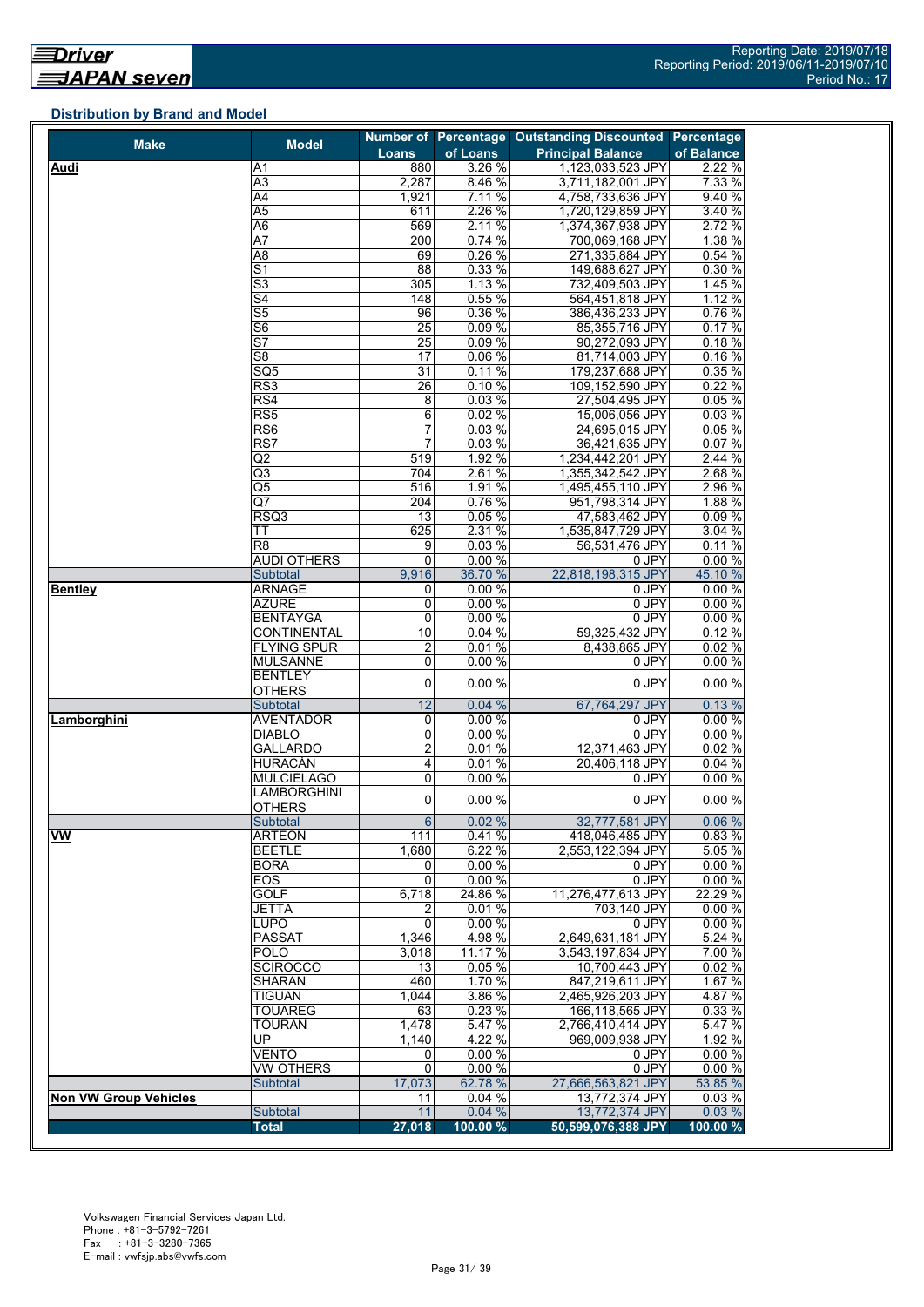## **Geographic Distribution by Prefecture**

| <b>Prefecture</b> |              | <b>Number of Percentage</b> | <b>Outstanding Discounted</b> | <b>Percentage</b> |
|-------------------|--------------|-----------------------------|-------------------------------|-------------------|
|                   | <b>Loans</b> | of Loans                    | <b>Principal Balance</b>      | of Balance        |
| Tokyo             | 4,139        | 15.32 %                     | 8,754,766,827 JPY             | 17.30 %           |
| Kanagawa          | 2,738        | $10.13\%$                   | 5,284,063,808 JPY             | 10.44 %           |
| Aichi             | 2,089        | 7.73 %                      | 3,756,417,302 JPY             | $7.42\%$          |
| Saitama           | 1,780        | 6.59 %                      | 3,354,553,473 JPY             | 6.63 $\sqrt{8}$   |
| Osaka             | 1,682        | 6.23 $\sqrt{8}$             | 3,347,140,886 JPY             | $6.62\%$          |
| Fukuoka           | 1,292        | $4.78\%$                    | 2,423,633,920 JPY             | 4.79 $\%$         |
| Chiba             | 1,147        | 4.25%                       | 2,056,275,964 JPY             | $4.06\%$          |
| Hokkaido          | 963          | 3.56%                       | 1,958,733,854 JPY             | 3.87 $\sqrt{8}$   |
| Ibaraki           | 848          | 3.14 $\sqrt{8}$             | 1,538,113,425 JPY             | 3.04 %            |
| Hyogo             | 857          | 3.17 $\frac{6}{6}$          | 1,531,241,737 JPY             | $3.03\%$          |
| Shizuoka          | 819          | 3.03%                       | 1,508,422,850 JPY             | 2.98%             |
| Tochigi           | 646          | 2.39 %                      | 1,149,593,137 JPY             | 2.27 %            |
| Gunma             | 523          | 1.94 %                      | 924,930,201 JPY               | 1.83%             |
| Miyagi            | 505          | 1.87 $\sqrt{8}$             | 903,964,933 JPY               | 1.79 %            |
| Hiroshima         | 527          | 1.95 $\sqrt{2}$             | 846,486,862 JPY               | 1.67 $\sqrt{6}$   |
| Kyoto             | 456          | 1.69 %                      | 828,118,704 JPY               | 1.64%             |
| Gifu              | 402          | 1.49 $\frac{6}{6}$          | 713,833,762 JPY               | 1.41 $\sqrt{2}$   |
| Nagano            | 377          | 1.40 %                      | 676,289,254 JPY               | 1.34 %            |
| Mie               | 333          | $1.23\%$                    | 596,834,224 JPY               | $1.18\%$          |
| Fukushima         | 327          | 1.21%                       | 560,441,644 JPY               | 1.11%             |
| Oita              | 286          | $1.06\%$                    | 527,938,328 JPY               | 1.04%             |
| Nara              | 265          | $0.98\sqrt{26}$             | 493,989,338 JPY               | 0.98%             |
| Niigata           | 288          | $1.07\%$                    | 458,082,325 JPY               | 0.91%             |
| Okaya <u>ma</u>   | 270          | $1.00\%$                    | 443,260,164 JPY               | 0.88%             |
| Kagoshima         | 239          | $0.88\%$                    | 436,491,193 JPY               | $0.86\,\sqrt{6}$  |
| Kumamoto          | 255          | $0.94\%$                    | 430,269,551 JPY               | 0.85%             |
| Shiga             | 240          | $0.89\%$                    | 427,556,834 JPY               | 0.84 %            |
| Yamanashi         | 201          | $0.74\%$                    | 397,563,770 JPY               | 0.79%             |
| Yamaguchi         | 250          | 0.93 %                      | 392,577,046 JPY               | $0.78\%$          |
| Ishikawa          | 200          | $0.74\sqrt{20}$             | 369,009,103 JPY               | 0.73 %            |
| Wakayama          | 183          | $0.68\sqrt{26}$             | 333,005,703 JPY               | 0.66%             |
| Yamagata          | 206          | $0.76\sqrt{26}$             | 326,107,622 JPY               | $0.64\%$          |
| Toyama            | 203          | $0.75\,\sqrt{6}$            | 309,354,467 JPY               | $0.61\%$          |
| Fukui             | 153          | $0.57\%$                    | 287,386,653 JPY               | $0.57\%$          |
| Iwate             | 159          | 0.59%                       | 280,330,320 JPY               | 0.55%             |
| Nagasaki          | 160          | 0.59%                       | 280,178,713 JPY               | 0.55%             |
| Miyazaki          | 141          | 0.52%                       | 260,477,525 JPY               | 0.51%             |
| Ehime             | 145          | 0.54 %                      | 247,977,488 JPY               | 0.49%             |
| Kagawa            | 122          | $0.45\%$                    | 199,079,755 JPY               | $0.39\%$          |
| Saga              | 121          | 0.45%                       | 197,918,406 JPY               | 0.39 %            |
| Aomori            | 120          | 0.44%                       | 193,698,850 JPY               | 0.38 %            |
| Tokushima         | 93           | 0.34 %                      | 151,810,176 JPY               | 0.30 %            |
| Akita             | 92           | 0.34 %                      | 147,190,034 JPY               | 0.29%             |
| Okinawa           | 56           | $0.21\%$                    | 87,385,872 JPY                | 0.17%             |
| Shimane           | 39           | 0.14%                       | 80,163,861 JPY                | 0.16%             |
| Kouchi            | 45           | 0.17%                       | 65,276,245 JPY                | 0.13%             |
| Tottori           | 36           | 0.13%                       | 61,140,279 JPY                | 0.12%             |
| <b>Total</b>      | 27,018       | 100.00 %                    | 50,599,076,388 JPY            | $100.00\%$        |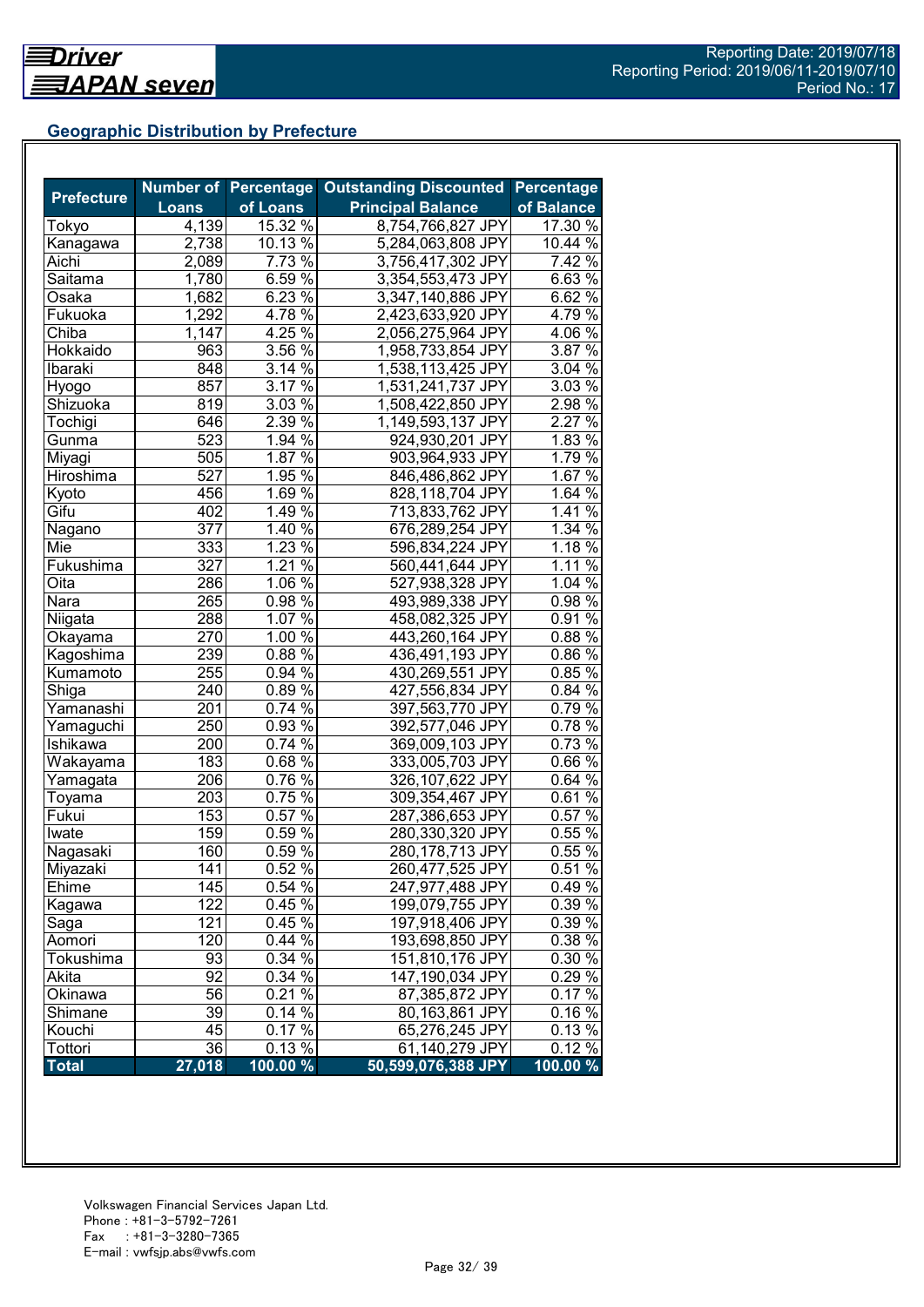## **Distribution by Obligor Concentration**

| Distribution of Loan Contracts and Vehicles per Obligor |           |                  |              |          |                                                        |            |  |
|---------------------------------------------------------|-----------|------------------|--------------|----------|--------------------------------------------------------|------------|--|
| <b>Contract</b>                                         | Number of | Percentage of    |              |          | Number of Percentage Outstanding Discounted Percentage |            |  |
| <b>Concentration Customers</b>                          |           | <b>Customers</b> | <b>Loans</b> | of Loans | <b>Principal Balance</b>                               | of Balance |  |
|                                                         | 25,965    | 96.55 %          | 25,965       | 96.10 %  | 48,247,059,046 JPY                                     | 95.35 %    |  |
|                                                         | 862       | 3.21%            | 967          | 3.58%    | 2,135,398,170 JPY                                      | 4.22 %     |  |
|                                                         | 60I       | $0.22 \%$        | 78I          | 0.29%    | 198,856,696 JPY                                        | 0.39%      |  |
|                                                         |           | $0.02 \%$        |              | 0.03 %   | 17,762,476 JPY                                         | 0.04%      |  |
|                                                         |           | 0.00 %           |              | 0.00 %   | 0 JPY                                                  | 0.00%      |  |
| $6 - 10$                                                |           | 0.00 %           |              | 0.00%    | 0 JPY                                                  | 0.00%      |  |
| 11 or morel                                             |           | $0.00\%$         |              | 0.00 %   | 0 JPY                                                  | 0.00%      |  |
| <b>Total</b>                                            | 26,892    | 100.00 %         | 27,018       | 100.00 % | 50,599,076,388 JPY                                     | 100.00 %   |  |

#### **Top 20 Obligor**

| <b>Number</b>      |                | Number of Outstanding Discounted Percentage |            |
|--------------------|----------------|---------------------------------------------|------------|
| <b>Contracts</b>   |                | <b>Principal Balance</b>                    | of Balance |
|                    | 2              | 12,647,339 JPY                              | 0.02%      |
| $\overline{c}$     | $\overline{2}$ | 12,575,033 JPY                              | 0.02%      |
| 3                  | $\overline{2}$ | 11,425,416 JPY                              | 0.02%      |
| 4                  | $\overline{2}$ | 10,816,978 JPY                              | 0.02%      |
| 5                  | $\overline{2}$ | 9,714,960 JPY                               | 0.02%      |
| 6                  | 1              | 9,485,290 JPY                               | 0.02%      |
| $\overline{7}$     | 1              | 9,216,374 JPY                               | 0.02%      |
| 8                  | $\overline{2}$ | 9,181,984 JPY                               | 0.02%      |
| 9                  | 1              | 9,013,411 JPY                               | 0.02%      |
| 10                 |                | 8,946,703 JPY                               | 0.02%      |
| 11                 |                | 8,842,904 JPY                               | 0.02%      |
| 12                 |                | 8,740,608 JPY                               | 0.02%      |
| 13                 |                | 8,729,891 JPY                               | 0.02%      |
| 14                 |                | 8,546,319 JPY                               | 0.02%      |
| 15                 | 2              | 8,530,395 JPY                               | 0.02%      |
| 16                 | 1              | 8,498,766 JPY                               | 0.02 %     |
| 17                 | $\overline{2}$ | 8,481,588 JPY                               | 0.02%      |
| 18                 | $\overline{c}$ | 8,384,713 JPY                               | 0.02%      |
| 19                 |                | 8,375,899 JPY                               | 0.02%      |
| 20                 | 1              | 8,367,168 JPY                               | 0.02%      |
| <b>Total 1 -20</b> | 29             | 188,521,739 JPY                             | 0.37%      |

Remarks:

Figures above are calculated based on each of the Sub-Servicers respectively and not across both of the Sub-Servicers.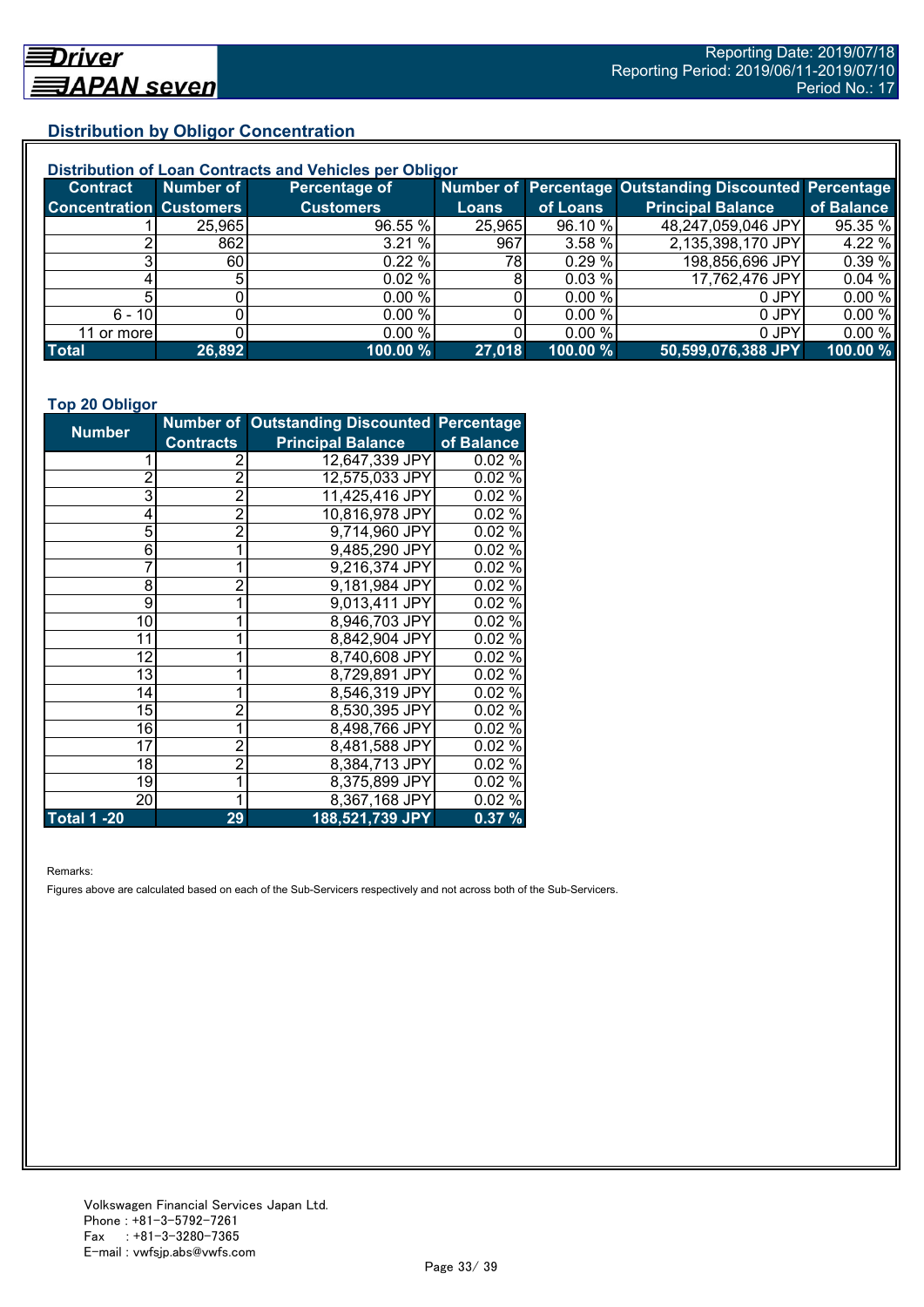## **Distribution by Contract Start Month**

| <b>Origination Month</b> | <b>Number of Loans</b>  | <b>Percentage of Loans</b> | Outstanding Discounted Principal Balance Percentage of Balance |                 |
|--------------------------|-------------------------|----------------------------|----------------------------------------------------------------|-----------------|
| 02.2013                  |                         | 0.00%                      | 418,802 JPY                                                    | 0.00%           |
| 03.2013<br>04.2013       | 0                       | 0.00%<br>0.00%             | 336,233 JPY<br>0 JPY                                           | 0.00%<br>0.00%  |
| 05.2013                  | 0                       | 0.00%                      | 0 JPY                                                          | 0.00%           |
| 06.2013                  | 0                       | 0.00%                      | 0 JPY                                                          | 0.00%           |
| 07.2013                  | $\overline{2}$          | 0.01%                      | 182,551 JPY                                                    | 0.00%           |
| 08.2013                  | 1                       | 0.00%                      | 522,981 JPY                                                    | 0.00%           |
| 09.2013                  | 1                       | 0.00%                      | 254,945 JPY                                                    | 0.00%           |
| 10.2013                  | $\overline{\mathbf{c}}$ | 0.01%                      | 165,383 JPY                                                    | 0.00%           |
| 11.2013                  | $\mathbf{1}$            | 0.00%                      | 636,851 JPY                                                    | 0.00%           |
| 12.2013<br>01.2014       | 3<br>$\overline{2}$     | 0.01%<br>0.01%             | 3,787,026 JPY<br>498,486 JPY                                   | 0.01%<br>0.00%  |
| 02.2014                  | $\overline{2}$          | 0.01%                      | 1,407,492 JPY                                                  | 0.00%           |
| 03.2014                  | $\overline{2}$          | 0.01%                      | 1,749,296 JPY                                                  | 0.00%           |
| 04.2014                  | 1                       | 0.00%                      | 1,572,006 JPY                                                  | 0.00%           |
| 05.2014                  | 1                       | 0.00%                      | 968,970 JPY                                                    | 0.00%           |
| 06.2014                  | $\overline{2}$          | 0.01%                      | 1,091,285 JPY                                                  | 0.00%           |
| 07.2014                  | 11                      | 0.04%                      | 4,710,424 JPY                                                  | 0.01%           |
| 08.2014                  | 9                       | 0.03%                      | 5,462,987 JPY                                                  | 0.01%           |
| 09.2014                  | 24                      | 0.09%                      | 11,991,899 JPY                                                 | 0.02%           |
| 10.2014                  | 25                      | 0.09%                      | 15,037,741 JPY                                                 | 0.03%           |
| 11.2014                  | 21                      | 0.08%                      | 19,360,036 JPY                                                 | 0.04%           |
| 12.2014<br>01.2015       | 34<br>29                | 0.13 %<br>0.11%            | 27,367,471 JPY<br>20,016,741 JPY                               | 0.05%<br>0.04%  |
| 02.2015                  | 32                      | 0.12%                      | 26,642,935 JPY                                                 | 0.05%           |
| 03.2015                  | 46                      | 0.17%                      | 43,500,813 JPY                                                 | 0.09%           |
| 04.2015                  | 18                      | 0.07%                      | 14,021,031 JPY                                                 | 0.03%           |
| 05.2015                  | 26                      | 0.10%                      | 24,308,152 JPY                                                 | 0.05%           |
| 06.2015                  | 28                      | 0.10%                      | 30,649,462 JPY                                                 | 0.06%           |
| 07.2015                  | 43                      | 0.16%                      | 30,474,380 JPY                                                 | 0.06%           |
| 08.2015                  | 46                      | 0.17%                      | 38,465,722 JPY                                                 | 0.08%           |
| 09.2015                  | 67                      | 0.25%                      | 68,436,594 JPY                                                 | 0.14%           |
| 10.2015                  | 45                      | 0.17%                      | 49,785,987 JPY                                                 | 0.10%           |
| 11.2015                  | 44                      | 0.16%                      | 52,646,600 JPY                                                 | 0.10%           |
| 12.2015<br>01.2016       | 68<br>108               | 0.25%<br>0.40 %            | 84,549,448 JPY<br>143,805,475 JPY                              | 0.17%<br>0.28%  |
| 02.2016                  | 170                     | 0.63%                      | 221,100,963 JPY                                                | 0.44 %          |
| 03.2016                  | 256                     | 0.95%                      | 325,760,582 JPY                                                | 0.64%           |
| 04.2016                  | 110                     | 0.41%                      | 146,537,758 JPY                                                | 0.29%           |
| 05.2016                  | 161                     | 0.60%                      | 222,546,188 JPY                                                | 0.44%           |
| 06.2016                  | 175                     | 0.65%                      | 247,565,042 JPY                                                | 0.49%           |
| 07.2016                  | 288                     | 1.07 %                     | 407,748,983 JPY                                                | 0.81%           |
| 08.2016                  | 346                     | 1.28 %                     | 512,108,277 JPY                                                | 1.01%           |
| 09.2016                  | 496                     | 1.84 %                     | 772,783,881 JPY                                                | 1.53 %          |
| 10.2016                  | 297                     | 1.10 %                     | 473,488,761 JPY                                                | 0.94%           |
| 11.2016<br>12.2016       | 421<br>946              | 1.56 %<br>3.50%            | 706,445,365 JPY<br>1,555,773,430 JPY                           | 1.40 %<br>3.07% |
| 01.2017                  | 887                     | 3.28 %                     | 1,536,214,803 JPY                                              | 3.04 %          |
| 02.2017                  | 1,327                   | 4.91%                      | 2,341,115,531 JPY                                              | 4.63%           |
| 03.2017                  | 2,295                   | 8.49 %                     | 4,095,599,730 JPY                                              | 8.09%           |
| 04.2017                  | 926                     | 3.43%                      | 1,659,757,551 JPY                                              | 3.28 %          |
| 05.2017                  | 1,333                   | 4.93 %                     | 2,461,876,681 JPY                                              | 4.87 %          |
| 06.2017                  | 1,763                   | 6.53 %                     | 3,331,650,005 JPY                                              | 6.58 %          |
| 07.2017                  | 1,303                   | 4.82 %                     | 2,396,803,568 JPY                                              | 4.74 %          |
| 08.2017                  | 1,558                   | 5.77 %                     | 3.038.203.953 JPY                                              | 6.00%           |
| 09.2017                  | 2,401                   | 8.89 %                     | 4,846,752,518 JPY                                              | 9.58 %          |
| 10.2017                  | 1,558                   | 5.77%                      | 3.159.769.415 JPY                                              | 6.24 %          |
| 11.2017<br>12.2017       | 2,072<br>753            | 7.67 %<br>2.79 %           | 4,282,797,215 JPY<br>1,567,493,754 JPY                         | 8.46 %<br>3.10% |
|                          | 547                     | 2.02 %                     |                                                                | 2.18 %          |
| 01.2018<br>02.2018       | 626                     | 2.32 %                     | 1,104,758,716 JPY<br>1,274,852,233 JPY                         | 2.52 %          |
| 03.2018                  | 961                     | 3.56 %                     | 2,052,927,622 JPY                                              | 4.06%           |
| 04.2018                  | 387                     | 1.43 %                     | 847,567,664 JPY                                                | 1.68%           |
| 05.2018                  | 455                     | 1.68%                      | 953,322,038 JPY                                                | 1.88%           |
| 06.2018                  | 481                     | 1.78%                      | 1,069,499,907 JPY                                              | 2.11 %          |
| 07.2018                  | 265                     | 0.98%                      | 587,225,632 JPY                                                | 1.16%           |
| 08.2018                  | 240                     | 0.89%                      | 541,171,641 JPY                                                | 1.07 %          |
| 09.2018                  | 262                     | 0.97 %                     | 643.080.676 JPY                                                | 1.27 %          |
| 10.2018                  | 137                     | 0.51 %                     | 345,262,379 JPY                                                | 0.68%           |
| 11.2018                  | 69                      | 0.26 %                     | 144,687,721 JPY                                                | 0.29%           |
| 12.2018                  | 0                       | 0.00%<br>0.00%             | 0 JPY<br>0 JPY                                                 | 0.00%<br>0.00%  |
| 01.2019<br>02.2019       | 0<br>0                  | 0.00%                      | 0 JPY                                                          | 0.00%           |
| 03.2019                  | 0                       | 0.00%                      | 0 JPY                                                          | 0.00%           |
| 04.2019                  | $\overline{0}$          | 0.00%                      | 0 JPY                                                          | 0.00%           |
|                          |                         |                            |                                                                | 0.00%           |
|                          |                         | 0.00%                      |                                                                |                 |
| 05.2019<br>06.2019       | 0<br>$\overline{0}$     | 0.00%                      | 0 JPY<br>0 JPY                                                 | 0.00%           |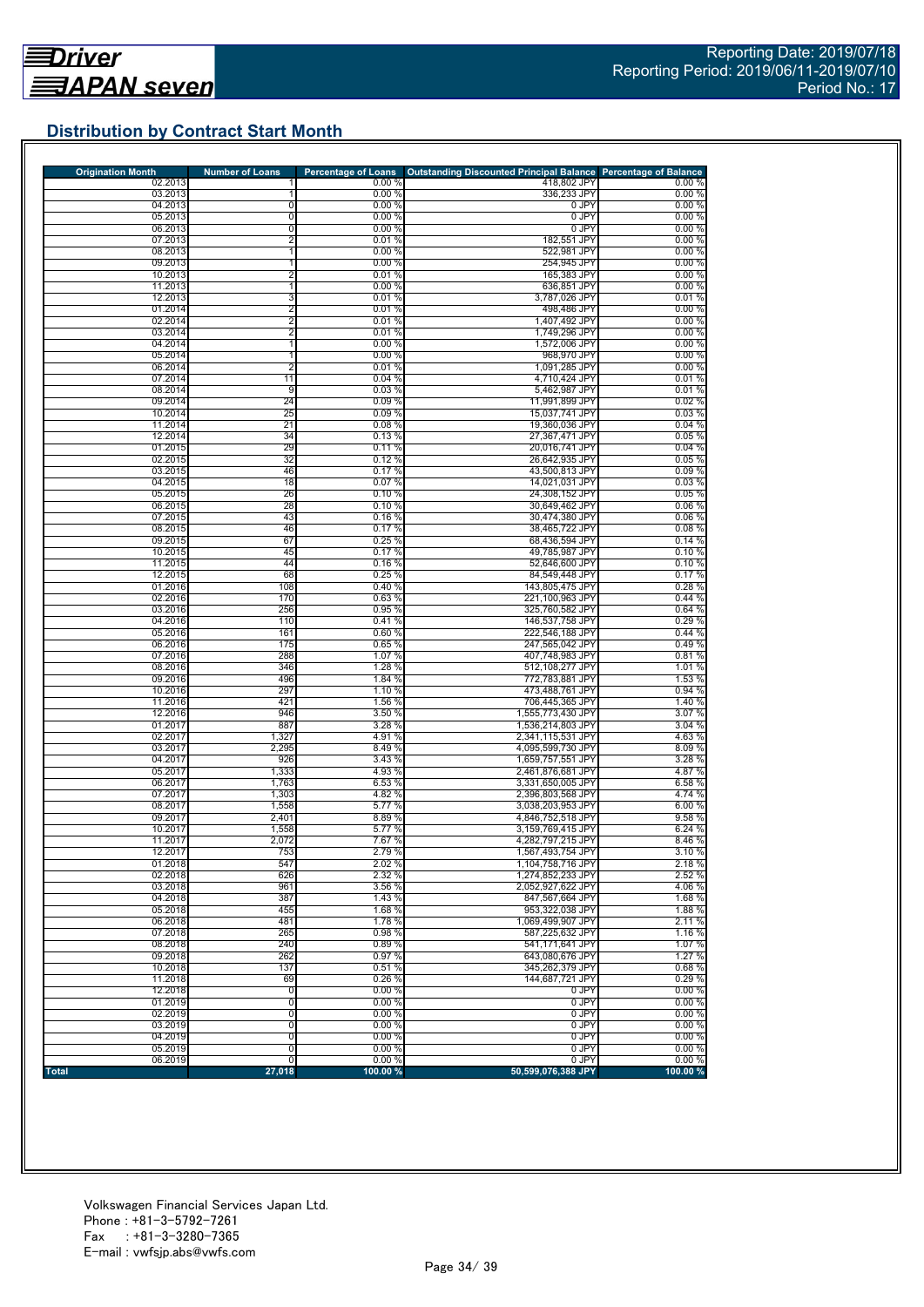## **Distribution by Contract End Month**

| <b>Maturity Month</b> | <b>Number of Loans</b> | <b>Percentage of Loans</b> | <b>Outstanding Discounted Principal Balance Percentage of Balance</b> |                  |
|-----------------------|------------------------|----------------------------|-----------------------------------------------------------------------|------------------|
| 07.2019               | 224                    | 0.83%                      | 161,165,650 JPY                                                       | 0.32%            |
| 08.2019               | 208                    | 0.77%                      | 133,151,779 JPY                                                       | 0.26%            |
| 09.2019               | 347                    | 1.28 %                     | 292,993,281 JPY                                                       | 0.58 %           |
| 10.2019               | 252                    | 0.93 %                     | 211,860,492 JPY                                                       | 0.42%            |
| 11.2019               | 314                    | 1.16 %                     | 309,085,362 JPY                                                       | 0.61%            |
| 12.2019               | 493                    | 1.82 %                     | 677,961,499 JPY                                                       | 1.34 %           |
| 01.2020               | 490                    | 1.81%                      | 691,737,919 JPY                                                       | 1.37 %           |
| 02.2020               | 673                    | 2.49 %                     | 1,028,866,546 JPY                                                     | 2.03 %           |
| 03.2020               | 1,140                  | 4.22 %                     | 1,765,389,476 JPY                                                     | 3.49 %           |
| 04.2020               | 392                    | 1.45 %                     | 615,222,988 JPY                                                       | 1.22 %           |
| 05.2020               | 638                    | 2.36 %                     | 1,043,704,292 JPY                                                     | 2.06 %           |
| 06.2020               | 822                    | 3.04%                      | 1,416,172,669 JPY                                                     | 2.80 %           |
| 07.2020               | 614<br>743             | 2.27%                      | 1,084,273,222 JPY                                                     | 2.14 %           |
| 08.2020<br>09.2020    | 1,084                  | 2.75 %<br>4.01%            | 1,402,040,112 JPY<br>2,134,031,737 JPY                                | 2.77 %<br>4.22%  |
| 10.2020               | 707                    | 2.62 %                     | 1,469,512,603 JPY                                                     | 2.90 %           |
| 11.2020               | 989                    | 3.66 %                     |                                                                       | 4.10%            |
| 12.2020               | 460                    | 1.70 %                     | 2,075,814,805 JPY<br>872,565,764 JPY                                  | 1.72 %           |
| 01.2021               | 376                    | 1.39 %                     |                                                                       | 1.42 %           |
| 02.2021               | 505                    | 1.87 %                     | 718,728,984 JPY<br>860,828,783 JPY                                    | 1.70 %           |
| 03.2021               | 774                    | 2.86 %                     | 1,444,581,873 JPY                                                     | 2.85 %           |
| 04.2021               | 284                    | 1.05 %                     | 500,506,626 JPY                                                       | 0.99%            |
|                       | 412                    |                            |                                                                       |                  |
| 05.2021<br>06.2021    | 435                    | 1.52 %<br>1.61 %           | 712,617,258 JPY                                                       | 1.41%            |
| 07.2021               | 336                    | 1.24 %                     | 783,048,132 JPY<br>563,260,160 JPY                                    | 1.55 %<br>1.11 % |
| 08.2021               | 407                    | 1.51 %                     | 695,600,405 JPY                                                       | 1.37 %           |
| 09.2021               | 545                    | 2.02 %                     | 955,802,106 JPY                                                       | 1.89%            |
| 10.2021               | 320                    | 1.18 %                     | 514,012,609 JPY                                                       | 1.02%            |
| 11.2021               | 393                    | 1.45 %                     | 680,176,985 JPY                                                       | 1.34 %           |
| 12.2021               | 545                    | 2.02 %                     | 924,112,420 JPY                                                       | 1.83 %           |
| 01.2022               | 469                    | 1.74 %                     | 864,495,369 JPY                                                       | 1.71%            |
| 02.2022               | 703                    | 2.60 %                     | 1,318,951,752 JPY                                                     | 2.61 %           |
| 03.2022               | 1,242                  | 4.60%                      | 2,361,412,794 JPY                                                     | 4.67%            |
| 04.2022               | 548                    | 2.03 %                     | 1,040,180,922 JPY                                                     | 2.06 %           |
| 05.2022               | 707                    | 2.62 %                     | 1,382,698,899 JPY                                                     | 2.73 %           |
| 06.2022               | 927                    | 3.43 %                     | 1,846,649,693 JPY                                                     | 3.65 %           |
| 07.2022               | 602                    | 2.23 %                     | 1,249,067,668 JPY                                                     | 2.47 %           |
| 08.2022               | 707                    | 2.62 %                     | 1.560.683.676 JPY                                                     | 3.08%            |
| 09.2022               | 1,132                  | 4.19%                      | 2,542,164,329 JPY                                                     | 5.02 %           |
| 10.2022               | 691                    | 2.56 %                     | 1,563,930,030 JPY                                                     | 3.09%            |
| 11.2022               | 854                    | 3.16%                      | 1,981,366,156 JPY                                                     | 3.92 %           |
| 12.2022               | 309                    | 1.14 %                     | 745,113,036 JPY                                                       | 1.47 %           |
| 01.2023               | 224                    | 0.83%                      | 490,473,541 JPY                                                       | 0.97%            |
| 02.2023               | 271                    | 1.00 %                     | 640,363,364 JPY                                                       | 1.27 %           |
| 03.2023               | 378                    | 1.40 %                     | 912,366,100 JPY                                                       | 1.80%            |
| 04.2023               | 200                    | 0.74%                      | 495,577,597 JPY                                                       | 0.98%            |
| 05.2023               | 218                    | 0.81%                      | 505,174,353 JPY                                                       | 1.00%            |
| 06.2023               | 226                    | 0.84 %                     | 576,982,068 JPY                                                       | 1.14 %           |
| 07.2023               | 131                    | 0.48%                      | 339,190,947 JPY                                                       | 0.67%            |
| 08.2023               | 126                    | 0.47 %                     | 308,568,117 JPY                                                       | 0.61%            |
| 09.2023               | 142                    | 0.53%                      | 384,909,742 JPY                                                       | 0.76%            |
| 10.2023               | 97                     | 0.36%                      | 264,941,870 JPY                                                       | 0.52%            |
| 11.2023               | 54                     | 0.20%                      | 125,709,860 JPY                                                       | 0.25%            |
| 12.2023               | 9                      | 0.03%                      | 24,318,565 JPY                                                        | 0.05%            |
| 01.2024               | 17                     | 0.06 %                     | 37,754,125 JPY                                                        | 0.07%            |
| 02.2024               | 8                      | 0.03%                      | 19.500.721 JPY                                                        | 0.04%            |
| 03.2024               | 16                     | 0.06%                      | 29,249,083 JPY                                                        | 0.06%            |
| 04.2024               | 6                      | 0.02%                      | 15.573.886 JPY                                                        | 0.03%            |
| 05.2024               | 7                      | 0.03%                      | 17,241,843 JPY                                                        | 0.03%            |
| 06.2024               | 16                     | 0.06%                      | 38,475,602 JPY                                                        | 0.08%            |
| 07.2024               | 9                      | 0.03%                      | 24.633.503 JPY                                                        | 0.05%            |
| 08.2024               | 8                      | 0.03%                      | 24.201.846 JPY                                                        | 0.05%            |
| 09.2024               | 14                     | 0.05%                      | 41.104.987 JPY                                                        | 0.08%            |
| 10.2024               | 6                      | 0.02%                      | 18,148,876 JPY                                                        | 0.04%            |
| 11.2024               | $\overline{8}$         | 0.03%                      | 28,782,159 JPY                                                        | 0.06%            |
| 12.2024               | $\overline{2}$         | 0.01%                      | 5,723,990 JPY                                                         | 0.01%            |
| 01.2025               | $\overline{2}$         | 0.01%                      | 4.732.037 JPY                                                         | 0.01%            |
| 02.2025               | $\overline{2}$         | 0.01%                      | 6,148,700 JPY                                                         | 0.01%            |
| 03.2025               | $\overline{0}$         | 0.00%                      | 0 JPY                                                                 | 0.00%            |
| 04.2025               | 0                      | 0.00%                      | 0 JPY                                                                 | 0.00%            |
| 05.2025               | $\overline{2}$         | 0.01%                      | 6,130,296 JPY                                                         | 0.01%            |
| 06.2025               | 3                      | 0.01%                      | 7,533,453 JPY                                                         | 0.01%            |
| 07.2025               | 1                      | 0.00%                      | 3,795,842 JPY                                                         | 0.01%            |
| 08.2025               | 1                      | 0.00%                      | 3,077,722 JPY                                                         | 0.01%            |
| 09.2025               | 0                      | 0.00%                      | 0 JPY                                                                 | 0.00%            |
| 10.2025               | 1                      | 0.00%                      | 3,150,732 JPY                                                         | 0.01%            |
| <b>Total</b>          | 27,018                 | 100.00 %                   | 50,599,076,388 JPY                                                    | 100.00 %         |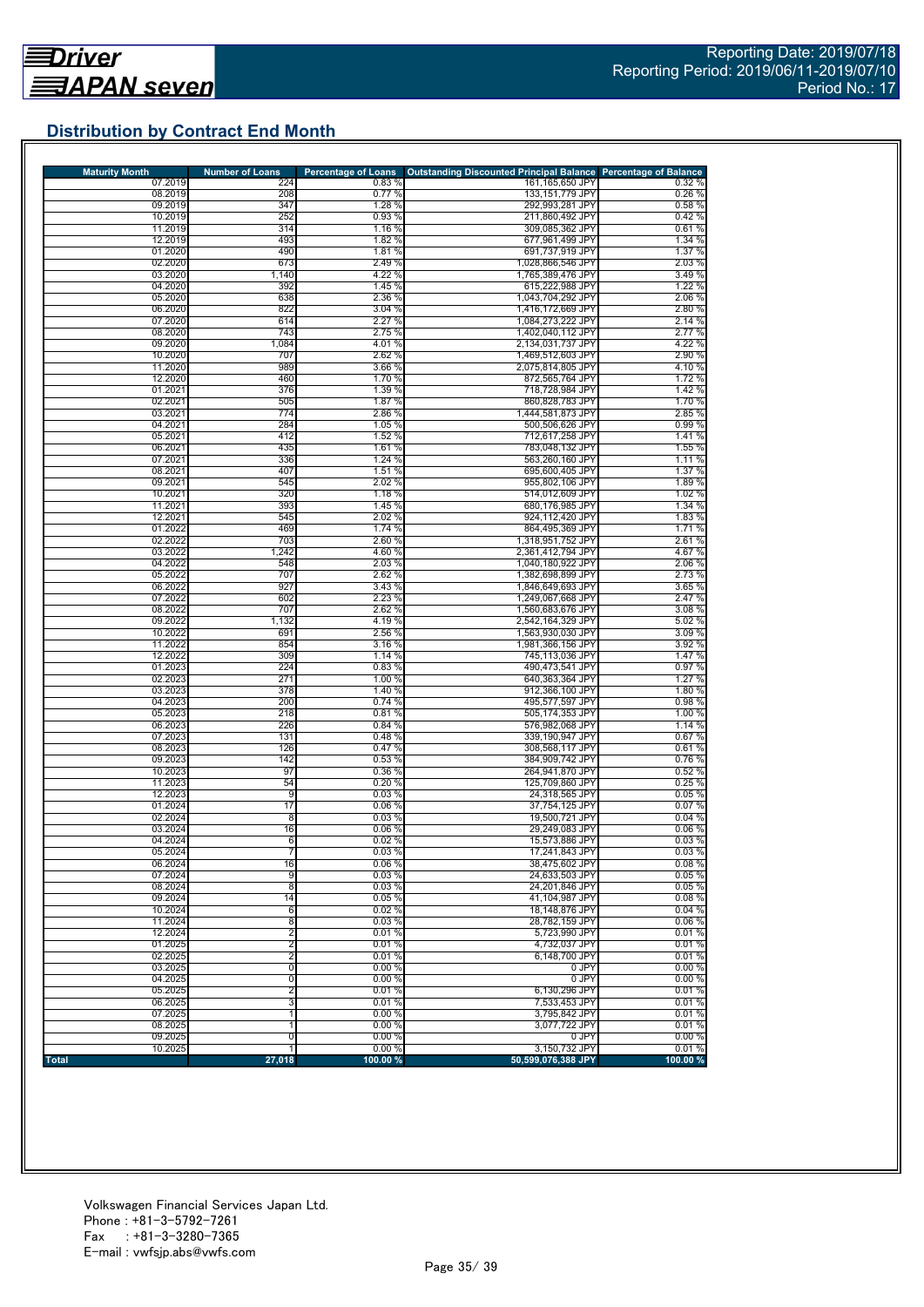## **Distribution by Monthly Payment**

|                            | Number of | Percentage | <b>Outstanding Discounted</b> | Percentage |
|----------------------------|-----------|------------|-------------------------------|------------|
| <b>Monthly Payment</b>     | Loans     | of Loans   | <b>Principal Balance</b>      | of Balance |
| 10,000 JPY<br>$\leq$       | 1,396     | 5.17 %     | 1,648,159,064 JPY             | 3.26 %     |
| 20,000 JPY<br>10.001 JPY   | 4,893     | 18.11 %    | 6,166,632,675 JPY             | 12.19 %    |
| 30,000 JPY<br>20.001 JPY   | 6,871     | 25.43 %    | 10,319,441,870 JPY            | 20.39 %    |
| 40,000 JPY<br>30,001 JPY   | 5,430     | 20.10 %    | 9,793,734,364 JPY             | 19.36 %    |
| 50,000 JPY<br>40.001 JPY   | 3,151     | 11.66 %    | 6,726,930,262 JPY             | 13.29 %    |
| 60,000 JPY<br>50,001 JPY   | 1,867     | 6.91%      | 4.539,963,753 JPY             | 8.97 %     |
| 70,000 JPY<br>60,001 JPY   | 1,070     | 3.96 %     | 2,896,395,599 JPY             | 5.72 %     |
| 80,000 JPY<br>70.001 JPY   | 632       | 2.34 %     | 1,866,683,792 JPY             | 3.69 %     |
| 90,000 JPY<br>80,001 JPY   | 428       | 1.58 %     | 1,353,695,526 JPY             | 2.68 %     |
| 100,000 JPY<br>90,001 JPY  | 391       | 1.45 %     | 1,397,011,028 JPY             | 2.76 %     |
| 110,000 JPY<br>100,001 JPY | 219       | 0.81%      | 794,477,361 JPY               | 1.57 %     |
| 120,000 JPY<br>110,001 JPY | 152       | 0.56 %     | 664,401,539 JPY               | 1.31 %     |
| 130,000 JPY<br>120.001 JPY | 132       | 0.49%      | 578,781,459 JPY               | 1.14 %     |
| 140,000 JPY<br>130.001 JPY | 108       | 0.40 %     | 495,352,358 JPY               | 0.98 %     |
| 140,001 JPY<br>150,000 JPY | 78        | 0.29 %     | 388,633,707 JPY               | 0.77 %     |
| 150,001 JPY<br>$>=$        | 200       | 0.74%      | 968,782,031 JPY               | 1.91 %     |
| <b>Total</b>               | 27,018    | 100.00 %   | 50,599,076,388 JPY            | $100.00\%$ |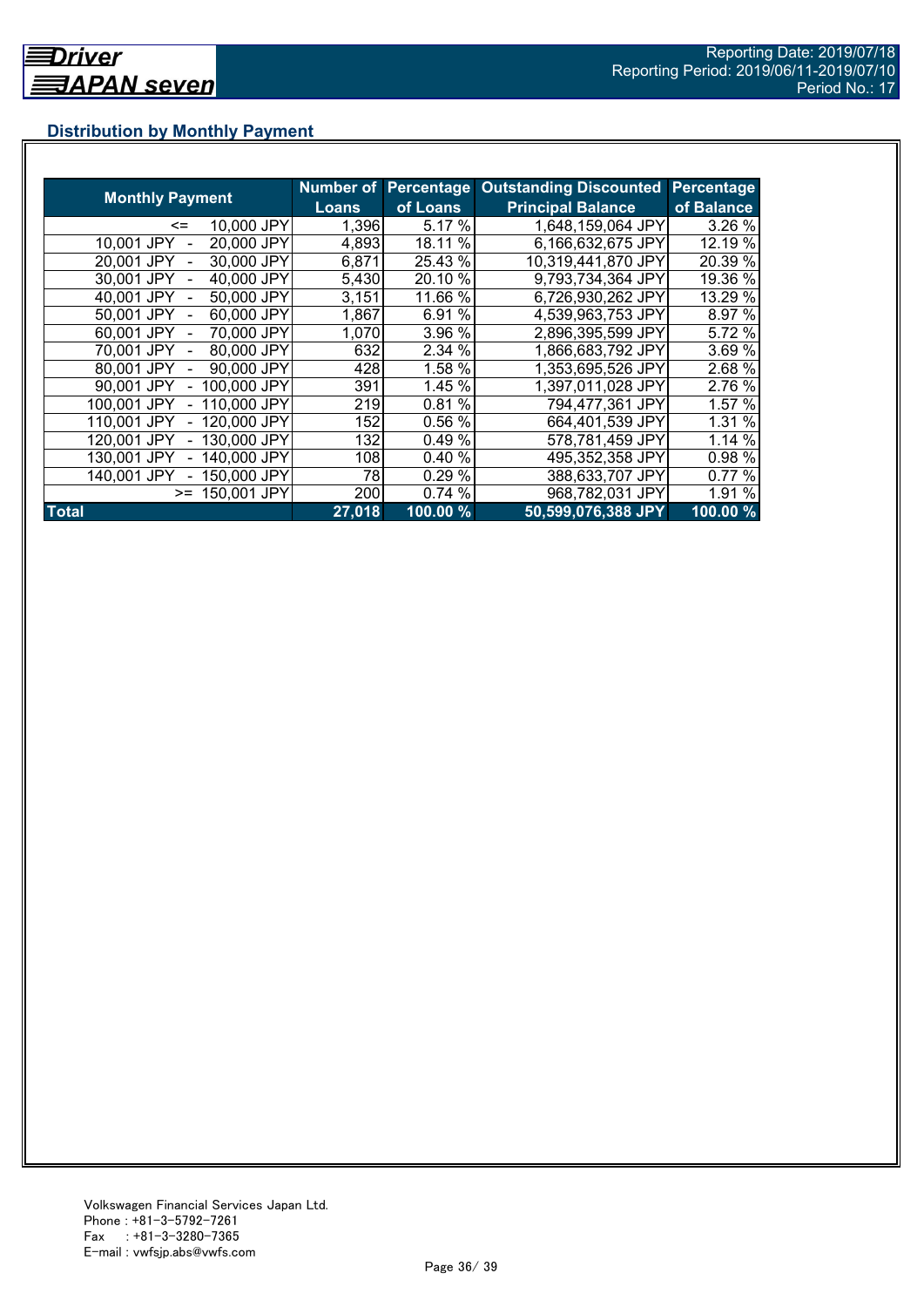## **Distribution by Bonus Payment**

|                            |                |          | Number of Percentage Outstanding Discounted | Percentage |
|----------------------------|----------------|----------|---------------------------------------------|------------|
| <b>Bonus Payment</b>       | <b>Loans</b>   | of Loans | <b>Principal Balance</b>                    | of Balance |
| No Bonus Payment           | 16,454         | 60.90 %  | 30,208,739,961 JPY                          | 59.70 %    |
| 25,000 JPY<br>1 JPY -      | 218            | 0.81%    | 318,580,212 JPY                             | 0.63%      |
| 25,001 JPY -<br>50,000 JPY | 2,596          | 9.61%    | 3,979,719,734 JPY                           | 7.87 %     |
| 50,001 JPY - 75,000 JPY    | 867            | 3.21 %   | 1,453,940,909 JPY                           | 2.87 %     |
| 75,001 JPY - 100,000 JPY   | 3,599          | 13.32 %  | 6,752,167,762 JPY                           | 13.34 %    |
| 100,001 JPY - 125,000 JPY  | 487            | 1.80 %   | 991,087,279 JPY                             | 1.96 %     |
| 125,001 JPY - 150,000 JPY  | 1,442          | 5.34 %   | 3,271,983,343 JPY                           | 6.47 %     |
| 150,001 JPY - 175,000 JPY  | 153            | 0.57 %   | 344,798,053 JPY                             | 0.68 %     |
| 175,001 JPY - 200,000 JPY  | 756            | 2.80 %   | 1,910,068,172 JPY                           | 3.77 %     |
| 200,001 JPY - 225,000 JPY  | 45             | 0.17%    | 118,126,653 JPY                             | 0.23%      |
| 225,001 JPY - 250,000 JPY  | 176            | 0.65 %   | 529,928,556 JPY                             | 1.05 %     |
| 250,001 JPY - 275,000 JPY  | 12             | 0.04%    | 32,497,417 JPY                              | 0.06 %     |
| 275,001 JPY - 300,000 JPY  | 132            | 0.49%    | 408,387,838 JPY                             | 0.81%      |
| 300,001 JPY - 325,000 JPY  | 6              | 0.02 %   | 18,389,508 JPY                              | 0.04%      |
| 325,001 JPY - 350,000 JPY  | 36             | 0.13%    | 125,424,643 JPY                             | 0.25%      |
| 350,001 JPY - 375,000 JPY  | $\overline{2}$ | 0.01%    | 4,272,804 JPY                               | 0.01%      |
| 375,001 JPY - 400,000 JPY  | 16             | 0.06%    | 60,151,967 JPY                              | 0.12%      |
| 400,001 JPY - 425,000 JPY  |                | 0.00%    | 5,345,176 JPY                               | 0.01%      |
| 425,001 JPY - 450,000 JPY  | 5              | 0.02%    | 14,069,857 JPY                              | 0.03%      |
| 450,001 JPY - 475,000 JPY  | 0              | 0.00 %   | 0 JPY                                       | 0.00%      |
| 475,001 JPY - 500,000 JPY  | 12             | 0.04%    | 45,292,644 JPY                              | 0.09 %     |
| 500,001 JPY or more        | 3              | $0.01\%$ | 6,103,900 JPY                               | 0.01%      |
| <b>Total</b>               | 27,018         | 100.00 % | 50,599,076,388 JPY                          | 100.00 %   |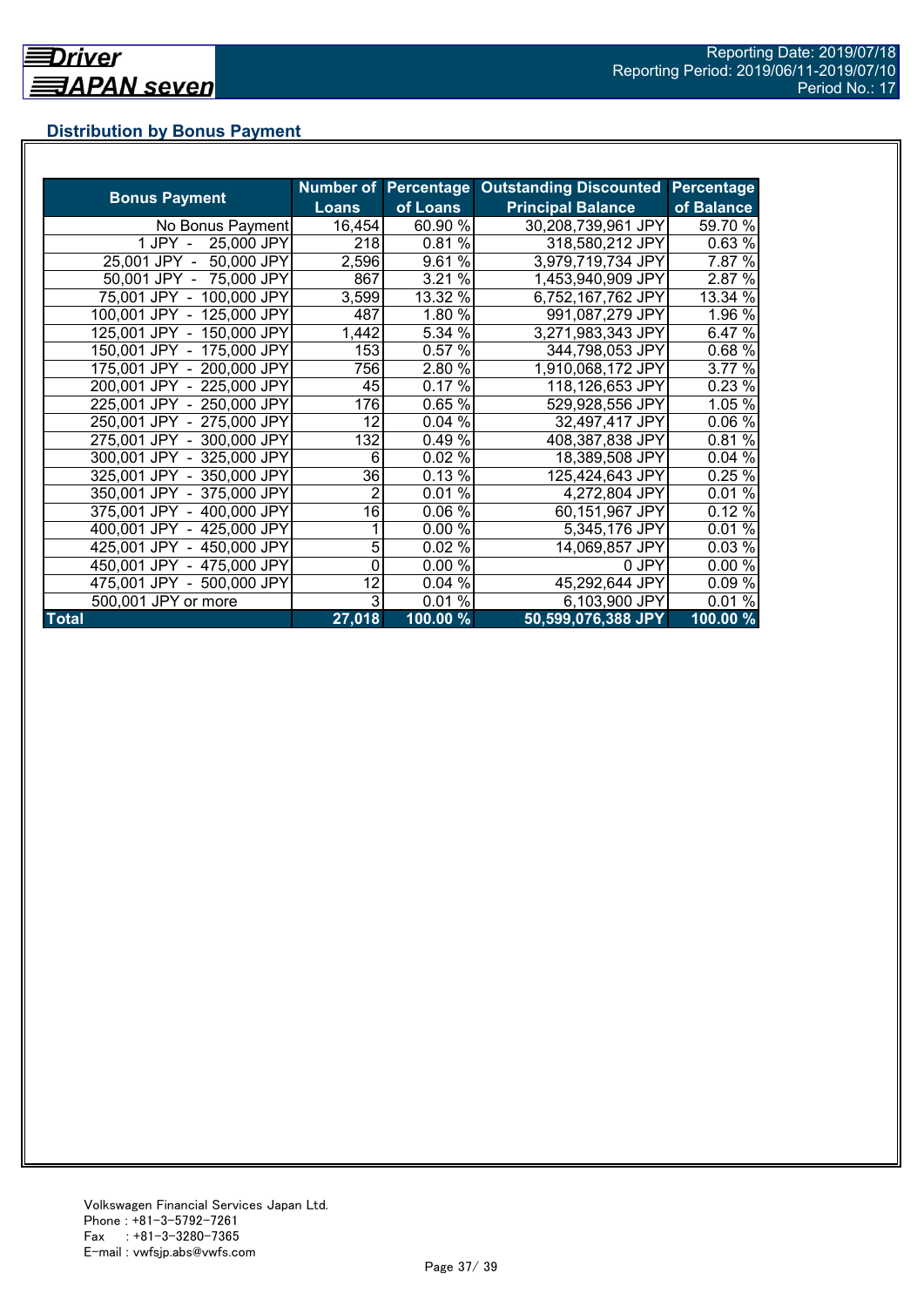## **Distribution by Motor Type**

| <b>Motor Type</b> | Loans  | of Loans    | Number of Percentage Outstanding Discounted Percentage<br><b>Principal Balance</b> | of Balance  |
|-------------------|--------|-------------|------------------------------------------------------------------------------------|-------------|
| <b>EA 189</b>     |        | $0.00 \%$   | 0 JPY                                                                              | $0.00 \%$   |
| Other             | 27.018 | 100.00 %    | 50,599,076,388 JPY                                                                 | 100.00 %    |
| <b>Total</b>      | 27,018 | $100.00 \%$ | 50,599,076,388 JPY                                                                 | $100.00 \%$ |